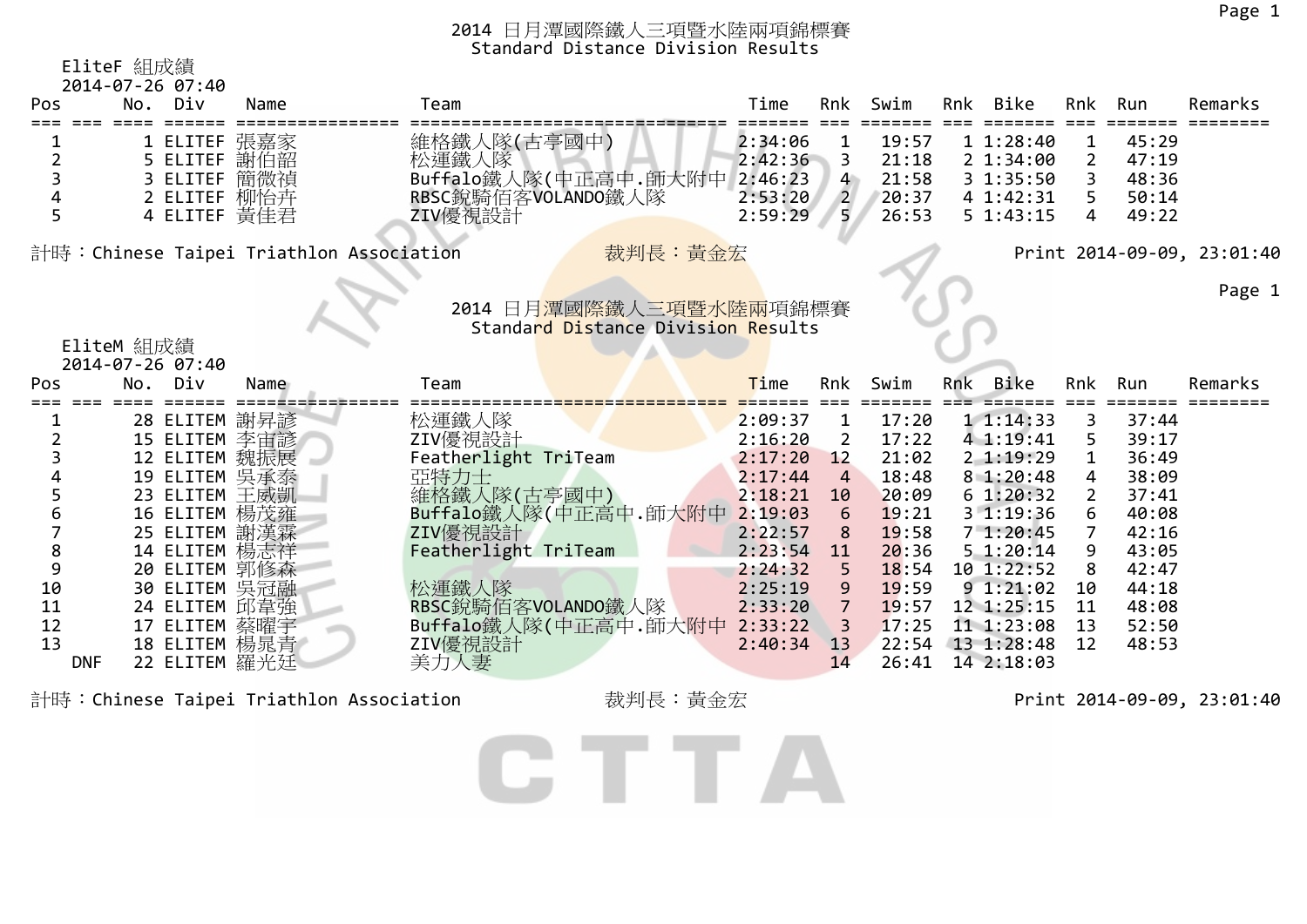F35 組成績

| Pos | 2014-07-26 07:40<br>No. Div | Name         | Team                                 | Time    | Rnk            | Swim  | Rnk | Bike       | Rnk            | Run           | Remarks     |
|-----|-----------------------------|--------------|--------------------------------------|---------|----------------|-------|-----|------------|----------------|---------------|-------------|
|     |                             |              |                                      |         |                |       |     |            |                |               |             |
|     | 71 F35                      | 鄭家雯          | CHENG IRONMAN                        | 3:10:41 | 4              | 29:58 |     | 11:48:33   | 4              | 52:11         |             |
|     | 78 F35                      | 林吟霞          | VISION-台灣大腳丫                         | 3:14:15 | $\sim$ 3       | 28:38 |     | 5 1:57:44  | 1              | 47:54         |             |
|     | 75 F35                      | 林曉鶯          | VISION-台灣大腳丫                         | 3:20:10 | 16             | 38:56 |     | 2 1:50:35  | 3              | 50:40         |             |
|     | 74 F35                      | 白玲華          | VISION-台灣大腳丫                         | 3:21:14 | $\overline{7}$ | 33:48 |     | 3 1:52:41  | 5.             | 54:46         |             |
|     | 81 F35                      | 黃毓婉          | TMD鐵人天團                              | 3:24:09 | 14             | 38:48 |     | 4 1:55:48  | $2^{\circ}$    | 49:35         |             |
|     | 1140 F35                    | 黃逸君          | LoveSki X ALU                        | 3:27:35 | 6              | 31:56 |     | 71:59:30   | $\overline{7}$ | 56:10 浮標      |             |
|     | 70 F35                      | Karen Veloso | Karen                                | 3:32:21 |                | 31:29 |     | 8 2:00:17  |                | 10 1:00:36    |             |
|     | 76 F35                      | 廖明桂          | VISION-台灣大腳丫                         | 3:36:23 | 12             | 36:56 |     | 61:58:59   |                | 9 1:00:29     |             |
| 9   | 61 F35                      | 黃秋梅          | 山川鐵人                                 | 3:38:39 | 1              | 27:18 |     | 10 2:04:54 |                | 15 1:06:28    |             |
| 10  | 68 F35                      | 龍若蘭          | 兆鑫-瘋鐵人                               | 3:43:02 | 8              | 34:33 |     | 14 2:10:23 | 8              | 58:07         |             |
| 11  | 73 F35                      | 許釧嬌          | 鐵馬牧場                                 | 3:47:21 | 9              | 35:00 |     | 11 2:07:57 |                | 13 1:04:25    |             |
| 12  | 67 F35                      | 張復華          | 松運鐵人隊                                | 3:48:13 | 22             | 44:08 |     | 13 2:08:28 | 6              | 55:39         |             |
| 13  | 62 F35                      | 施靜萍          | Team Specialized Taiwan              | 3:50:50 | 13             | 38:31 |     | 92:03:07   |                | 17 1:09:14    |             |
| 14  | 65 F35                      | 吳惠美          | 深度體驗俱樂部                              | 3:56:34 | 15             | 38:52 |     | 15 2:12:59 |                | 14 1:04:44    |             |
| 15  | 80 F35                      | 陳雅雯          | VISION-台灣大腳丫                         | 3:57:58 | $\overline{2}$ | 27:56 |     | 17 2:17:56 |                | 19 1:12:08    |             |
| 16  | 77 F35                      | 陳玉貞          | VISION-台灣大腳丫                         | 3:58:41 | 17             | 39:13 |     | 16 2:15:24 |                | 11 1:04:04    |             |
| 17  | 63 F35                      | 林玉惠          | 粉鳥佳足                                 | 4:02:16 | 10             | 36:19 |     | 12 2:08:23 |                | 21 1:17:34    |             |
| 18  | 1143 F35                    | 蔣櫂琪          |                                      | 4:09:48 | 18             | 39:42 |     | 20 2:26:01 |                | 12 1:04:07 浮標 |             |
| 19  | 1142 F35                    | 簡秀玲          |                                      | 4:16:56 | 23             | 44:42 |     | 19 2:24:21 |                | 16 1:07:54 浮標 |             |
| 20  | 64 F35                      | 彭聖鈞          | 粉鳥佳足                                 | 4:17:06 | 11             | 36:48 |     | 18 2:21:40 |                | 22 1:18:39    |             |
| 21  | 1138 F35                    | 許瑜珊          | 菜鳥二人組                                | 4:27:31 | <b>19</b>      | 40:05 |     | 23 2:37:04 |                | 18 1:10:23 浮標 |             |
| 22  | 69 F35                      | 劉美玉          | 仕林車隊                                 | 4:33:28 | 21             | 43:55 |     | 21 2:33:11 |                | 20 1:16:23    |             |
| DSQ | 72 F35                      | 凌怡芬          | Audi Taiwan                          |         |                |       |     | 3:15:10    |                |               | 38:30 少信物*5 |
|     | 1139 F35                    | 徐佩佩          | LoveSki X ALU                        |         | 20             | 43:43 |     | 22 2:35:26 |                |               | 浮標          |
|     | 1141 F35                    | 詹靜宜          | GIANT鐵人隊                             |         | 24             | 52:51 |     |            |                |               | 浮標          |
|     |                             |              | $+b$ $\sqrt{1}$ $+1$ $+1$ $\sqrt{1}$ |         |                |       |     |            |                |               |             |

計時:Chinese Taipei Triathlon Association 裁判長:黃金宏 Print 2014-09-09, 23:01:40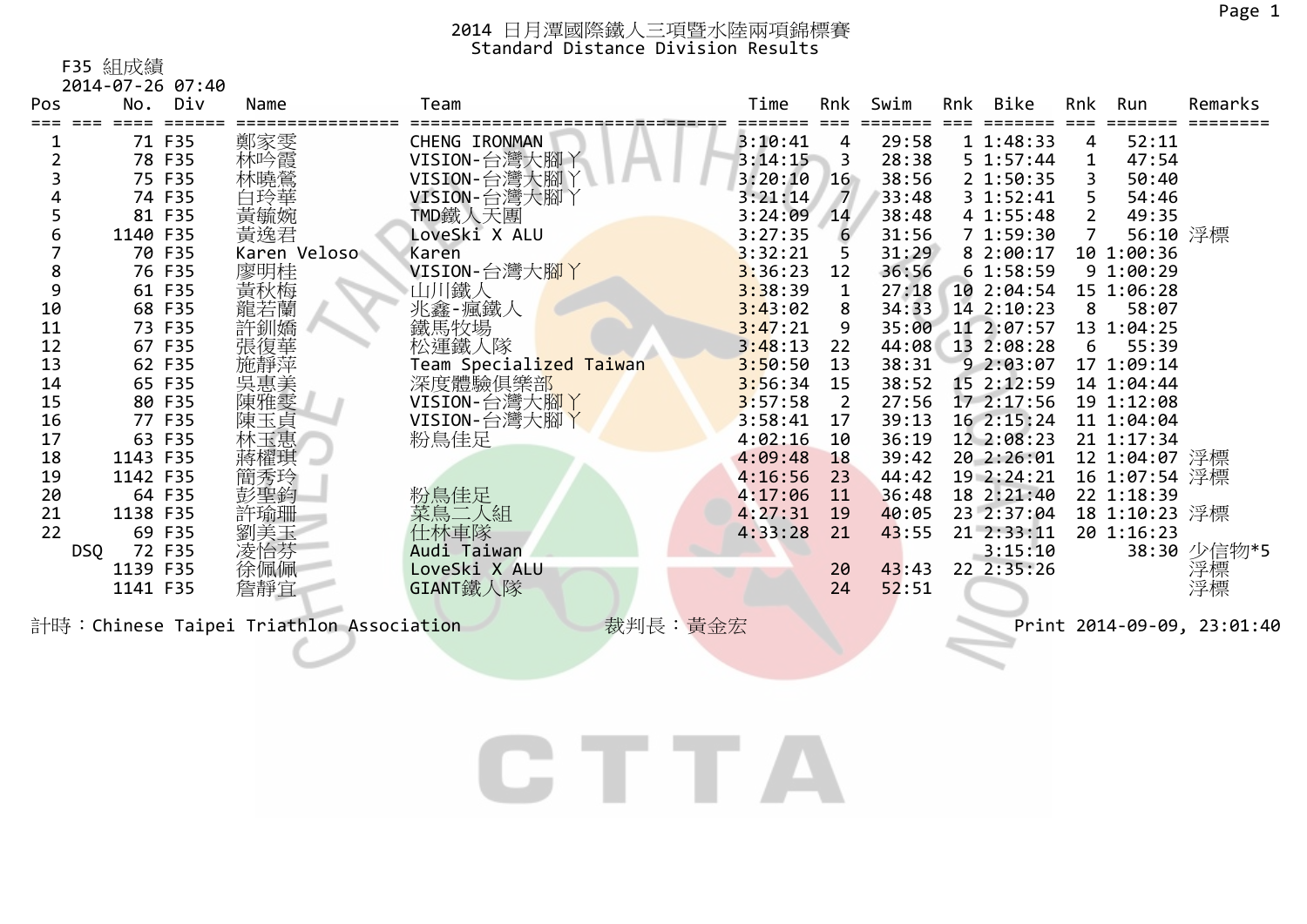F20 組成績

|                     |          | 2014-07-26 07:40 |                  |                                                     |         |                |       |     |                      |                |            |                            |
|---------------------|----------|------------------|------------------|-----------------------------------------------------|---------|----------------|-------|-----|----------------------|----------------|------------|----------------------------|
| Pos                 |          | No. Div          | Name             | Team                                                | Time    | Rnk            | Swim  | Rnk | Bike                 | Rnk            | Run        | Remarks                    |
|                     | ====     | 40 F20           |                  | 大南投車隊                                               | 3:00:09 |                | 26:26 |     | 2 1:40:31            |                | 53:13      |                            |
| $\overline{2}$      |          | 46 F20           | 黃子瓔<br>欣         | <b>ECT</b>                                          | 3:03:03 | 2              | 34:44 |     |                      | 2<br>3         | 54:06      |                            |
|                     |          | 43 F20           | 秦許見若<br>張若<br>張若 |                                                     | 3:13:14 | $-12$<br>8     | 31:03 |     | 11:34:14<br>31:52:18 |                | 49:54      |                            |
| 3                   |          | 31 F20           |                  | 台北市消防局                                              | 3:26:09 | 6              |       |     | 4 1:55:09            | 1              | 71:01:11   |                            |
| 5                   |          |                  |                  | 運動達人                                                |         |                | 29:50 |     |                      |                |            |                            |
|                     |          | 52 F20           | 廖婉伶              | 鐵馬牧場                                                | 3:41:28 | 10             | 32:11 |     | 10 2:06:19           |                | 8 1:02:59  |                            |
| 6<br>$\overline{7}$ |          | 41 F20           | 傅詩茵              | 台南鐵人隊                                               | 3:42:31 | 5              | 29:48 |     | 5 1:58:24            |                | 17 1:14:20 |                            |
|                     |          | 51 F20           | Mariza           |                                                     | 3:43:52 | 15             | 37:36 |     | 62:01:27             |                | 10 1:04:50 |                            |
| 8                   |          | 34 F20           | 田珮甄              | Buffalo鐵人隊(中正高中.師大附中                                | 3:50:19 | 14             | 36:49 |     | 72:01:43             |                | 14 1:11:48 |                            |
| 9                   |          | 54 F20           | 陳品茵              | VISION-台灣大腳丫                                        | 3:52:04 | 11             | 34:05 |     | 8 2:03:51            |                | 16 1:14:09 |                            |
| 10                  |          | 39 F20           | 林毓樺              | 美力人妻                                                | 3:53:20 | 9              | 31:22 |     | 11 2:13:09           |                | 12 1:08:50 |                            |
| 11                  |          | 44 F20           | 周華齡              | SYY                                                 | 3:55:34 | 3              | 28:05 |     | 18 2:27:49           | 6              | 59:40      |                            |
| 12                  |          | 35 F20           | 余蘭君              | 越野越自由                                               | 3:59:42 | 19             | 42:18 |     | 15 2:20:01           | 5              | 57:24      |                            |
| 13                  |          | 32 F20           | 羅珮君              | 跟著騎                                                 | 4:00:56 | $\overline{7}$ | 30:09 |     | 14 2:18:53           |                | 15 1:11:55 |                            |
| 14                  |          | 42 F20           | 李佳蓉              | 台南鐵人隊                                               | 4:01:16 | 16             | 37:37 |     | 92:06:18             |                | 18 1:17:22 |                            |
| 15                  |          | 49 F20           | 黃逸菲              |                                                     | 4:03:32 | 18             | 42:00 |     | 12 2:13:56           |                | 11 1:07:38 |                            |
| 16                  | 1137 F20 |                  | 林靖雯              | VISION-台灣大腳丫                                        | 4:04:09 | 21             | 49:18 |     | 13 2:18:30           | 4              | 56:22 浮標   |                            |
| 17                  |          | 33 F20           | 王麗雅              | 松運鐵人隊                                               | 4:07:06 | 17             | 39:08 |     | 16 2:23:13           |                | 91:04:46   |                            |
| 18                  |          | 47 F20           | 莊乃卉              | D <sub>6</sub>                                      | 4:13:44 | 13             | 36:20 |     | 17 2:26:02           |                | 13 1:11:23 |                            |
| 19                  |          | 48 F20           | 王耀萱              | A.S.T                                               | 4:56:37 | $\overline{4}$ | 29:32 |     | 20 2:59:22           |                | 19 1:27:44 |                            |
| 20                  |          | 36 F20           | 張雅淳              | 覺民家族之甜甜天團                                           | 5:05:26 | 20             | 47:08 |     | 19 2:50:04           |                | 20 1:28:15 |                            |
| <b>DSQ</b>          |          | 37 F20           | 廖幸瑜              | 覺民家族之甜甜天團                                           |         |                |       |     |                      |                |            | 無折返紀                       |
| <b>DNF</b>          |          | 50 F20           | 孔文秀              |                                                     |         | $\mathbf{1}$   | 26:30 |     |                      |                |            | SWIM DNF                   |
|                     |          |                  |                  |                                                     |         |                |       |     |                      |                |            |                            |
|                     |          |                  |                  | 裁判長:黃金宏<br>計時:Chinese Taipei Triathlon Association  |         |                |       |     |                      |                |            | Print 2014-09-09, 23:01:40 |
|                     |          |                  |                  |                                                     |         |                |       |     |                      |                |            |                            |
|                     |          |                  |                  |                                                     |         |                |       |     |                      |                |            | Page 1                     |
|                     |          |                  |                  | 2014 日月潭國際鐵人三項暨水陸兩項錦標賽                              |         |                |       |     |                      |                |            |                            |
|                     |          |                  |                  | Standard Distance Division Results                  |         |                |       |     |                      |                |            |                            |
|                     | M65 組成績  |                  |                  |                                                     |         |                |       |     |                      |                |            |                            |
|                     |          | 2014-07-26 07:40 |                  |                                                     |         |                |       |     |                      |                |            |                            |
| Pos                 |          | No. Div          | Name             | Team                                                | Time    | Rnk            | Swim  | Rnk | Bike                 | Rnk            | Run        | Remarks                    |
|                     |          |                  |                  |                                                     |         |                |       |     |                      |                |            |                            |
| 1                   | 1126 M65 |                  | 林竹泉              | VISION-台灣大腳丫                                        | 3:15:25 | $\overline{2}$ | 38:52 |     | 11:45:53             | 1              | 50:40      |                            |
| $\overline{2}$      | 1127 M65 |                  | 張邦文              |                                                     | 3:30:44 | $\mathbf{1}$   | 33:50 |     | 2 1:59:47            | 3              | 57:08      |                            |
| 3                   | 1128 M65 |                  | 邱炳榮              | 永和四季                                                | 4:00:08 | 3              | 39:55 |     | 3 2:29:00            | $\overline{2}$ | 51:14      |                            |
|                     |          |                  |                  | 裁判長:黃金宏<br>計時: Chinese Taipei Triathlon Association |         |                |       |     |                      |                |            | Print 2014-09-09, 23:01:40 |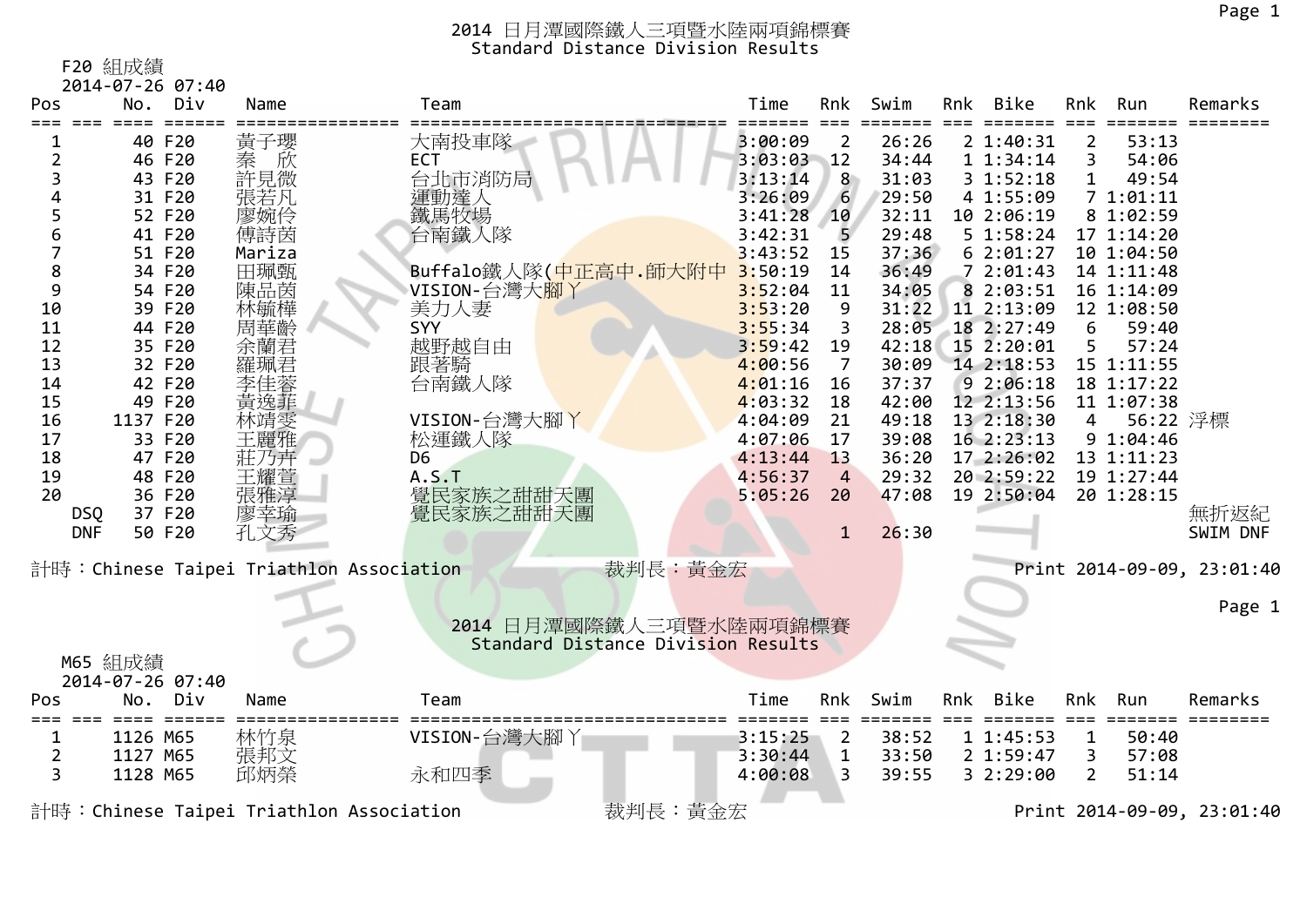| Pos                                                                                      | M60 組成績<br>2014-07-26 07:40<br>No. Div                                                                                                                                        | Name                                                     | Team                                             |         | Time                                                                                            | Rnk                                                                                             | Swim                                                                                   | Rnk Bike                                                                                                         | Rnk                                       | Run                                                                                     | Remarks                         |
|------------------------------------------------------------------------------------------|-------------------------------------------------------------------------------------------------------------------------------------------------------------------------------|----------------------------------------------------------|--------------------------------------------------|---------|-------------------------------------------------------------------------------------------------|-------------------------------------------------------------------------------------------------|----------------------------------------------------------------------------------------|------------------------------------------------------------------------------------------------------------------|-------------------------------------------|-----------------------------------------------------------------------------------------|---------------------------------|
| $==$<br>===<br>$\ast$<br>1<br>$\overline{\mathbf{c}}$<br>3<br>4<br>5<br>6<br>7<br>8<br>9 | $====$<br>$=$ $=$ $=$ $=$ $=$ $=$<br>1107 M60<br>1108 M60<br>1114 M60<br>1106 M60<br>1116 M60<br>1113 M60<br>1110 M60<br>1115 M60<br>1111 M60<br>DSQ 1112 M60<br>DNF 1117 M60 | 黃英俊<br>林嘉明<br>王德雄<br>陳佶立<br>蕭福德<br>:劉敏和昌學<br>陳和昌學<br>楊昌學 | 山川鐵人<br>VISION-台灣大腳丫<br>日月潭鐵人隊<br>川石路跑2<br>卓越鐵人隊 |         | 2:58:34<br>2:58:47<br>3:01:34<br>3:19:57<br>3:43:23<br>3:45:12<br>3:51:07<br>3:53:31<br>4:33:32 | 1<br>$\overline{\mathbf{r}}$<br>$\overline{2}$<br>5 <sub>5</sub><br>3<br>6<br>9<br>7<br>10<br>8 | 29:22<br>31:42<br>28:33<br>31:44<br>30:02<br>35:00<br>42:21<br>39:00<br>57:56<br>40:50 | 2 1:41:10<br>1 1:41:04<br>3 1:46:06<br>4 1:50:45<br>5 2:03:52<br>8 2:12:45<br>7 2:12:06<br>62:04:49<br>9 2:32:31 | 3<br>$\mathbf 1$<br>2<br>5<br>8<br>6<br>4 | 48:04<br>46:03<br>46:56<br>57:28<br>1:09:31<br>57:28<br>56:41<br>9 1:09:43<br>7 1:03:06 | 43:09 SWIM少圈<br><b>BIKE DNF</b> |
|                                                                                          |                                                                                                                                                                               | $\equiv$                                                 | 計時: Chinese Taipei Triathlon Association         | 裁判長:黃金宏 |                                                                                                 |                                                                                                 |                                                                                        |                                                                                                                  |                                           |                                                                                         | Print 2014-09-09, 23:01:40      |
|                                                                                          |                                                                                                                                                                               |                                                          |                                                  |         |                                                                                                 |                                                                                                 |                                                                                        |                                                                                                                  |                                           |                                                                                         |                                 |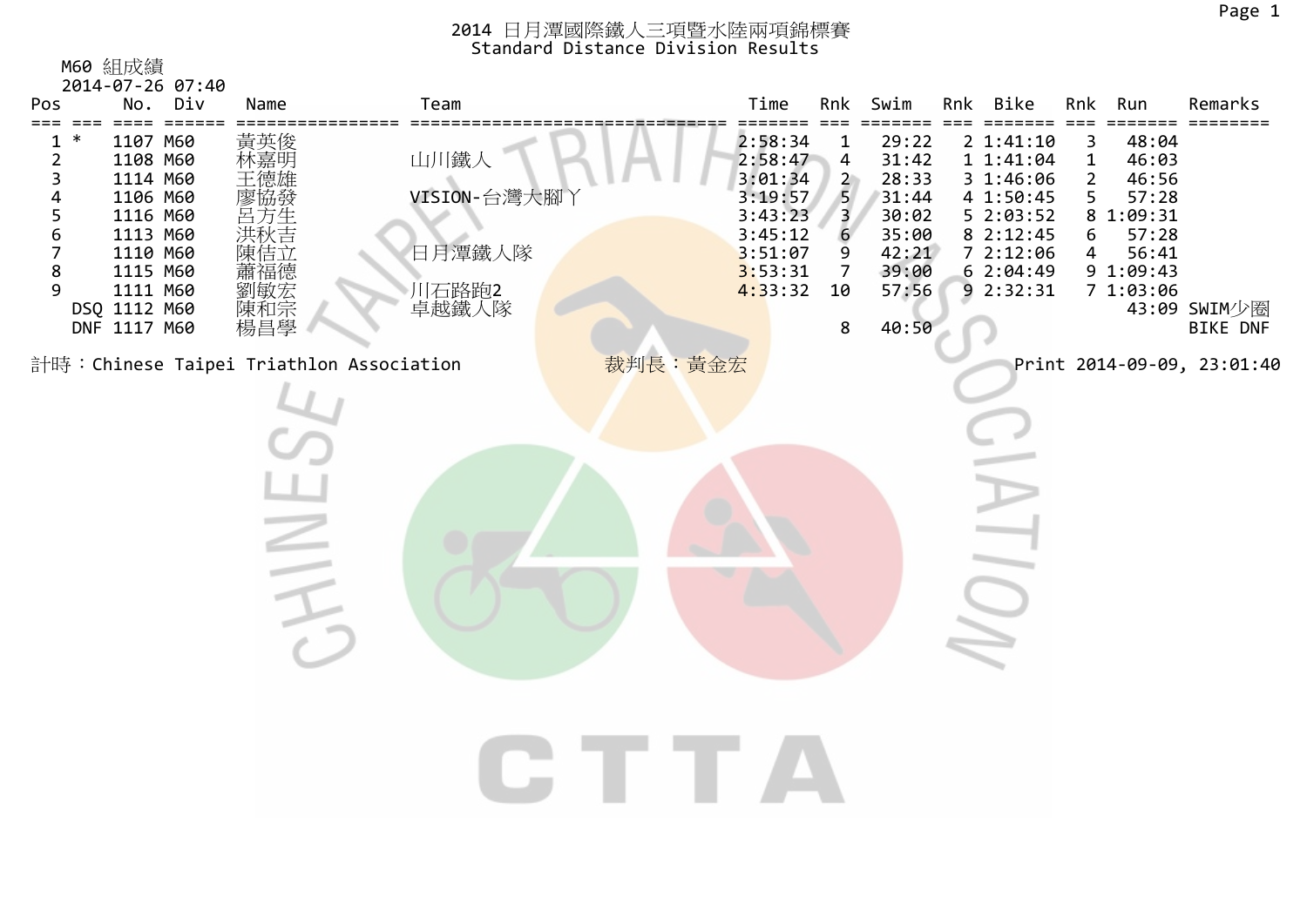M55 組成績

|                    | 2014-07-26 07:40                                       |            |                                |         |                |               |     |                     |                      |            |         |
|--------------------|--------------------------------------------------------|------------|--------------------------------|---------|----------------|---------------|-----|---------------------|----------------------|------------|---------|
| Pos                | Div<br>No.                                             | Name       | Team                           | Time    | Rnk            | Swim          | Rnk | Bike                | Rnk                  | Run        | Remarks |
| ===<br>$\mathbf 1$ | $=$ $=$ $=$ $=$ $=$<br>$=$ $=$ $=$<br>$==$<br>1051 M55 | 王議進        | VISION-台灣大腳丫                   | 2:46:59 | $===$<br>11    | ====<br>30:27 |     | =======<br>11:32:28 | $===$<br>$\mathbf 1$ | 44:05      |         |
| $\overline{2}$     | 1081 M55                                               | 童清金        | Culprit 酷伯樂                    | 2:51:25 | $\overline{2}$ | 26:20         |     | 2 1:35:20           | 5                    | 49:46      |         |
| 3                  | 1054 M55                                               | 王健裕        | 悍將鐵人                           | 2:58:04 | 6              | 28:28         |     | 4 1:43:07           | 3                    | 46:29      |         |
| 4                  | 1052 M55                                               |            | VISION-台灣大腳丫                   | 3:00:26 | $\overline{3}$ | 26:24         |     | 5 1:44:26           | 4                    | 49:38      |         |
| 5                  | 1053 M55                                               | 施克潭<br>廖關復 | 山川鐵人                           | 3:03:37 | $\mathbf{1}$   | 25:37         |     | 8 1:46:53           | 8                    | 51:08      |         |
| 6                  | 1062 M55                                               | 林松柏        | 美洲豹單車車隊                        | 3:06:04 | 8              | 29:01         |     | 61:45:11            | 9                    | 51:53      |         |
| 7                  | 1093 M55                                               | 曾亭彬        | VISION-台灣大腳丫                   | 3:11:41 | 18             | 32:43         |     | 10 1:48:30          | $\overline{7}$       | 50:29      |         |
| 8                  | 1067 M55                                               | 彭鋒文        | 潮州慢跑協會                         | 3:12:13 | 26             | 38:18         |     | 12 1:48:36          | $\overline{2}$       | 45:20      |         |
| 9                  | 1082 M55                                               | 陸緯宙        | CCT                            | 3:14:24 | 19             | 33:58         |     | 3 1:40:30           | 23                   | 59:57      |         |
| 10                 | 1086 M55                                               | 孟亞輝        |                                | 3:15:24 | 10             | 29:20         |     | 91:37:46            | 20                   | 58:19      |         |
| 11                 | 1079 M55                                               | 范綱宏        | PLG單車黑白騎                       | 3:15:38 | 15             | 32:18         |     | 11 1:48:34          | 12                   | 54:47      |         |
| 12                 | 1068 M55                                               | 吳清宗        |                                | 3:16:41 | 14             | 32:06         |     | 13 1:49:14          | 13                   | 55:22      |         |
| 13                 | 1072 M55                                               | 來建中        | 深度體驗俱樂 <mark>部</mark><br>大胖慢跑隊 | 3:18:16 | 35             | 42:22         |     | 71:45:35            | 6                    | 50:20      |         |
| 14                 | 1076 M55                                               | 張文燦        | 兆鑫-瘋鐵人                         | 3:21:52 | 13             | 31:48         |     | 20 1:58:10          | 11                   | 51:55      |         |
| 15                 | 1088 M55                                               | 陸雨廷        |                                | 3:23:05 | 5              | 28:08         |     | 21 1:58:49          | 14                   | 56:09      |         |
| 16                 | 1058 M55                                               |            | 關西山土匪                          | 3:25:07 | 12             | 31:03         |     | 16 1:53:33          |                      | 26 1:00:32 |         |
| 17                 | 1055 M55                                               | 彭兆宏<br>張林行 | 悍將鐵人                           | 3:26:55 | $\overline{4}$ | 27:37         |     | 18 1:54:25          |                      | 30 1:04:53 |         |
| 18                 | 1097 M55                                               | 蔡忠益        | VISION-台灣大腳丫                   | 3:29:04 | 9              | 29:16         |     | 26 2:02:23          | 17                   | 57:26      |         |
| 19                 | 1070 M55                                               | 廖明鐘        |                                | 3:29:19 | 30             | 40:13         |     | 14 1:52:26          | 15                   | 56:41      |         |
| 20                 | 1059 M55                                               | 張東隆        | 惇?工商<br>遠東新世紀鐵人隊               | 3:30:14 | 25             | 38:10         |     | 17 1:53:35          | 21                   | 58:31      |         |
| 21                 | 1069 M55                                               | 陳進龍        | 日月潭裸泳隊                         | 3:31:19 | 16             | 32:30         |     | 25 2:01:12          | 18                   | 57:38      |         |
| 22                 | 1057 M55                                               |            |                                | 3:31:24 | 20             | 34:26         |     | 19 1:56:38          |                      | 24 1:00:20 |         |
| 23                 | 1078 M55                                               | 简永隆        | 七早八早                           | 3:33:43 | $\overline{7}$ | 28:38         |     | 15 1:53:12          |                      | 37 1:11:53 |         |
| 24                 | 1094 M55                                               | 蔡漢清        | VISION-台灣大腳丫                   | 3:36:00 | 27             | 38:43         |     | 24 2:00:08          | 16                   | 57:10      |         |
| 25                 | 1071 M55                                               | 張莒忠        | 山川鐵人                           | 3:36:29 | 23             | 36:28         |     | 31 2:08:09          | 10                   | 51:53      |         |
| 26                 | 1089 M55                                               | 王晴德        |                                | 3:41:09 | 24             | 37:15         |     | 29 2:06:13          | 19                   | 57:42      |         |
| 27                 | 1074 M55                                               |            | 台中市長青體育運動協會                    | 3:42:01 | 17             | 32:35         |     | 33 2:09:03          |                      | 25 1:00:24 |         |
| 28                 | 1063 M55                                               | 劉金河        | 美洲豹單車車隊                        | 3:44:43 | 32             | 41:18         |     | 28 2:04:52          | 22                   | 58:34      |         |
| 29                 | 1056 M55                                               | 李萬吉        | 康軒鐵人隊                          | 3:46:13 | 34             | 42:21         |     | 23 2:00:03          |                      | 28 1:03:49 |         |
| 30                 | 1061 M55                                               | 陳啟成        | 花蓮二信                           | 3:50:22 | 22             | 35:20         |     | 30 2:07:40          |                      | 32 1:07:23 |         |
| 31                 | 1073 M55                                               | 趙王才        | 大肚勇才                           | 3:50:46 | 21             | 35:00         |     | 34 2:11:46          |                      | 29 1:04:02 |         |
| 32                 | 1066 M55                                               |            |                                | 3:56:12 | 31             | 41:12         |     | 22 1:59:53          |                      | 38 1:15:08 |         |
| 33                 | 1064 M55                                               | )陳<br>鄧堯文  | 瑞康先控<br>粉鳥佳足                   | 4:01:08 | 41             | 54:01         |     | 27 2:04:18          |                      | 27 1:02:50 |         |
|                    |                                                        |            |                                |         |                |               |     |                     |                      |            |         |
| 34                 | 1090 M55                                               | 游榮華        |                                | 4:07:19 | 40             | 49:28         |     | 32 2:09:01          |                      | 34 1:08:51 |         |
| 35                 | 1095 M55                                               | 黃孫連        | VISION-台灣大腳丫                   | 4:17:54 | 38             | 46:01         |     | 36 2:25:34          |                      | 31 1:06:21 |         |
| 36                 | 1091 M55                                               | 朱明燦        |                                | 4:22:04 | 37             | 43:12         |     | 37 2:28:04          |                      | 36 1:10:50 |         |
| 37                 | 1060 M55                                               | 楊熾宏        | 逸光鐵人隊                          | 4:22:26 | 36             | 42:50         |     | 38 2:30:42          |                      | 35 1:08:55 |         |
| 38                 | 1085 M55                                               | 周東燦芳       |                                | 4:22:48 | 33             | 42:07         |     | 35 2:20:27          |                      | 40 1:20:15 |         |
| 39                 | 1065 M55                                               |            | 粉鳥佳足                           | 4:31:13 | 28             | 38:57         |     | 40 2:33:52          |                      | 39 1:18:24 |         |
| 40                 | 1096 M55                                               | 謝發興        | VISION-台灣大腳丫                   | 4:39:43 | 29             | 39:58         |     | 41 2:51:15          |                      | 33 1:08:31 |         |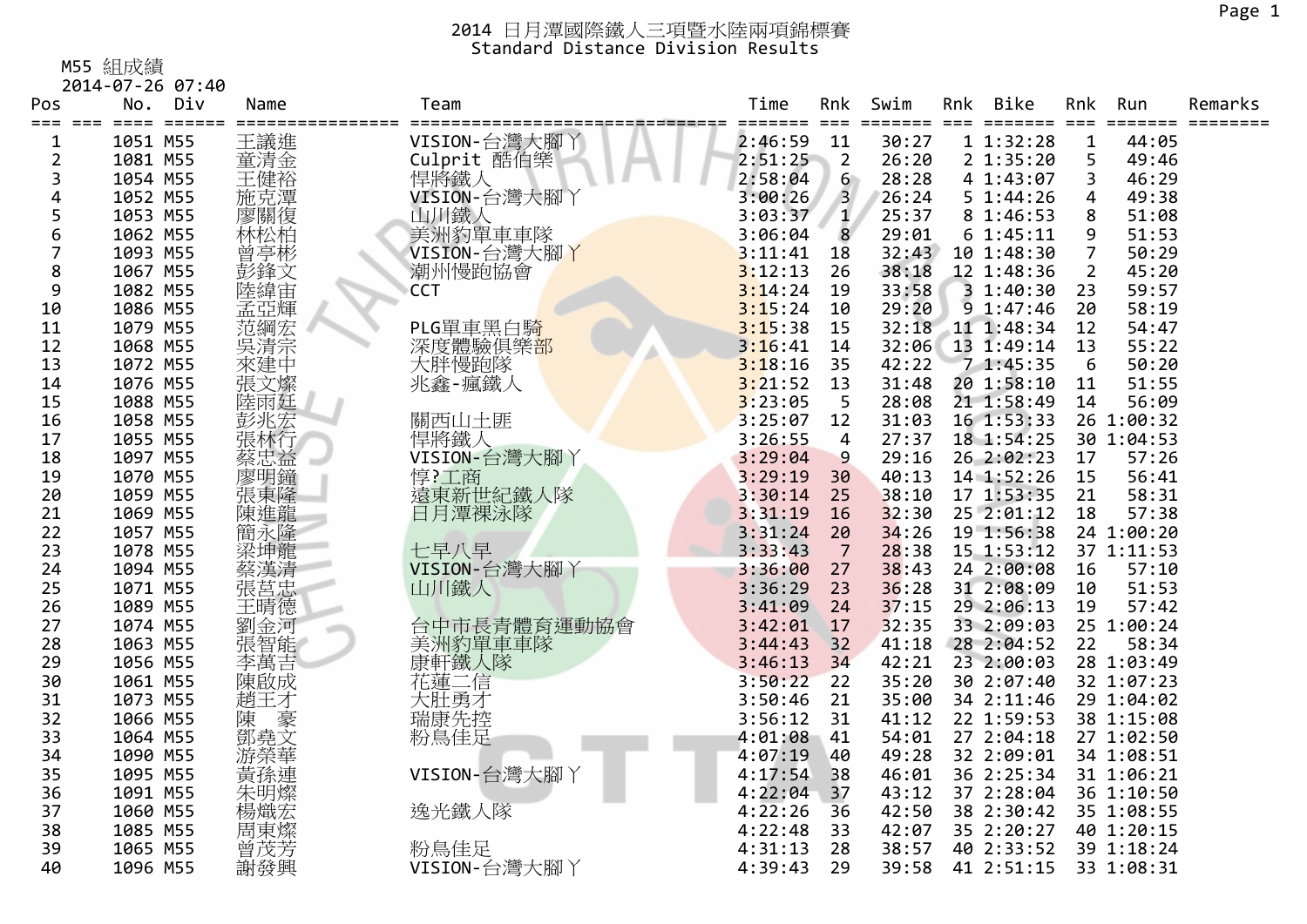# 計時:Chinese Taipei Triathlon Association 裁判長:黃金宏 Print 2014-09-09, 23:01:40

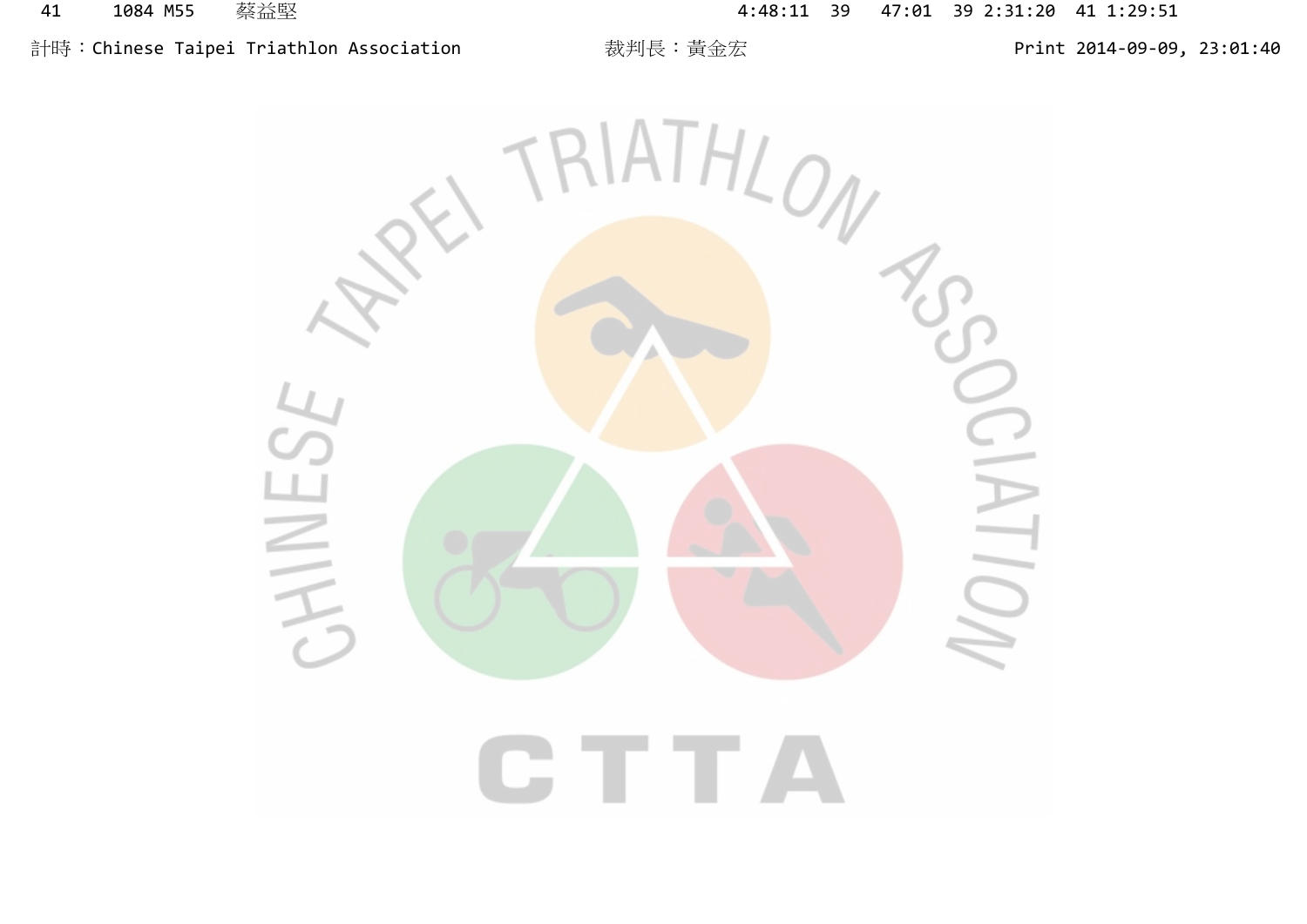M50 組成績

|          | 2014-07-26 07:40        |            |                             |         |                |       |     |             |                       |            |         |
|----------|-------------------------|------------|-----------------------------|---------|----------------|-------|-----|-------------|-----------------------|------------|---------|
| Pos      | No.<br>Div              | Name       | Team                        | Time    | Rnk            | Swim  | Rnk | <b>Bike</b> | Rnk                   | Run        | Remarks |
| ===<br>1 | $=$ $=$ $=$<br>1020 M50 | 黃明龍        |                             | 2:43:46 | 3              | 27:27 |     | 3 1:34:30   | $===$<br>$\mathbf{1}$ | 41:51      |         |
| 2        | 971 M50                 | 張榮川        | 山川鐵人                        | 2:45:24 | $\mathbf 1$    | 24:46 |     | 2 1:34:27   | 4                     | 46:12      |         |
| 3        | 1041 M50                | 古明政        | VISION-台灣大腳丫                | 2:48:09 | 19             | 32:38 |     | 11:32:18    | $\overline{2}$        | 43:14      |         |
| 4        | 1040 M50                | 吳建民        | VISION-台灣大腳)                | 2:52:16 | $\overline{2}$ | 26:39 |     | 61:38:18    | 8                     | 47:19      |         |
| 5        | 1037 M50                | 林錦益        | VISION-台灣大腳丫                | 2:56:45 | 9              | 30:14 |     | 4 1:37:50   | 10                    | 48:42      |         |
| 6        | 1042 M50                | 邱炎武        | VISION-台灣大腳丫                | 2:57:04 | 17             | 32:25 |     | 71:38:38    | 3                     | 46:03      |         |
| 7        | 1005 M50                | 余清龍        |                             | 2:58:36 | 16             | 32:20 |     | 5 1:37:53   | 9                     | 48:24      |         |
| 8        | 985 M50                 | 游泰瑜        | 南投鐵人<br>悍將鐵人                | 3:02:26 | 8              | 29:19 |     | 91:46:43    | 5                     | 46:25      |         |
| 9        | 1039 M50                | 傅沐墩        | VISION-台灣大 <mark>腳</mark> 丫 | 3:06:23 | 46             | 38:32 |     | 8 1:41:13   | 6                     | 46:40      |         |
| 10       | 1000 M50                |            | 后里鐵人家族                      | 3:09:09 | 18             | 32:36 |     | 15 1:49:28  | 7                     | 47:06      |         |
| 11       | 990 M50                 | 呉嘉壽<br>林鼎譽 | 山川鐵人                        | 3:09:10 | 5              | 28:15 |     | 16 1:49:52  | 13                    | 51:04      |         |
| 12       | 972 M50                 | 周秋雄        | 山川鐵人                        | 3:12:48 | 15             | 31:49 |     | 18 1:52:07  | 11                    | 48:53      |         |
| 13       | 982 M50                 | 陳阿露        | 深度體驗俱樂部                     | 3:13:33 | 33             | 35:40 |     | 10 1:47:25  | 12                    | 50:29      |         |
| 14       | 1023 M50                | 張<br>寯     |                             | 3:14:37 | 27             | 34:14 |     | 14 1:48:22  | 14                    | 52:02      |         |
| 15       | 1038 M50                | 張再勳        | VISION-台灣大腳丫                | 3:19:07 | $\overline{4}$ | 28:09 |     | 13 1:48:13  |                       | 31 1:02:46 |         |
| 16       | 994 M50                 | 郭宗坤        | 小安車隊                        | 3:23:59 | 32             | 35:14 |     | 22 1:55:03  | 18                    | 53:43      |         |
| 17       | 997 M50                 | 趙令勇        | 大肚勇才                        | 3:26:02 | 10             | 30:59 |     | 20 1:53:21  |                       | 26 1:01:44 |         |
| 18       | 1008 M50                | 王琪全        | □∠鐵人                        | 3:28:30 | 45             | 37:54 |     | 25 1:57:56  | 16                    | 52:41      |         |
| 19       | 1010 M50                | 林正乾        | <b>NCUT</b>                 | 3:29:46 | 39             | 36:53 |     | 11 1:47:43  |                       | 37 1:05:11 |         |
| 20       | 979 M50                 | 張欽池        | 美洲豹單車車隊                     | 3:32:00 | 6              | 29:00 |     | 12 1:48:09  |                       | 56 1:14:52 |         |
| 21       | 987 M50                 | 周葉全        | 建信營造                        | 3:34:19 | 55             | 40:25 |     | 19 1:53:13  |                       | 24 1:00:43 |         |
| 22       | 975 M50                 | 賴傳莊        | 關西山土匪                       | 3:35:51 | 21             | 33:00 |     | 28 2:02:28  |                       | 23 1:00:23 |         |
| 23       | 1001 M50                | 阮耀昌        | 台中市長青體育運動協會                 | 3:36:22 | 52             | 40:13 |     | 31 2:03:36  | 15                    | 52:35      |         |
| 24       | 983 M50                 | 陳冠惟        | 日月潭隊<br>美洲豹單車車隊             | 3:36:46 | 41             | 37:00 |     | 17 1:51:55  |                       | 45 1:07:52 |         |
| 25       | 980 M50                 | 張欽明        |                             | 3:37:10 | 7              | 29:02 |     | 29 2:02:30  |                       | 40 1:05:39 |         |
| 26       | 973 M50                 | 蔡遠鵬        | 雲林三一鐵人隊                     | 3:37:11 | 38             | 36:48 |     | 32 2:03:44  | 19                    | 56:39      |         |
| 27       | 1026 M50                | 王憲榮        |                             | 3:38:29 | 57             | 41:03 |     | 23 1:56:44  |                       | 25 1:00:43 |         |
| 28       | 1016 M50                | 林良泉        |                             | 3:39:11 | 43             | 37:12 |     | 24 1:57:12  |                       | 36 1:04:48 |         |
| 29       | 998 M50                 | 李旻道        | 大柱                          | 3:39:25 | 13             | 31:22 |     | 34 2:05:05  |                       | 33 1:02:59 |         |
| 30       | 1031 M50                | 黃中于        |                             | 3:39:48 | 44             | 37:18 |     | 40 2:08:47  | 17                    | 53:43      |         |
| 31       | 1022 M50                | 張達聰        |                             | 3:41:39 | 58             | 41:12 |     | 21 1:54:44  |                       | 41 1:05:44 |         |
| 32       | 1028 M50                | 鄭通吉        |                             | 3:41:45 | 11             | 31:03 |     | 35 2:05:25  |                       | 38 1:05:18 |         |
| 33       | 1033 M50                | 蘇明豐        |                             | 3:46:47 | 24             | 33:52 |     | 41 2:10:03  |                       | 32 1:02:53 |         |
| 34       | 1002 M50                | 溫家隆        | 台中市長青體育運動協會                 | 3:48:11 | 23             | 33:42 |     | 46 2:11:49  |                       | 30 1:02:41 |         |
| 35       | 1019 M50                | 許永雄        |                             | 3:49:00 | 36             | 36:17 |     | 43 2:10:19  |                       | 29 1:02:24 |         |
| 36       | 976 M50                 | 劉興桹        | 遠東新世紀鐵人隊                    | 3:49:10 | 49             | 39:00 |     | 36 2:06:22  |                       | 34 1:03:49 |         |
| 37       | 984 M50                 | 傅寶仁        | 新埔隊                         | 3:49:13 | 12             | 31:07 |     | 52 2:16:22  |                       | 27 1:01:45 |         |
| 38       | 1006 M50                | 黃忠捷        | 卓越鐵人隊                       | 3:51:14 | 56             | 40:55 |     | 27 2:01:52  |                       | 46 1:08:28 |         |
| 39       | 991 M50                 | 何興隆        | 小海豚三鐵研習社                    | 3:51:31 | 35             | 36:11 |     | 33 2:05:01  |                       | 49 1:10:19 |         |
| 40       | 1021 M50                | 嚴家仁        |                             | 3:52:51 | 28             | 34:22 |     | 37 2:08:02  |                       | 50 1:10:28 |         |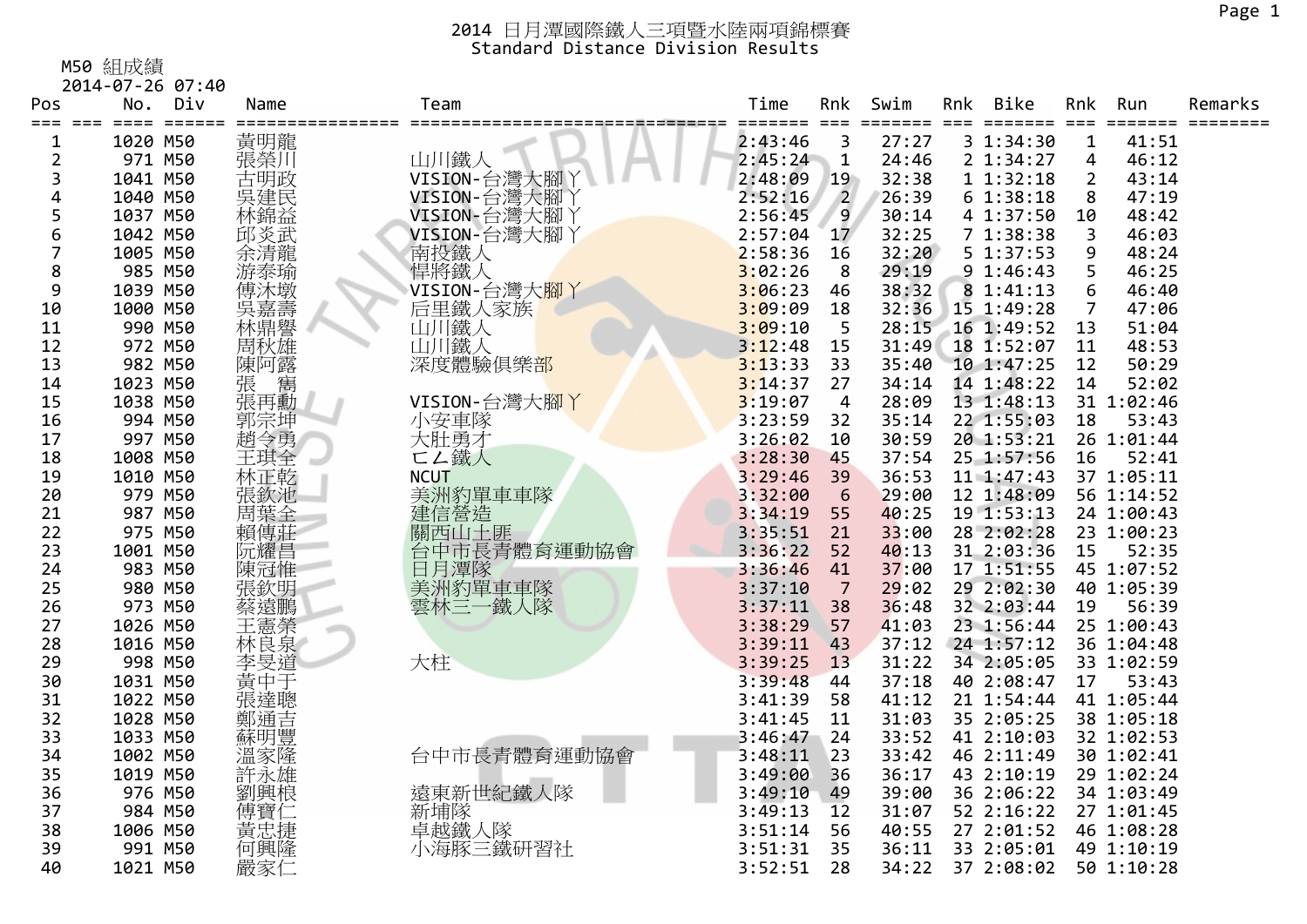| 41       | 993 M50             | 古志良                                     | 小海豚                       | 3:55:31            | 34       | 35:43          | 44 2:10:58               | 47 1:08:51                 |  |
|----------|---------------------|-----------------------------------------|---------------------------|--------------------|----------|----------------|--------------------------|----------------------------|--|
| 42       | 1034 M50            | 陳華鼎                                     |                           | 3:55:34            | 53       | 40:21          | 48 2:13:09               | 28 1:02:05                 |  |
| 43       | 981 M50             | 劉文彬                                     | 美洲豹單車車隊                   | 3:56:11            | 29       | 34:22          | 45 2:11:07               | 51 1:10:42                 |  |
| 44       | 999 M50             |                                         | 基隆鐵人                      | 3:56:47<br>3:57:32 | 20       | 32:51          | 39 2:08:43<br>26 1:58:59 | 57 1:15:15                 |  |
| 45<br>46 | 1017 M50<br>996 M50 |                                         | 大里杙鐵人隊                    | 4:00:15            | 62<br>31 | 45:16<br>34:42 | 38 2:08:20               | 54 1:13:18<br>61 1:17:14   |  |
| 47       | 1029 M50            |                                         |                           | 4:01:32            | 30       | 34:28          | 54 2:17:16               | 48 1:09:49                 |  |
| 48       | 1015 M50            |                                         |                           | 4:01:36            | 48       | 38:52          | 30 2:02:31               | 63 1:20:15                 |  |
| 49       | 978 M50             |                                         | 花蓮二信                      | 4:01:38            | 51       | 39:22          | 57 2:25:29               | 56:48<br>20                |  |
| 50       | 1007 M50            |                                         | 仕林車隊                      | 4:02:06            | 54       | 40:22          | 51 2:14:54               | 43 1:06:51                 |  |
| 51       | 1027 M50            |                                         |                           | 4:02:21            | 65       | 49:44          | 50 2:14:07               | 22<br>58:32                |  |
| 52       | 1013 M50            | 虞順逸                                     |                           | 4:03:13            | 40       | 37:00          | 42 2:10:07               | 58 1:16:08                 |  |
| 53       | 1003 M50            |                                         | 台中市長青體育運動 <mark>協會</mark> | 4:04:04            | 47       | 38:42          | 47 2:12:34               | 53 1:12:50                 |  |
| 54       | 1030 M50            | 陳重咸                                     |                           | 4:05:07            | 59       | 41:42          | 55 2:17:51               | 39 1:05:36                 |  |
| 55       | 989 M50             | 蔡維修                                     | 山豬窟鯨鷹鐵人隊                  | 4:05:38            | 50       | 39:03          | 61 2:28:57               | 57:38<br>21                |  |
| 56       | 1012 M50            | 何建仁                                     | ART                       | 4:06:11            | 61       | 43:11          | 53 2:17:01               | 42 1:06:00                 |  |
| 57       | 1032 M50            | 方梅生                                     |                           | 4:07:07            | 64       | 49:05          | 49 2:13:25               | 35 1:04:39                 |  |
| 58       | 1024 M50            | 莊永智                                     |                           | 4:09:15            | 60       | 42:04          | 56 2:19:46               | 44 1:07:26                 |  |
| 59       | 1004 M50            |                                         | 可樂                        | 4:14:19            | 25       | 33:53          | 58 2:26:16               | 55 1:14:11                 |  |
| 60       | 974 M50             | 陳明祿                                     | 雲林三一鐵人隊                   | 4:14:53            | 26       | 34:07          | 60 2:28:30               | 52 1:12:17                 |  |
| 61       | 1043 M50            | 曾憲發                                     |                           | 4:22:05            | 22       | 33:01          | 62 2:29:43               | 62 1:19:21                 |  |
| 62       | 1014 M50            | 張明華                                     |                           | 4:26:31            | 37       | 36:34          | 63 2:33:28               | 59 1:16:30                 |  |
| 63       | 986 M50             | 陳威誠                                     | 御風團騎                      | 4:29:00            | 42       | 37:07          | 64 2:35:13               | 60 1:16:41                 |  |
| 64       | 1025 M50            | 胡湘麒                                     |                           | 4:47:35            | 14       | 31:47          | 65 2:49:58               | 64 1:25:52                 |  |
|          | 1018 M50<br>992 M50 | 繆華昌<br>史新健                              | 小海豚三鐵研習社                  |                    | 63<br>66 | 47:03<br>53:21 | 59 2:26:19               |                            |  |
|          |                     |                                         |                           |                    |          |                |                          |                            |  |
|          |                     | 計時:Chinese Taipei Triathlon Association | 裁判長:黃金宏                   |                    |          |                |                          | Print 2014-09-09, 23:01:40 |  |
|          |                     |                                         |                           |                    |          |                |                          |                            |  |
|          |                     |                                         |                           |                    |          |                |                          |                            |  |
|          |                     |                                         |                           |                    |          |                |                          |                            |  |
|          |                     |                                         |                           |                    |          |                |                          |                            |  |
|          |                     |                                         |                           |                    |          |                |                          |                            |  |
|          |                     |                                         |                           |                    |          |                |                          |                            |  |
|          |                     |                                         |                           |                    |          |                |                          |                            |  |
|          |                     |                                         |                           |                    |          |                |                          |                            |  |
|          |                     |                                         |                           |                    |          |                |                          |                            |  |
|          |                     |                                         |                           |                    |          |                |                          |                            |  |
|          |                     |                                         |                           |                    |          |                |                          |                            |  |
|          |                     |                                         |                           |                    |          |                |                          |                            |  |
|          |                     |                                         | GTTA                      |                    |          |                |                          |                            |  |
|          |                     |                                         |                           |                    |          |                |                          |                            |  |
|          |                     |                                         |                           |                    |          |                |                          |                            |  |
|          |                     |                                         |                           |                    |          |                |                          |                            |  |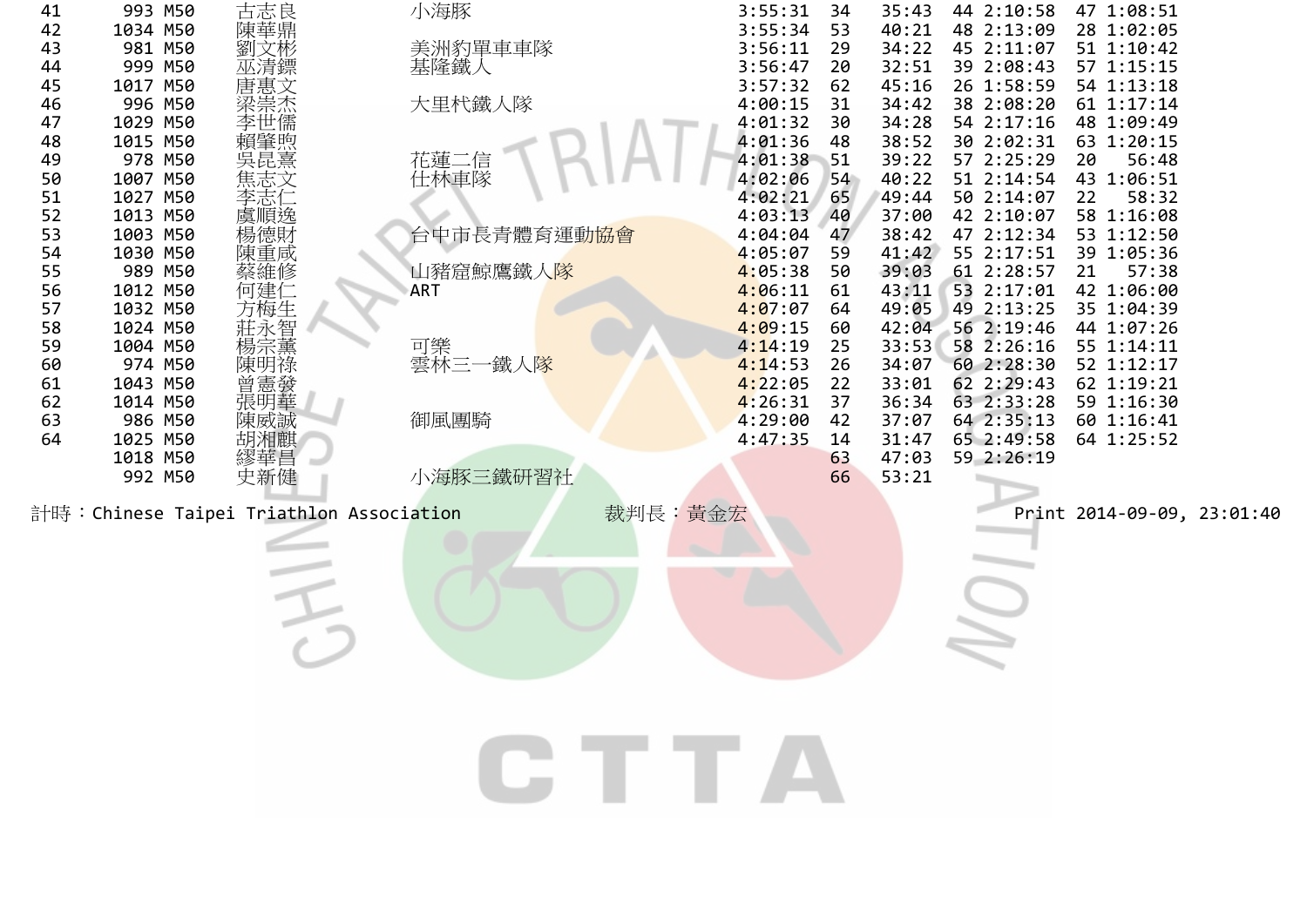M45 組成績

| Pos  | No.             | Div                 | Name                | Team         | Time    | Rnk             | Swim   | Rnk | Bike                    | Rnk            | Run        | Remarks   |
|------|-----------------|---------------------|---------------------|--------------|---------|-----------------|--------|-----|-------------------------|----------------|------------|-----------|
| $==$ | $=====$<br>$==$ | $=$ $=$ $=$ $=$ $=$ |                     |              | ======= | $===$           | ====== |     | $=$ $=$ $=$ $=$ $=$ $=$ | $===$          | ======     |           |
| 1    | 836 M45         |                     | 賴錦源                 | Culprit 酷伯樂  | 2:29:13 | 5               | 25:18  |     | 11:23:26                | 3              | 40:30      |           |
| 2    | 960 M45         |                     | 林文泉                 | VISION-台灣大腳丫 | 2:31:14 | 3               | 24:45  |     | 2 1:26:35               | $\mathbf 1$    | 39:55      |           |
| 3    | 837 M45         |                     | 蘇仁亮                 | VISION-台灣大腳丫 | 2:40:35 | $\overline{4}$  | 25:10  |     | 4 1:30:54               | 5              | 44:32      |           |
| 4    | 938 M45         |                     | 森本有一                |              | 2:41:24 | 12 <sup>2</sup> | 29:01  |     | 5 1:32:14               | $\overline{2}$ | 40:10      |           |
| 5    | 941 M45         |                     | Ceri Lines          | 鐵馬牧場         | 2:48:25 | 22              | 30:22  |     | 7 1:35:47               | 4              | 42:17      |           |
| 6    | 905 M45         |                     | 毛世傑                 | <b>CCT</b>   | 2:50:05 | 24              | 30:26  |     | 61:32:58                | $\overline{7}$ | 46:41      |           |
| 7    | 904 M45         |                     | 張萬全章                | <b>CCT</b>   | 2:57:07 | 67              | 35:18  |     | 31:30:13                | 14             | 51:36      |           |
| 8    | 866 M45         |                     |                     | 悍將鐵人         | 2:59:46 | 8               | 27:07  |     | 9 1:39:30               | 17             | 53:10      |           |
| 9    | 910 M45         |                     | 三郭聰榮緯偉·<br>李明榮<br>李 |              | 2:59:59 | 28              | 30:40  |     | 10 1:40:24              | 8              | 48:55      |           |
| 10   | 953 M45         |                     |                     | VISION-台灣大腳丫 | 3:00:15 | 60              | 34:37  |     | 8 1:35:51               | 10             | 49:49      |           |
| 11   | 870 M45         |                     |                     | 建信營造<br>南投鐵人 | 3:02:00 | 16              | 29:42  |     | 11 1:41:48              | 13             | 50:32      |           |
| 12   | 886 M45         |                     | 簡芳省                 |              | 3:02:28 | $\mathbf{1}$    | 24:18  |     | 16 1:43:38              | 20             | 54:33      |           |
| 13   | 869 M45         |                     | 黃文宏                 | 建文好手隊        | 3:04:25 | 26              | 30:34  |     | 13 1:42:09              | 16             | 51:42      |           |
| 14   | 882 M45         |                     | 王喬平                 | 同班同學         | 3:06:11 | 36              | 31:58  |     | 23 1:48:00              | 6              | 46:14      |           |
| 15   | 785 M45         |                     | 李嘉賓                 |              | 3:07:45 | 66              | 35:07  |     | 14 1:42:25              | 12             |            | 50:14 換晶片 |
| 16   | 951 M45         |                     | 楊榮瑞                 | VISION-台灣大腳丫 | 3:11:37 | 53              | 34:02  |     | 12 1:41:52              | 24             | 55:43      |           |
| 17   | 840 M45         |                     | 郭明輝                 | 金麗海旅行社       | 3:15:04 | 6               | 26:32  |     | 20 1:47:03              |                | 50 1:01:30 |           |
| 18   | 846 M45         |                     | Thomas Brill        | 紅豆愛麻薯        | 3:15:09 | 9               | 27:18  |     | 24 1:48:45              | 33             | 59:07      |           |
| 19   | 885 M45         |                     | 陳世榮                 | 台中市電腦公會      | 3:15:15 | 63              | 34:53  |     | 21 1:47:07              | 18             | 53:16      |           |
| 20   | 868 M45         |                     | 張保義                 | 張保義          | 3:15:44 | 46              | 33:10  |     | 15 1:42:54              | 35             | 59:41      |           |
| 21   | 873 M45         |                     | 簡進成                 | 小海豚三鐵研習社     | 3:17:26 | 29              | 30:49  |     | 17 1:44:44              |                | 51 1:01:54 |           |
| 22   | 939 M45         |                     | 溫中信                 | 鐵馬牧場         | 3:17:31 | 23              | 30:23  |     | 34 1:52:45              | 19             | 54:25      |           |
| 23   | 935 M45         |                     | 張建揚                 |              | 3:17:55 | 98              | 40:14  |     | 18 1:46:03              | 15             | 51:39      |           |
| 24   | 940 M45         |                     | 劉相賢                 | 鐵馬牧場         | 3:18:10 | 2               | 24:38  |     | 35 1:53:10              |                | 44 1:00:23 |           |
| 25   | 881 M45         |                     | 賴建成                 | 同班同學         | 3:18:34 | 13              | 29:12  |     | 37 1:53:54              | 23             | 55:29      |           |
| 26   | 852 M45         |                     | 黃朝玉                 | 游山玩水         | 3:19:18 | 30              | 31:22  |     | 28 1:50:53              | 26             | 57:04      |           |
| 27   | 934 M45         |                     | 謝宗憲                 |              | 3:22:28 | 70              | 35:59  |     | 45 1:57:04              | 9              | 49:25      |           |
| 28   | 880 M45         |                     | 洪吉助                 | 后里鐵人家族       | 3:23:13 | 75              | 36:35  |     | 22 1:47:49              | 31             | 58:51      |           |
| 29   | 906 M45         |                     | 蔡慶彬                 | <b>CCT</b>   | 3:23:15 | 27              | 30:39  |     | 31 1:52:02              |                | 45 1:00:35 |           |
| 30   | 950 M45         |                     | 江祐榮                 | VISION-台灣大腳丫 | 3:24:16 | 52              | 33:56  |     | 25 1:49:00              |                | 48 1:01:21 |           |
| 31   | 853 M45         |                     | 陳源銘                 | 深度體驗俱樂部      | 3:24:59 | 42              | 32:56  |     | 27 1:49:36              |                | 53 1:02:27 |           |
| 32   | 848 M45         |                     |                     | 瘋馬兄弟         | 3:25:10 | 10              | 27:51  |     | 51 2:00:29              | 25             | 56:50      |           |
| 33   | 937 M45         |                     | 姜高生<br>林一志          |              | 3:26:50 | 62              | 34:42  |     | 30 1:51:59              |                | 42 1:00:10 |           |
| 34   | 888 M45         |                     | 塗政新                 | 南投鐵人         | 3:27:40 | 57              | 34:31  |     | 40 1:54:54              | 29             | 58:16      |           |
| 35   | 874 M45         |                     | 史新光                 | 小海豚三鐵研習社     | 3:29:54 | 48              | 33:25  |     | 32 1:52:12              |                | 64 1:04:18 |           |
| 36   | 847 M45         |                     | 陳鴻岳                 | 禿鷹           | 3:29:55 | 45              | 33:10  |     | 26 1:49:02              |                | 80 1:07:43 |           |
| 37   | 900 M45         |                     | 陳榮強                 | GIANT鐵人隊     | 3:30:30 | 43              | 32:59  |     | 33 1:52:30              |                | 67 1:05:02 |           |
| 38   | 845 M45         |                     | 趙定樺                 | 臺7線鐵人隊       | 3:30:30 | 44              | 33:08  |     | 36 1:53:22              |                | 60 1:04:01 |           |
| 39   | 923 M45         |                     | 胡福1                 |              | 3:30:56 | 38              | 32:37  |     | 38 1:54:03              |                | 63 1:04:18 |           |
| 40   | 916 M45         |                     | 林思學                 |              | 3:32:08 | 40              | 32:48  |     | 29 1:51:43              |                | 79 1:07:39 |           |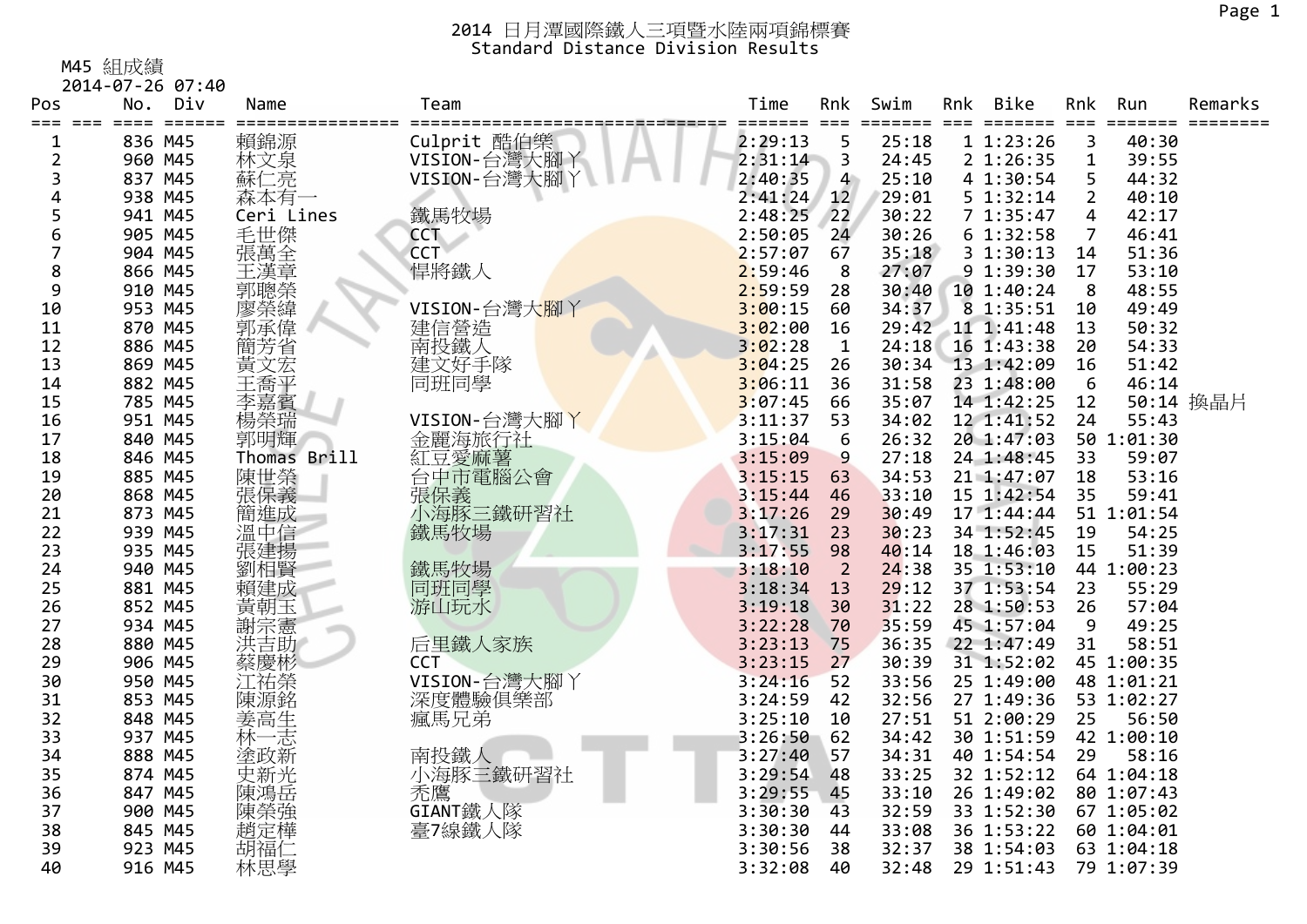| 41 | 861 M45  | 張穎慈             | 日月潭裸泳隊        | 3:32:13<br>7    | 27:00 | 68 2:05:02             |    | 43 1:00:12    |  |
|----|----------|-----------------|---------------|-----------------|-------|------------------------|----|---------------|--|
| 42 | 1216 M45 | 王基峰             | ⊂∠鐵人          | 3:33:51 108     | 42:41 | 44 1:56:25             | 21 | 54:47 浮標      |  |
| 43 | 876 M45  | 陳東興             | 大里杙鐵人隊        | 3:34:19<br>77   | 37:06 | 19 1:47:02             |    | 90 1:10:12    |  |
| 44 | 854 M45  | 陳貽能             | 深度體驗俱樂部       | 3:34:38<br>86   | 38:15 | 39 1:54:18             |    | 52 1:02:07    |  |
| 45 | 897 M45  | 秦正漢             | SYY           | 3:35:16<br>32   | 31:28 | 66 2:04:14             | 34 | 59:36         |  |
| 46 | 903 M45  | 戴宏鳴             | C來亂a          | 3:37:21<br>47   | 33:21 | 65 2:04:00             |    | 39 1:00:00    |  |
| 47 | 947 M45  | 曾瑞源             | 鐵馬牧場          | 3:37:34 107     | 42:22 | 41 1:55:24             | 37 | 59:49         |  |
| 48 | 915 M45  | 王紹昌             |               | 3:38:34<br>33   | 31:34 | 50 1:59:59             |    | 76 1:07:02    |  |
| 49 | 842 M45  | 林東河             | 逸光鐵人隊         | 3:38:49<br>68   | 35:45 | 46 1:58:18             |    | 66 1:04:47    |  |
| 50 | 921 M45  | 洪銘遠             |               | 3:39:38<br>79   | 37:23 | 59 2:02:22             | 38 | 59:54         |  |
| 51 | 926 M45  | 林傅立圻            |               | 3:40:16<br>31   | 31:26 | 70 2:05:11             |    | 58 1:03:41    |  |
| 52 | 907 M45  | 李熒倉             | Barwing.Net   | 3:40:22<br>20   | 30:05 | 82 2:12:32             | 28 | 57:46         |  |
| 53 | 914 M45  | 高孟賢             |               | 3:41:02<br>100  | 41:10 | 57 2:02:14             | 27 | 57:40         |  |
| 54 | 957 M45  | 韓中岳             | VISION-台灣大腳丫  | 3:41:57<br>74   | 36:34 | 61 2:02:41             |    | 55 1:02:43    |  |
| 55 | 855 M45  | 吳啟川             | 深度體驗俱樂部       | 3:42:07<br>72   | 36:14 | 56 2:01:25             |    | 65 1:04:28    |  |
| 56 | 930 M45  | 李明煌             |               | 3:43:07<br>59   | 34:36 | 54 2:01:21             |    | 77 1:07:11    |  |
| 57 | 1213 M45 | 胡世民             |               | 3:43:07<br>101  | 41:18 | 42 1:55:50             |    | 71 1:06:00 浮標 |  |
| 58 | 879 M45  | 劉恭湧             | 大里杙 三鐵隊       | 3:43:18<br>25   | 30:31 | 53 2:01:05             |    | 94 1:11:43    |  |
| 59 | 877 M45  | 江玉周             | 大里杙鐵人隊        | 3:43:18<br>17   | 29:46 | 49 1:59:53             |    | 96 1:13:40    |  |
| 60 | 924 M45  | 蕭志明             |               | 3:43:19<br>85   | 38:05 | 71 2:05:14             |    | 40 1:00:00    |  |
| 61 | 949 M45  | 張則誠             | VISION-台灣大腳丫  | 3:43:24<br>88   | 38:27 | 67 2:04:48             |    | 41 1:00:10    |  |
| 62 | 890 M45  | 廖裕隆             | 南投鐵人          | 3:43:40<br>14   | 29:23 | 63 2:03:54             |    | 92 1:10:24    |  |
| 63 | 952 M45  | 林志強             | VISION-台灣大腳丫  | 3:43:56<br>37   | 32:21 | 62 2:03:09             |    | 83 1:08:27    |  |
| 64 | 891 M45  | 陳清中             | 卓越鐵人隊         | 3:44:07<br>58   | 34:34 | 55 2:01:22             |    | 81 1:08:12    |  |
| 65 | 850 M45  | 陳德豐             | 烏日游泳委員會鐵人隊    | 3:44:21<br>21   | 30:21 | 89 2:14:59             | 32 | 59:01         |  |
| 66 | 898 M45  | 邱奕成             | LoveSki X ALU | 3:45:03 103     | 41:45 | 52 2:00:34             |    | 56 1:02:45    |  |
| 67 | 936 M45  | 張聖光             |               | 3:46:07<br>91   | 39:03 | 76 2:07:23             | 36 | 59:42         |  |
| 68 | 954 M45  | 趙聰文             | VISION-台灣大腳丫  | 3:46:54<br>11   | 28:10 | 69 2:05:04             |    | 97 1:13:40    |  |
| 69 | 892 M45  | 韋彥海             | 冰工廠鐵人隊        | 3:46:54<br>18   | 29:49 | 86 2:13:26             |    | 57 1:03:40    |  |
| 70 | 933 M45  | Eric BEME       |               | 3:47:21<br>99   | 41:01 | 48 1:58:45             |    | 78 1:07:36    |  |
| 71 | 946 M45  | 葉俊宏             | 鐵馬牧場          | 3:47:41<br>69   | 35:45 | 74 2:06:31             |    | 69 1:05:25    |  |
| 72 | 942 M45  | 段思明             | 鐵馬牧場          | 3:48:13<br>34   | 31:45 | 47 1:58:34 107 1:17:56 |    |               |  |
| 73 | 878 M45  | 林俊良             | 大里杙鐵人隊        | $3:49:40$ 106   | 42:22 | 80 2:12:28             | 22 | 54:51         |  |
| 74 | 911 M45  | 應澤(火冏)          |               | 3:49:53<br>73   | 36:17 | 85 2:12:53             |    | 46 1:00:44    |  |
| 75 | 849 M45  | 潘弘洲             | 烏日游泳委員會鐵人隊    | 3:50:17<br>51   | 33:47 | 60 2:02:35             |    | 98 1:13:56    |  |
| 76 | 956 M45  | 賴國毓             | VISION-台灣大腳丫  | 3:50:38<br>55   | 34:25 | 79 2:12:18             |    | 59 1:03:56    |  |
| 77 | 959 M45  | 仲崇正             | VISION-台灣大腳丫  | 3:51:01<br>97   | 39:54 | 58 2:02:14             |    | 87 1:08:53    |  |
| 78 | 909 M45  |                 | 191鐵人隊        | 3:51:12<br>- 39 | 32:45 | 77 2:09:54             |    | 84 1:08:34    |  |
| 79 | 887 M45  | -林簡黃賴等<br>黃瑞延俊# |               | 3:52:32<br>35   | 31:50 | 72 2:05:46 101 1:14:58 |    |               |  |
| 80 | 883 M45  |                 |               | 3:53:02<br>56   | 34:28 | 83 2:12:35             |    | 72 1:06:00    |  |
| 81 | 944 M45  |                 |               | 3:54:18<br>61   | 34:37 | 43 1:56:11 113 1:23:31 |    |               |  |
| 82 | 844 M45  | 簡敬倫             |               | 3:54:41<br>87   | 38:19 | 73 2:06:06             |    | 91 1:10:16    |  |
| 83 | 864 M45  | 茹建中             | 愛技教           | 3:59:18<br>92   |       | 39:17 100 2:21:31      | 30 | 58:31         |  |
| 84 | 927 M45  | 陳震宇             |               | 4:00:04<br>96   | 39:54 | 87 2:13:29             |    | 74 1:06:42    |  |
| 85 | 908 M45  |                 | ART           | 4:00:47<br>76   | 36:49 | 95 2:18:09             |    | 70 1:05:51    |  |
| 86 | 838 M45  | "吴國傑容元<br>吳嘉凱元  | 鬆一下           | 4:00:59 119     | 50:48 | 64 2:03:57             |    | 73 1:06:15    |  |
| 87 | 931 M45  |                 |               | 4:02:08<br>- 89 | 38:30 | 90 2:15:01             |    | 85 1:08:39    |  |
|    |          |                 |               |                 |       |                        |    |               |  |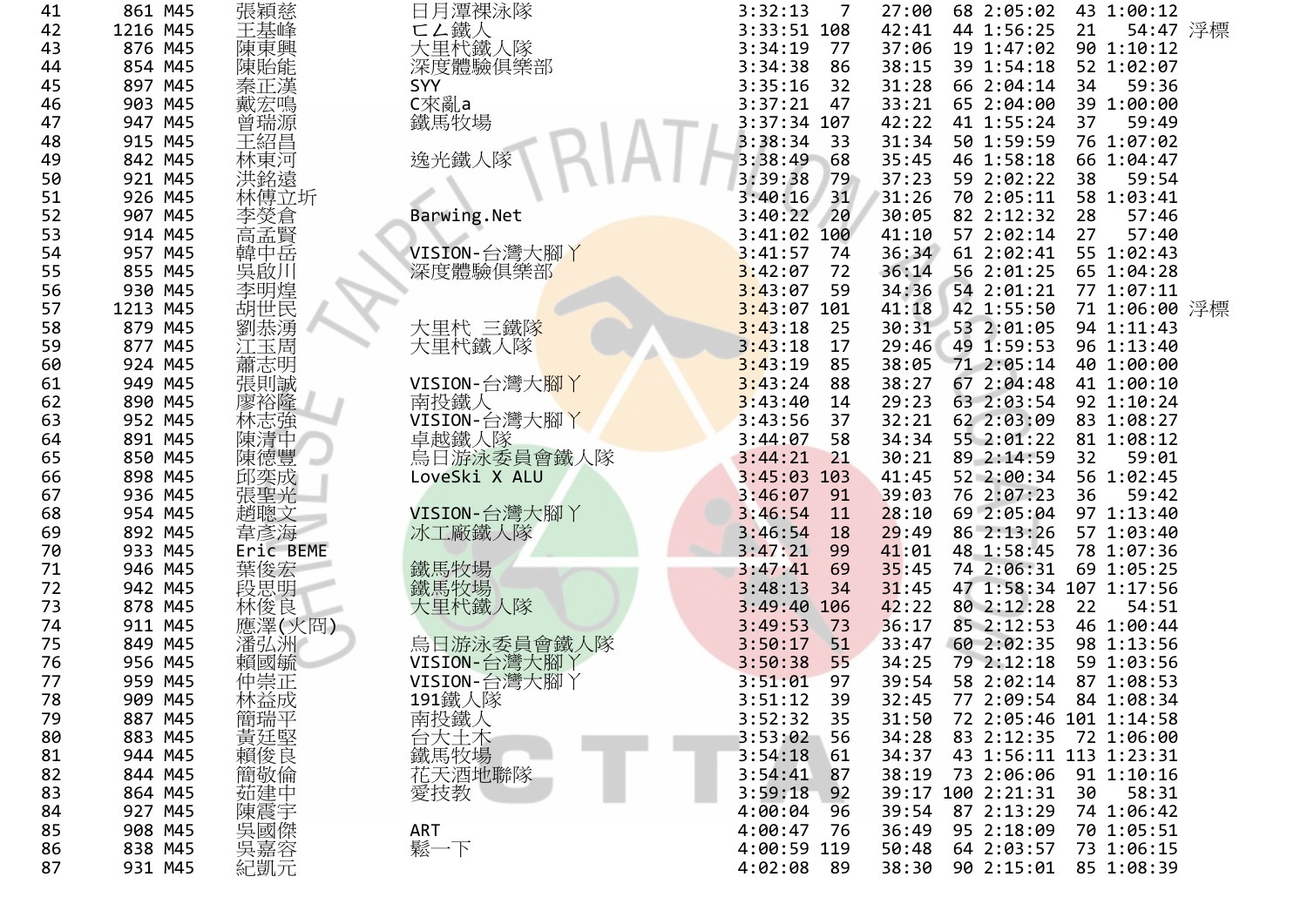| 88  | 863 M45  | 趙崇崑     | 我很慢 你很爽 繼續跑! | 4:02:11<br>93  | 39:21 | 99 2:21:27        | 49 1:01:24                       |    |
|-----|----------|---------|--------------|----------------|-------|-------------------|----------------------------------|----|
| 89  | 920 M45  | 許志文     |              | 64<br>4:02:56  |       | 35:05 101 2:22:47 | 68 1:05:05                       |    |
| 90  | 928 M45  | '純<br>辜 |              | 113<br>4:03:01 | 43:53 | 107 2:29:17       | 11<br>49:51                      |    |
| 91  | 862 M45  | 劉文章     | 新埔隊          | 4:03:51<br>94  | 39:26 | 94 2:17:26        | 75 1:07:00                       |    |
| 92  | 839 M45  | 劉益壯     | 霹靂遊俠         | 4:04:11<br>71  | 36:08 | 88 2:13:40        | 100 1:14:24                      |    |
| 93  | 889 M45  | 簡志恩     | 南投鐵人         | 4:05:08<br>15  | 29:25 | 75 2:07:00        | 116 1:28:43                      |    |
| 94  | 925 M45  | 胡清智     |              | 4:05:20<br>49  | 33:27 | 109 2:31:00       | 47 1:00:54                       |    |
| 95  | 1212 M45 | 陳淳和     | CHC自行車研發中心   | 4:05:24<br>105 | 42:12 | 84 2:12:37        | 93 1:10:35 浮標                    |    |
| 96  | 919 M45  | 吳榮川     |              | 4:06:02<br>81  | 37:35 |                   | 81 2:12:31 103 1:15:57           |    |
| 97  | 860 M45  | 梁有章     | 日月潭隊         | 19<br>4:06:42  | 30:05 |                   | 92 2:16:30 110 1:20:08           |    |
| 98  | 856 M45  | 楊文瑜     | 永和四季         | 78<br>4:07:11  | 37:19 | 97 2:20:38        | 89 1:09:15                       |    |
| 99  | 843 M45  |         | 菜鳥二人組        | 4:08:49<br>102 |       | 41:44 102 2:23:00 | 61 1:04:07                       |    |
| 100 | 913 M45  | 蔡志堅     |              | 4:09:00<br>41  | 32:53 | 110 2:32:00       | 62 1:04:08                       |    |
| 101 | 1214 M45 | 劉環嘉     | VISION-台灣大腳丫 | 4:09:43<br>116 | 45:59 | 98 2:21:04        | 54 1:02:41 浮標                    |    |
| 102 | 945 M45  | 彭金樹     | 鐵馬牧場         | 4:10:19<br>104 | 41:52 |                   | 78 2:11:17 104 1:17:11           |    |
| 103 | 865 M45  | 童富弼     |              | 4:13:48<br>82  |       | 37:41 105 2:27:51 | 82 1:08:17                       |    |
| 104 | 875 M45  | 李振祥     | 愛技教<br>小海豚   | 4:18:40<br>95  | 39:28 |                   | 93 2:16:54 112 1:22:19           |    |
| 105 | 899 M45  | 張欽忠     | KBI          | 4:20:35<br>114 | 44:53 |                   | 91 2:16:21 109 1:19:21           |    |
| 106 | 884 M45  | 謝聖南     | 台大土木         | 4:27:53<br>54  |       |                   | 34:21 112 2:36:11 105 1:17:23    |    |
| 107 | 1210 M45 | 洪瑞昌     | 天華車行         | 4:28:16<br>118 |       | 49:47 103 2:26:40 | 95 1:11:50 浮標                    |    |
| 108 | 1208 M45 | 蔡乙正     | 愛技教          | 4:28:39<br>117 |       | 47:08 104 2:27:33 | 99 1:13:59 浮標                    |    |
| 109 | 841 M45  | 陳寬成     | 東新世紀鐵人隊      | 4:29:34<br>80  |       |                   | 37:24 111 2:34:28 106 1:17:43    |    |
| 110 | 858 M45  | 陳志豪     | 梧笛運動團隊       | 4:30:54<br>115 |       | 45:52 113 2:36:14 | 86 1:08:49                       |    |
| 111 | 962 M45  | 劉文飛     | 松運鐵人隊        | 4:31:55<br>90  | 38:39 |                   | 108 2:30:59 111 1:22:18          |    |
| 112 | 948 M45  | 陳建志     | 鐵馬牧場         | 50<br>4:35:33  | 33:32 |                   | 96 2:19:18 117 1:42:43           |    |
| 113 | 896 M45  | 葉國豪     | YES二人組       | 4:37:50<br>112 | 43:13 |                   | 114 2:38:49 102 1:15:49          |    |
| 114 | 943 M45  | 張木榮     | 鐵馬牧場         | 4:38:42<br>111 |       |                   | 42:56 106 2:28:19 115 1:27:29    |    |
| 115 | 918 M45  | 李佳彙     |              | 4:39:38<br>83  | 38:00 | 117 2:52:29       | 88 1:09:10                       |    |
| 116 | 1207 M45 | 黃岳禧     | 賽克力士         | 4:43:27<br>109 |       |                   | 42:42 116 2:42:12 108 1:18:34 浮標 |    |
| 117 | 859 M45  | 謝祥政     | 梧笛運動團隊       | 4:46:45<br>110 |       |                   | 42:49 115 2:39:31 114 1:24:26    |    |
|     | 851 M45  | 蕭瑞昌     | 溫室鋼鐵人        | 84             |       | 38:04 118 2:59:51 |                                  |    |
|     | 901 M45  | 衛瑞賢     | Family Wei   | 65             |       | 35:05 119 3:02:53 |                                  |    |
|     | 1215 M45 | 張國強     | 24-17運動健身俱樂部 | 120            | 52:01 |                   |                                  | 浮標 |
|     |          |         |              |                |       |                   |                                  |    |

計時:Chinese Taipei Triathlon Association 裁判長:黃金宏 Print 2014-09-09, 23:01:40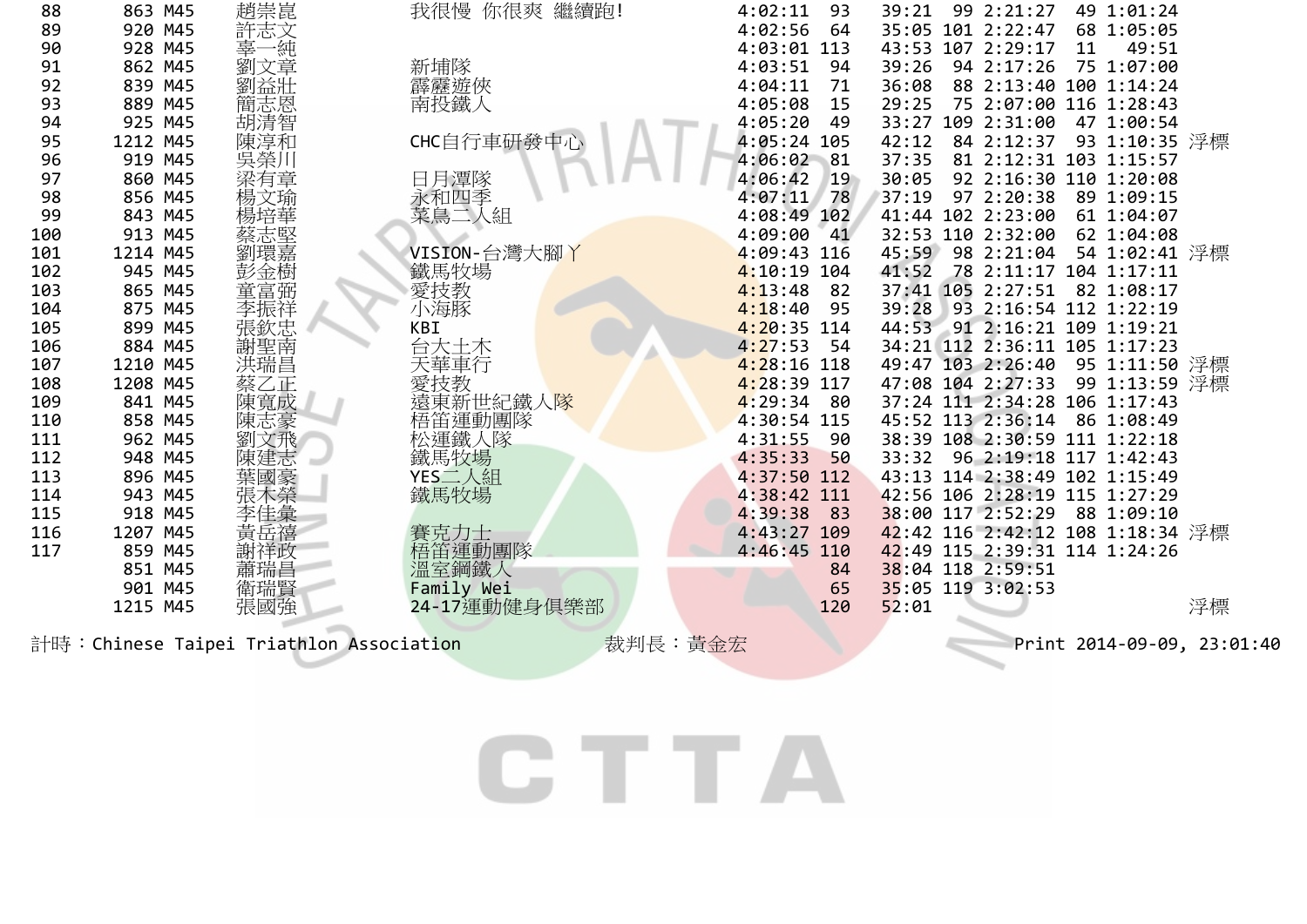M40 組成績

| 2014-07-26 07:40 |  |
|------------------|--|
|------------------|--|

| Pos            | No.      | Div                 | Name       | Team                       | Time          | Rnk            | Swim  | Rnk | Bike                                | Rnk            | Run        | Remarks |
|----------------|----------|---------------------|------------|----------------------------|---------------|----------------|-------|-----|-------------------------------------|----------------|------------|---------|
| 1              | 666 M40  | $=$ $=$ $=$ $=$ $=$ | 廖冠至        | 博克多鐵人隊                     | 2:36:30       | 4              | 24:26 |     | $=$ $=$ $=$ $=$ $=$ $=$<br>11:28:15 | $===$<br>4     | 43:50      |         |
| 2              | 671 M40  |                     | 陳建勛        | 谷關七雄                       | 2:40:06       | 9              | 26:26 |     | 2 1:29:45                           | 5              | 43:56      |         |
| 3              | 804 M40  |                     | 吳振東        | VISION-台灣大腳丫               | 2:46:46       | 23             | 29:47 |     | 3 1:30:49                           | $\overline{7}$ | 46:10      |         |
| 4              | 1202 M40 |                     | 陳福安        |                            | 2:48:34       | $\overline{2}$ | 23:41 |     | 5 1:35:54                           | 15             | 49:00 浮標   |         |
| 5              | 692 M40  |                     | 羅利至        | 竹山哈羅                       | 2:49:04       | 5              | 25:08 |     | 8 1:36:36                           | -8             | 47:21      |         |
| 6              | 812 M40  |                     | 楊焜堯        | VISION-台灣大腳丫               | 2:53:11       | 15             | 28:56 |     | 71:36:13                            | 12             | 48:03      |         |
| $\overline{7}$ | 736 M40  |                     | 趙益生        |                            | 2:55:21       | 7              | 26:01 |     | 13 1:39:06                          | 16             | 50:15      |         |
| 8              | 723 M40  |                     | 羅士凱        | ORBEA鐵人-雲149<br>台中市電腦公會    | 2:55:46       | 56             | 33:15 |     | 4 1:34:16                           | 13             | 48:15      |         |
| 9              | 717 M40  |                     | 莊善龍        | 大胖慢跑隊                      | 2:56:19       | 19             | 29:19 |     | 20 1:44:42                          | 3              | 42:19      |         |
| 10             | 685 M40  |                     | 陳永吉        | 華山 Team                    | 3:00:11       | 36             | 31:47 |     | 17 1:43:06                          | 6              | 45:19      |         |
| 11             | 747 M40  |                     | 呂紹坤        | <b>CCT</b>                 | 3:01:12       | 52             | 32:57 |     | 11 1:37:55                          | 17             | 50:21      |         |
| 12             | 819 M40  |                     | 湯銘暉        | 191鐵人隊                     | 3:02:19       | 17             | 29:06 |     | 16 1:40:58                          | 26             | 52:16      |         |
| 13             | 818 M40  |                     | 陳文崇        | 191鐵人隊                     | 3:03:18       | 54             | 33:09 |     | 10 1:37:43                          | 29             | 52:27      |         |
| 14             | 802 M40  |                     | 王柏青        | VISION-台灣大 <mark>腳丫</mark> | 3:03:56       | 67             | 34:31 |     | 12 1:38:43                          | 18             | 50:43      |         |
| 15             | 806 M40  |                     | 曾榮城        | VISION-台灣大腳丫               | 3:04:45       | 73             | 34:49 |     | 14 1:39:07                          | 19             | 50:51      |         |
| 16             | 705 M40  |                     | 蔡英傑        | 愛技教                        | 3:05:35       | 44             | 32:28 |     | 22 1:45:28                          | 9              | 47:41      |         |
| 17             | 810 M40  |                     | 盧永淙        | VISION-台灣大腳丫               | 3:06:38       | 77             | 34:55 |     | 15 1:39:22                          | 28             | 52:22      |         |
| 18             | 746 M40  |                     |            | CHC自行車研發中心                 | 3:08:01       | 62             | 33:58 |     | 61:36:11                            | 57             | 57:53      |         |
| 19             | 748 M40  |                     | 廖忠義<br>林孟儒 | 191鐵人隊                     | 3:08:09       | 22             | 29:47 |     | 23 1:45:32                          | 31             | 52:50      |         |
| 20             | 734 M40  |                     | 余明錦        | Taiwan X-man               | 3:08:32       | 6              | 25:14 |     | 27 1:46:34                          | 46             | 56:45      |         |
| 21             | 718 M40  |                     | 江宗達        | 嘉義市鐵人三項委員會                 | 3:10:10       | 20             | 29:21 |     | 34 1:48:55                          | 23             | 51:56      |         |
| 22             | 714 M40  |                     | 賴永興        | 大里杙鐵人隊                     | 3:10:35       | 41             | 32:14 |     | 24 1:46:12                          | 25             | 52:09      |         |
| 23             | 716 M40  |                     | 江源德        | 大里杙鐵人隊                     | 3:10:41       | 48             | 32:46 |     | 37 1:49:23                          | 14             | 48:33      |         |
| 24             | 795 M40  |                     | 蔡永熙        | 鐵馬牧場                       | 3:11:42       | 32             | 31:22 |     | 28 1:46:55                          | 32             | 53:27      |         |
| 25             | 669 M40  |                     | 廖顯湖        | VISION-台灣大腳丫               | 3:11:50       | 8              | 26:07 |     | 9 1:37:02 109 1:08:42               |                |            |         |
| 26             | 803 M40  |                     | 陳新祥        | VISION-台灣大腳丫               | 3:13:31       | 25             | 29:51 |     | 32 1:48:33                          | 34             | 55:09      |         |
| 27             | 825 M40  |                     | 呂志東<br>陳俊宏 | 191鐵人隊                     | 3:13:31       | 33             | 31:23 |     | 21 1:45:20                          | 49             | 56:50      |         |
| 28             | 670 M40  |                     |            | Buffalo鐵人隊(中正高中.師大附中       | 3:13:47       | $\mathbf{1}$   | 21:14 |     | 31 1:47:46                          |                | 92 1:04:48 |         |
| 29             | 744 M40  |                     | 許銘詳        | c來亂a                       | 3:14:28       | 84             | 35:14 |     | 29 1:46:57                          | 27             | 52:18      |         |
| 30             | 695 M40  |                     | 楊樹源        | 烏日游泳委員會鐵人隊                 | 3:14:30       | <b>18</b>      | 29:14 |     | 25 1:46:17                          | 63             | 59:01      |         |
| 31             | 722 M40  |                     | 江東英        | 台中港務消防隊                    | 3:15:53       | 58             | 33:42 |     | 30 1:47:01                          | 35             | 55:11      |         |
| 32             | 700 M40  |                     | 曾勝豐        | 曾勝豐                        | 3:17:58       | 50             | 32:52 |     | 51 1:53:33                          | 20             | 51:34      |         |
| 33             | 737 M40  |                     | 陳建宏        | LoveSki X ALU              | 3:19:37       | 24             | 29:50 |     | 54 1:53:56                          | 41             | 55:51      |         |
| 34             | 724 M40  |                     | 楊益嘉        | 台中市電腦公會                    | 3:20:08 153   |                | 47:38 |     | 19 1:44:40                          | 10             | 47:51      |         |
| 35             | 774 M40  |                     | 周立偉        |                            | 3:20:12       | 87             | 35:19 |     | 26 1:46:34                          | 60             | 58:20      |         |
| 36             | 793 M40  |                     | 吳榮錦        | 鐵馬牧場                       | 3:20:13       | 94             | 35:44 |     | 50 1:52:28                          | 24             | 52:02      |         |
| 37             | 771 M40  |                     | 劉邦志        |                            | $3:20:53$ 103 |                | 36:31 |     | 35 1:48:56                          | 39             | 55:27      |         |
| 38             | 792 M40  |                     | 李武皇        | 鐵馬牧場<br>雲林三一鐵人隊            | 3:21:34       | 30             | 30:52 |     | 76 1:59:06                          | 21             | 51:37      |         |
| 39             | 675 M40  |                     | 鍾耀陞        |                            | 3:21:46       | 38             | 31:54 |     | 39 1:49:43                          |                | 70 1:00:10 |         |
| 40             | 794 M40  |                     | 徐明雍        | 鐵馬牧場                       | 3:23:32       | 55             | 33:14 |     | 68 1:57:50                          | 30             | 52:29      |         |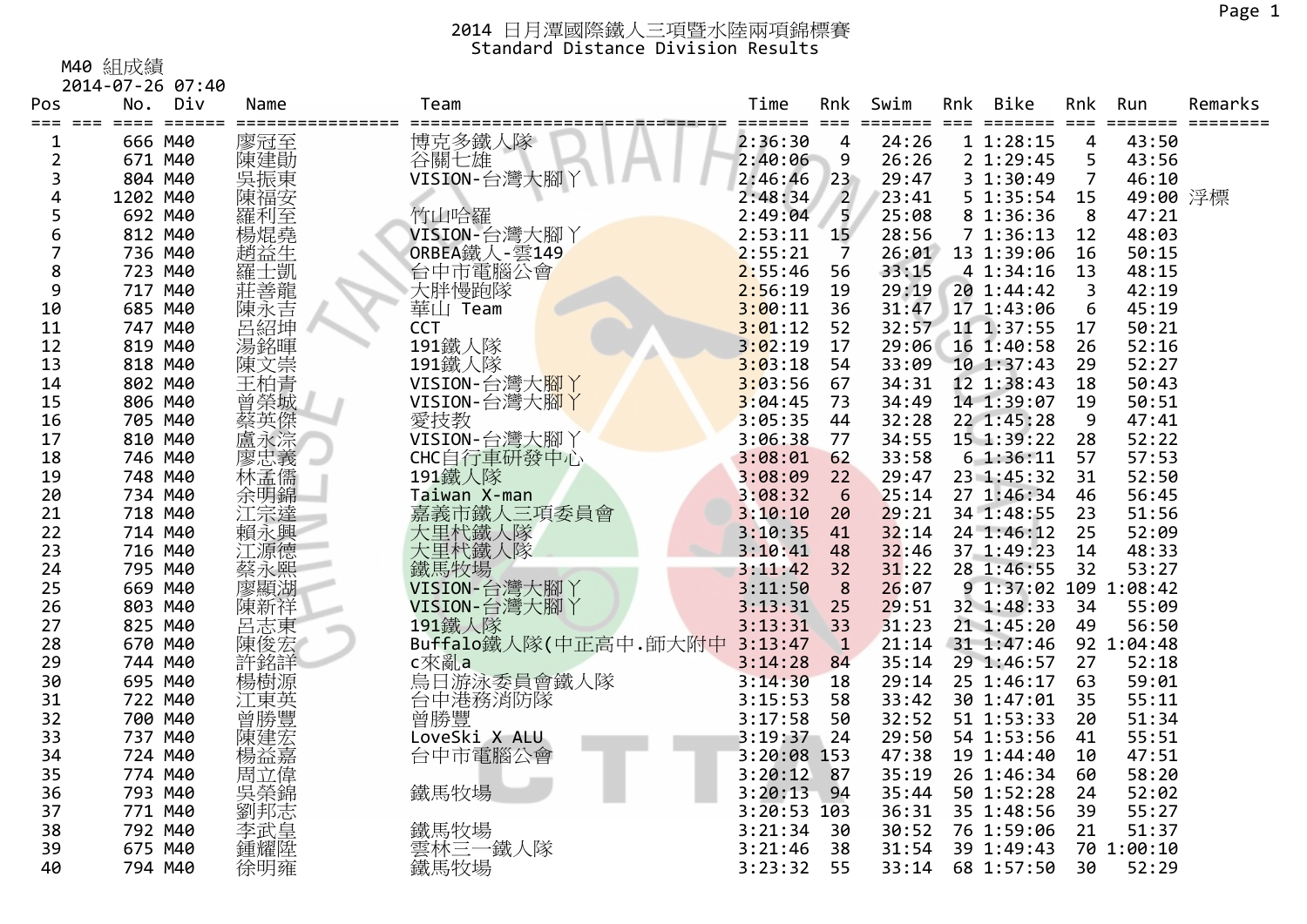| 41       | 715 M40  | 成可望         | 大里杙鐵人隊                   | 3:24:00<br>-76  | 34:54 | 47 1:52:20                    | 48 | 56:46      |  |
|----------|----------|-------------|--------------------------|-----------------|-------|-------------------------------|----|------------|--|
| 42       | 769 M40  | 賴舜顯         |                          | 3:24:02 142     | 42:36 | 18 1:44:26                    | 50 | 57:00      |  |
| 43       | 708 M40  | 曹宜圃         | 康寧鐵人隊                    | 3:24:32<br>29   | 30:49 | 36 1:49:11                    |    | 88 1:04:32 |  |
| 44       | 754 M40  | 傅元宏         |                          | 3:24:49<br>26   | 30:26 | 33 1:48:38                    |    | 96 1:05:45 |  |
| 45       | 703 M40  | 李富裕         | 我很慢 你很爽 繼續跑!             | 3:24:55<br>42   | 32:25 | 58 1:55:54                    | 45 | 56:37      |  |
| 46       | 704 M40  | 陳永春         | 愛技教                      | 3:25:01 120     | 38:35 | 71 1:58:29                    | 11 | 47:58      |  |
| 47       | 778 M40  | 陳華冠         |                          | 3:25:11<br>13   | 28:35 | 90 2:01:15                    | 37 | 55:22      |  |
| 48       | 730 M40  | 佐野健太        | <b>TMOSAIC</b>           | 3:25:24<br>35   | 31:40 | 65 1:57:19                    | 44 | 56:27      |  |
| 49       | 788 M40  | 劉謹華         |                          | 3:26:10<br>92   | 35:37 | 57 1:55:23                    | 36 | 55:11      |  |
| 50       | 815 M40  | 黃聖安         | VISION-台灣大腳丫             | 3:26:39<br>46   | 32:36 | 62 1:56:44                    | 53 | 57:21      |  |
| 51       | 691 M40  | 陳允宜         | 竹馬之友鐵人隊                  | 3:27:21 134     | 41:26 | 43 1:50:31                    | 38 | 55:26      |  |
| 52       | 821 M40  | 陳弘岳         | 191鐵人隊                   | 3:27:35 105     | 36:41 | 41 1:50:05                    |    | 73 1:00:50 |  |
| 53       | 790 M40  | 許倍誠         |                          | 3:28:06<br>110  | 37:00 | 79 1:59:28                    | 22 | 51:38      |  |
| 54       | 672 M40  | 朱啟智         | 鬆一下                      | 3:29:06<br>78   | 34:56 | 42 1:50:14                    |    | 85 1:03:58 |  |
| 55       | 809 M40  | 李豐旭         | VISION-台灣大腳丫             | 3:29:15<br>49   | 32:49 | 53 1:53:54                    |    | 81 1:02:34 |  |
| 56       | 822 M40  | 陳張維         | 191鐵人隊                   | 3:29:15<br>70   | 34:34 | 72 1:58:34                    | 42 | 56:08      |  |
| 57       | 676 M40  | 黃秉輝         |                          | 3:29:22<br>95   | 35:48 | 38 1:49:36                    |    | 86 1:03:59 |  |
| 58       | 709 M40  | 楊思健         | 雲<br>巡弋114               | 3:29:51<br>64   | 34:02 | 67 1:57:47                    | 58 | 58:03      |  |
| 59       | 738 M40  | 楊志章         | LoveSki X ALU            | 3:29:57<br>81   | 35:12 | 52 1:53:38                    |    | 77 1:01:08 |  |
| 60       | 1196 M40 | 廖文騫         | 大里杙鐵人隊                   | 3:29:58<br>83   | 35:13 | 61 1:56:21                    | 61 | 58:25 浮標   |  |
| 61       | 756 M40  | 劉廣華         |                          | $3:30:00$ 141   | 42:25 | 46 1:52:07                    | 40 | 55:30      |  |
| 62       | 797 M40  | 羅斯多         | 珍珍海產店-八 <mark>德分店</mark> | 3:30:09<br>16   | 29:05 | 104 2:04:03                   | 51 | 57:01      |  |
| 63       | 742 M40  |             | <b>DWD</b>               | 3:30:09<br>66   | 34:25 | 64 1:57:11                    | 62 | 58:34      |  |
| 64       | 732 M40  | 至           | Taiwan X-man             | 3:30:28<br>11   | 27:32 | 69 1:58:20                    |    | 90 1:04:37 |  |
| 65       | 811 M40  |             | 松運鐵人隊                    | 3:30:49 119     | 38:30 | 122 2:14:30                   | 1  | 37:50      |  |
| 66       | 711 M40  | 莊勝宗         | 富昌鐵馬                     | 3:31:57 104     | 36:37 | 56 1:55:11                    |    | 71 1:00:10 |  |
| 67       | 1201 M40 | 謝文森         |                          | 3:32:40<br>65   | 34:22 | 73 1:58:36                    | 67 | 59:42 浮標   |  |
| 68       | 687 M40  | 徐承康         | 芸芸安安家                    | 3:32:43<br>124  | 39:04 | 60 1:56:11                    | 55 | 57:29      |  |
| 69       | 820 M40  | 林俊吉         | 191鐵人隊                   | 3:33:37<br>27   | 30:43 | 44 1:51:17 123 1:11:38        |    |            |  |
| 70       | 710 M40  | 葉峻德         | 小安車隊                     | 3:34:08<br>45   | 32:36 | 49 1:52:28 110 1:09:06        |    |            |  |
| 71       | 787 M40  | 程自強         |                          | 3:34:09<br>132  | 40:11 | 55 1:54:13                    | 68 | 59:46      |  |
| 72       | 668 M40  | 勒卡爾         | 台東T1DM                   | 3:35:02<br>- 79 | 35:06 | 59 1:56:02                    |    | 84 1:03:54 |  |
| 73       | 782 M40  | 賀志豪         |                          | 3:36:24<br>43   | 32:25 | 109 2:05:41                   | 59 | 58:20      |  |
| 74       | 720 M40  | 林文中         | 后里鐵人家族                   | 3:38:06<br>127  | 39:51 | 66 1:57:25                    |    | 75 1:00:52 |  |
| 75       | 701 M40  | 王志遠         | 日月潭裸泳隊                   | 3:38:08<br>47   | 32:36 | 88 2:00:59                    |    | 89 1:04:34 |  |
| 76       | 712 M40  | 陳啟哲         | 大里杙鐵人隊                   | 3:38:11<br>28   | 30:48 | 74 1:58:49 108 1:08:35        |    |            |  |
| 77       | 800 M40  | 范國揚         | VISION-台灣大腳丫             | 3:38:39<br>31   | 30:57 | 63 1:56:56 121 1:10:47        |    |            |  |
| 78       | 758 M40  |             |                          | 3:39:20<br>82   |       | 35:13 116 2:09:32             | 33 | 54:36      |  |
| 79       | 745 M40  | :高秉宏<br>徐志宏 | CHC自行車研發中心               | 3:39:22<br>- 80 | 35:09 | 99 2:03:23                    |    | 74 1:00:51 |  |
| 80       | 816 M40  |             | VISION-台灣大腳丫             | 3:40:16 131     | 40:09 | 89 2:01:00                    | 66 | 59:09      |  |
| 81       | 1200 M40 | 游裕源         |                          | $3:41:28$ 130   | 40:07 | 94 2:02:15                    | 64 | 59:07 浮標   |  |
| 82       | 765 M40  | 黃啟昌<br>魏誌亮  |                          | $3:42:01$ 40    |       | 32:00 113 2:06:47             |    | 82 1:03:15 |  |
| 83       | 807 M40  |             | VISION-台灣大腳丫             | 3:42:12 155     | 49:51 | 48 1:52:27                    | 69 | 59:55      |  |
| 84       | 796 M40  | 陳聖宜<br>李庭承  |                          | 3:42:20 129     | 39:54 | 45 1:51:48 120 1:10:39        |    |            |  |
|          | 728 M40  |             | 珍珍海產店一八德分店               | 3:42:41 144     | 43:15 | 93 2:02:14                    | 52 | 57:14      |  |
| 85       |          | 陳建昭         | <b>匸ム鐵人</b>              |                 |       | 83 2:00:14 111 1:09:16        |    |            |  |
| 86<br>87 | 752 M40  | 郭敏輝         |                          | 3:43:25<br>- 61 | 33:57 |                               |    |            |  |
|          | 749 M40  | 蔡孝宇         |                          | 3:44:03<br>14   |       | 28:53 112 2:06:47 105 1:08:24 |    |            |  |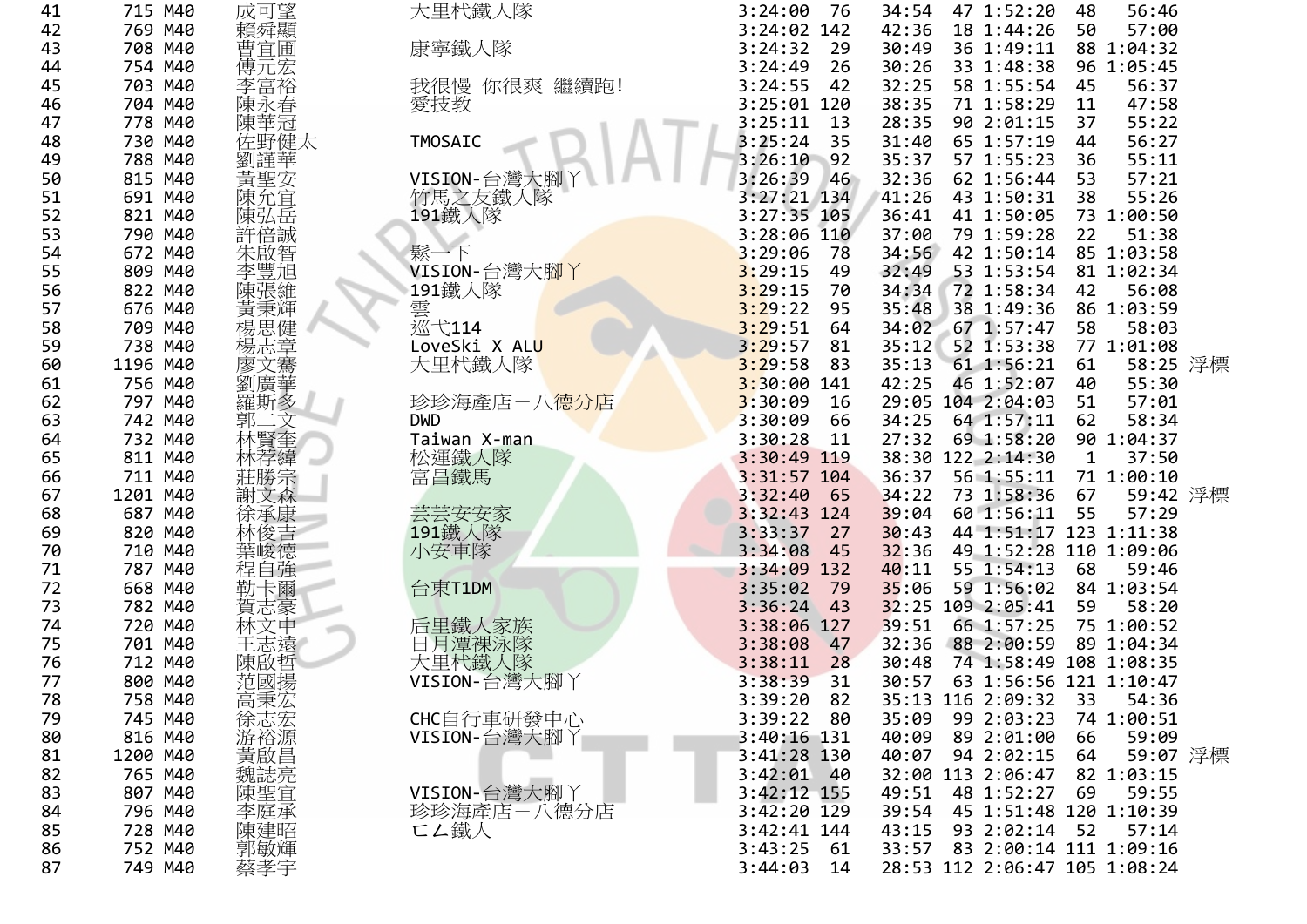| 679 M40  |                                                                                                                                                                                                                                                                                                 |                                                                                                                                                                                                                                                                                                                      | 3:44:05 135                                                                                                                                                                                                                                                                          |                                                                                                                                                                                                                                                          |                                                                                                                                     | 65                                                          | 59:08                                                                                                                                                                                                                                                                                                        |                                                                                                                                                                                                                                                                                                                                                                                                                                                                                                                                                                                                                                                                                                                                                                                                                                                                                                                                                                                                                                                                                                     |
|----------|-------------------------------------------------------------------------------------------------------------------------------------------------------------------------------------------------------------------------------------------------------------------------------------------------|----------------------------------------------------------------------------------------------------------------------------------------------------------------------------------------------------------------------------------------------------------------------------------------------------------------------|--------------------------------------------------------------------------------------------------------------------------------------------------------------------------------------------------------------------------------------------------------------------------------------|----------------------------------------------------------------------------------------------------------------------------------------------------------------------------------------------------------------------------------------------------------|-------------------------------------------------------------------------------------------------------------------------------------|-------------------------------------------------------------|--------------------------------------------------------------------------------------------------------------------------------------------------------------------------------------------------------------------------------------------------------------------------------------------------------------|-----------------------------------------------------------------------------------------------------------------------------------------------------------------------------------------------------------------------------------------------------------------------------------------------------------------------------------------------------------------------------------------------------------------------------------------------------------------------------------------------------------------------------------------------------------------------------------------------------------------------------------------------------------------------------------------------------------------------------------------------------------------------------------------------------------------------------------------------------------------------------------------------------------------------------------------------------------------------------------------------------------------------------------------------------------------------------------------------------|
| 674 M40  |                                                                                                                                                                                                                                                                                                 |                                                                                                                                                                                                                                                                                                                      | 3:44:32<br>21                                                                                                                                                                                                                                                                        | 29:26                                                                                                                                                                                                                                                    |                                                                                                                                     |                                                             |                                                                                                                                                                                                                                                                                                              |                                                                                                                                                                                                                                                                                                                                                                                                                                                                                                                                                                                                                                                                                                                                                                                                                                                                                                                                                                                                                                                                                                     |
| 791 M40  |                                                                                                                                                                                                                                                                                                 |                                                                                                                                                                                                                                                                                                                      | 3:44:45<br>37                                                                                                                                                                                                                                                                        |                                                                                                                                                                                                                                                          |                                                                                                                                     |                                                             |                                                                                                                                                                                                                                                                                                              |                                                                                                                                                                                                                                                                                                                                                                                                                                                                                                                                                                                                                                                                                                                                                                                                                                                                                                                                                                                                                                                                                                     |
| 761 M40  |                                                                                                                                                                                                                                                                                                 |                                                                                                                                                                                                                                                                                                                      | 3:44:48<br>63                                                                                                                                                                                                                                                                        |                                                                                                                                                                                                                                                          |                                                                                                                                     |                                                             |                                                                                                                                                                                                                                                                                                              |                                                                                                                                                                                                                                                                                                                                                                                                                                                                                                                                                                                                                                                                                                                                                                                                                                                                                                                                                                                                                                                                                                     |
| 726 M40  |                                                                                                                                                                                                                                                                                                 |                                                                                                                                                                                                                                                                                                                      | $3:45:15$ 123                                                                                                                                                                                                                                                                        |                                                                                                                                                                                                                                                          |                                                                                                                                     |                                                             |                                                                                                                                                                                                                                                                                                              |                                                                                                                                                                                                                                                                                                                                                                                                                                                                                                                                                                                                                                                                                                                                                                                                                                                                                                                                                                                                                                                                                                     |
| 739 M40  |                                                                                                                                                                                                                                                                                                 | KIMI                                                                                                                                                                                                                                                                                                                 | 3:45:44 133                                                                                                                                                                                                                                                                          |                                                                                                                                                                                                                                                          |                                                                                                                                     |                                                             |                                                                                                                                                                                                                                                                                                              |                                                                                                                                                                                                                                                                                                                                                                                                                                                                                                                                                                                                                                                                                                                                                                                                                                                                                                                                                                                                                                                                                                     |
|          |                                                                                                                                                                                                                                                                                                 |                                                                                                                                                                                                                                                                                                                      |                                                                                                                                                                                                                                                                                      |                                                                                                                                                                                                                                                          |                                                                                                                                     |                                                             |                                                                                                                                                                                                                                                                                                              |                                                                                                                                                                                                                                                                                                                                                                                                                                                                                                                                                                                                                                                                                                                                                                                                                                                                                                                                                                                                                                                                                                     |
|          |                                                                                                                                                                                                                                                                                                 |                                                                                                                                                                                                                                                                                                                      | - 93                                                                                                                                                                                                                                                                                 |                                                                                                                                                                                                                                                          |                                                                                                                                     |                                                             |                                                                                                                                                                                                                                                                                                              |                                                                                                                                                                                                                                                                                                                                                                                                                                                                                                                                                                                                                                                                                                                                                                                                                                                                                                                                                                                                                                                                                                     |
|          |                                                                                                                                                                                                                                                                                                 |                                                                                                                                                                                                                                                                                                                      |                                                                                                                                                                                                                                                                                      |                                                                                                                                                                                                                                                          |                                                                                                                                     |                                                             |                                                                                                                                                                                                                                                                                                              |                                                                                                                                                                                                                                                                                                                                                                                                                                                                                                                                                                                                                                                                                                                                                                                                                                                                                                                                                                                                                                                                                                     |
|          |                                                                                                                                                                                                                                                                                                 |                                                                                                                                                                                                                                                                                                                      | 97                                                                                                                                                                                                                                                                                   |                                                                                                                                                                                                                                                          |                                                                                                                                     |                                                             |                                                                                                                                                                                                                                                                                                              |                                                                                                                                                                                                                                                                                                                                                                                                                                                                                                                                                                                                                                                                                                                                                                                                                                                                                                                                                                                                                                                                                                     |
|          |                                                                                                                                                                                                                                                                                                 |                                                                                                                                                                                                                                                                                                                      | $3:47:13$ 12                                                                                                                                                                                                                                                                         |                                                                                                                                                                                                                                                          |                                                                                                                                     |                                                             |                                                                                                                                                                                                                                                                                                              |                                                                                                                                                                                                                                                                                                                                                                                                                                                                                                                                                                                                                                                                                                                                                                                                                                                                                                                                                                                                                                                                                                     |
|          |                                                                                                                                                                                                                                                                                                 |                                                                                                                                                                                                                                                                                                                      | 3:47:26 100                                                                                                                                                                                                                                                                          |                                                                                                                                                                                                                                                          |                                                                                                                                     |                                                             |                                                                                                                                                                                                                                                                                                              |                                                                                                                                                                                                                                                                                                                                                                                                                                                                                                                                                                                                                                                                                                                                                                                                                                                                                                                                                                                                                                                                                                     |
|          |                                                                                                                                                                                                                                                                                                 |                                                                                                                                                                                                                                                                                                                      | 39                                                                                                                                                                                                                                                                                   |                                                                                                                                                                                                                                                          |                                                                                                                                     |                                                             |                                                                                                                                                                                                                                                                                                              |                                                                                                                                                                                                                                                                                                                                                                                                                                                                                                                                                                                                                                                                                                                                                                                                                                                                                                                                                                                                                                                                                                     |
|          |                                                                                                                                                                                                                                                                                                 |                                                                                                                                                                                                                                                                                                                      | - 75                                                                                                                                                                                                                                                                                 |                                                                                                                                                                                                                                                          |                                                                                                                                     |                                                             |                                                                                                                                                                                                                                                                                                              |                                                                                                                                                                                                                                                                                                                                                                                                                                                                                                                                                                                                                                                                                                                                                                                                                                                                                                                                                                                                                                                                                                     |
|          |                                                                                                                                                                                                                                                                                                 |                                                                                                                                                                                                                                                                                                                      |                                                                                                                                                                                                                                                                                      |                                                                                                                                                                                                                                                          |                                                                                                                                     |                                                             |                                                                                                                                                                                                                                                                                                              |                                                                                                                                                                                                                                                                                                                                                                                                                                                                                                                                                                                                                                                                                                                                                                                                                                                                                                                                                                                                                                                                                                     |
|          |                                                                                                                                                                                                                                                                                                 |                                                                                                                                                                                                                                                                                                                      | 51                                                                                                                                                                                                                                                                                   |                                                                                                                                                                                                                                                          |                                                                                                                                     |                                                             |                                                                                                                                                                                                                                                                                                              |                                                                                                                                                                                                                                                                                                                                                                                                                                                                                                                                                                                                                                                                                                                                                                                                                                                                                                                                                                                                                                                                                                     |
|          |                                                                                                                                                                                                                                                                                                 |                                                                                                                                                                                                                                                                                                                      |                                                                                                                                                                                                                                                                                      |                                                                                                                                                                                                                                                          |                                                                                                                                     |                                                             |                                                                                                                                                                                                                                                                                                              |                                                                                                                                                                                                                                                                                                                                                                                                                                                                                                                                                                                                                                                                                                                                                                                                                                                                                                                                                                                                                                                                                                     |
|          |                                                                                                                                                                                                                                                                                                 |                                                                                                                                                                                                                                                                                                                      | 3:49:21<br>- 99                                                                                                                                                                                                                                                                      |                                                                                                                                                                                                                                                          |                                                                                                                                     |                                                             |                                                                                                                                                                                                                                                                                                              |                                                                                                                                                                                                                                                                                                                                                                                                                                                                                                                                                                                                                                                                                                                                                                                                                                                                                                                                                                                                                                                                                                     |
| 677 M40  |                                                                                                                                                                                                                                                                                                 |                                                                                                                                                                                                                                                                                                                      | 3:49:24 147                                                                                                                                                                                                                                                                          |                                                                                                                                                                                                                                                          |                                                                                                                                     |                                                             |                                                                                                                                                                                                                                                                                                              |                                                                                                                                                                                                                                                                                                                                                                                                                                                                                                                                                                                                                                                                                                                                                                                                                                                                                                                                                                                                                                                                                                     |
|          |                                                                                                                                                                                                                                                                                                 |                                                                                                                                                                                                                                                                                                                      |                                                                                                                                                                                                                                                                                      |                                                                                                                                                                                                                                                          |                                                                                                                                     |                                                             |                                                                                                                                                                                                                                                                                                              |                                                                                                                                                                                                                                                                                                                                                                                                                                                                                                                                                                                                                                                                                                                                                                                                                                                                                                                                                                                                                                                                                                     |
|          |                                                                                                                                                                                                                                                                                                 |                                                                                                                                                                                                                                                                                                                      | 3:50:48<br>- 96                                                                                                                                                                                                                                                                      |                                                                                                                                                                                                                                                          |                                                                                                                                     |                                                             |                                                                                                                                                                                                                                                                                                              |                                                                                                                                                                                                                                                                                                                                                                                                                                                                                                                                                                                                                                                                                                                                                                                                                                                                                                                                                                                                                                                                                                     |
|          |                                                                                                                                                                                                                                                                                                 |                                                                                                                                                                                                                                                                                                                      |                                                                                                                                                                                                                                                                                      |                                                                                                                                                                                                                                                          |                                                                                                                                     | $\overline{2}$                                              |                                                                                                                                                                                                                                                                                                              |                                                                                                                                                                                                                                                                                                                                                                                                                                                                                                                                                                                                                                                                                                                                                                                                                                                                                                                                                                                                                                                                                                     |
| 673 M40  |                                                                                                                                                                                                                                                                                                 |                                                                                                                                                                                                                                                                                                                      | 3:51:07<br>- 98                                                                                                                                                                                                                                                                      |                                                                                                                                                                                                                                                          |                                                                                                                                     |                                                             |                                                                                                                                                                                                                                                                                                              |                                                                                                                                                                                                                                                                                                                                                                                                                                                                                                                                                                                                                                                                                                                                                                                                                                                                                                                                                                                                                                                                                                     |
| 1190 M40 |                                                                                                                                                                                                                                                                                                 |                                                                                                                                                                                                                                                                                                                      | $3:51:26$ 114                                                                                                                                                                                                                                                                        |                                                                                                                                                                                                                                                          |                                                                                                                                     | 43                                                          |                                                                                                                                                                                                                                                                                                              |                                                                                                                                                                                                                                                                                                                                                                                                                                                                                                                                                                                                                                                                                                                                                                                                                                                                                                                                                                                                                                                                                                     |
|          |                                                                                                                                                                                                                                                                                                 |                                                                                                                                                                                                                                                                                                                      |                                                                                                                                                                                                                                                                                      |                                                                                                                                                                                                                                                          |                                                                                                                                     |                                                             |                                                                                                                                                                                                                                                                                                              |                                                                                                                                                                                                                                                                                                                                                                                                                                                                                                                                                                                                                                                                                                                                                                                                                                                                                                                                                                                                                                                                                                     |
|          |                                                                                                                                                                                                                                                                                                 |                                                                                                                                                                                                                                                                                                                      | 3:53:07 101                                                                                                                                                                                                                                                                          | 36:04                                                                                                                                                                                                                                                    |                                                                                                                                     |                                                             |                                                                                                                                                                                                                                                                                                              |                                                                                                                                                                                                                                                                                                                                                                                                                                                                                                                                                                                                                                                                                                                                                                                                                                                                                                                                                                                                                                                                                                     |
|          |                                                                                                                                                                                                                                                                                                 |                                                                                                                                                                                                                                                                                                                      | 60                                                                                                                                                                                                                                                                                   |                                                                                                                                                                                                                                                          |                                                                                                                                     | 54                                                          | 57:24                                                                                                                                                                                                                                                                                                        |                                                                                                                                                                                                                                                                                                                                                                                                                                                                                                                                                                                                                                                                                                                                                                                                                                                                                                                                                                                                                                                                                                     |
|          |                                                                                                                                                                                                                                                                                                 |                                                                                                                                                                                                                                                                                                                      | 34                                                                                                                                                                                                                                                                                   | 31:36                                                                                                                                                                                                                                                    |                                                                                                                                     |                                                             |                                                                                                                                                                                                                                                                                                              |                                                                                                                                                                                                                                                                                                                                                                                                                                                                                                                                                                                                                                                                                                                                                                                                                                                                                                                                                                                                                                                                                                     |
|          |                                                                                                                                                                                                                                                                                                 |                                                                                                                                                                                                                                                                                                                      |                                                                                                                                                                                                                                                                                      |                                                                                                                                                                                                                                                          |                                                                                                                                     |                                                             |                                                                                                                                                                                                                                                                                                              |                                                                                                                                                                                                                                                                                                                                                                                                                                                                                                                                                                                                                                                                                                                                                                                                                                                                                                                                                                                                                                                                                                     |
| 682 M40  |                                                                                                                                                                                                                                                                                                 |                                                                                                                                                                                                                                                                                                                      | $3:56:19$ 111                                                                                                                                                                                                                                                                        |                                                                                                                                                                                                                                                          |                                                                                                                                     |                                                             |                                                                                                                                                                                                                                                                                                              |                                                                                                                                                                                                                                                                                                                                                                                                                                                                                                                                                                                                                                                                                                                                                                                                                                                                                                                                                                                                                                                                                                     |
|          |                                                                                                                                                                                                                                                                                                 |                                                                                                                                                                                                                                                                                                                      | $3:57:18$ 118                                                                                                                                                                                                                                                                        |                                                                                                                                                                                                                                                          |                                                                                                                                     |                                                             |                                                                                                                                                                                                                                                                                                              |                                                                                                                                                                                                                                                                                                                                                                                                                                                                                                                                                                                                                                                                                                                                                                                                                                                                                                                                                                                                                                                                                                     |
|          |                                                                                                                                                                                                                                                                                                 |                                                                                                                                                                                                                                                                                                                      |                                                                                                                                                                                                                                                                                      |                                                                                                                                                                                                                                                          |                                                                                                                                     |                                                             |                                                                                                                                                                                                                                                                                                              |                                                                                                                                                                                                                                                                                                                                                                                                                                                                                                                                                                                                                                                                                                                                                                                                                                                                                                                                                                                                                                                                                                     |
|          |                                                                                                                                                                                                                                                                                                 |                                                                                                                                                                                                                                                                                                                      | $3:57:37$ 113                                                                                                                                                                                                                                                                        |                                                                                                                                                                                                                                                          |                                                                                                                                     |                                                             |                                                                                                                                                                                                                                                                                                              |                                                                                                                                                                                                                                                                                                                                                                                                                                                                                                                                                                                                                                                                                                                                                                                                                                                                                                                                                                                                                                                                                                     |
|          |                                                                                                                                                                                                                                                                                                 |                                                                                                                                                                                                                                                                                                                      | $3:57:54$ 122                                                                                                                                                                                                                                                                        |                                                                                                                                                                                                                                                          |                                                                                                                                     |                                                             |                                                                                                                                                                                                                                                                                                              |                                                                                                                                                                                                                                                                                                                                                                                                                                                                                                                                                                                                                                                                                                                                                                                                                                                                                                                                                                                                                                                                                                     |
| 697 M40  |                                                                                                                                                                                                                                                                                                 |                                                                                                                                                                                                                                                                                                                      | 3:59:29<br>71                                                                                                                                                                                                                                                                        |                                                                                                                                                                                                                                                          |                                                                                                                                     |                                                             |                                                                                                                                                                                                                                                                                                              |                                                                                                                                                                                                                                                                                                                                                                                                                                                                                                                                                                                                                                                                                                                                                                                                                                                                                                                                                                                                                                                                                                     |
| 766 M40  |                                                                                                                                                                                                                                                                                                 |                                                                                                                                                                                                                                                                                                                      | 3:59:43<br>53                                                                                                                                                                                                                                                                        |                                                                                                                                                                                                                                                          |                                                                                                                                     |                                                             |                                                                                                                                                                                                                                                                                                              |                                                                                                                                                                                                                                                                                                                                                                                                                                                                                                                                                                                                                                                                                                                                                                                                                                                                                                                                                                                                                                                                                                     |
| 779 M40  |                                                                                                                                                                                                                                                                                                 |                                                                                                                                                                                                                                                                                                                      | 4:01:15<br>86                                                                                                                                                                                                                                                                        |                                                                                                                                                                                                                                                          |                                                                                                                                     |                                                             |                                                                                                                                                                                                                                                                                                              |                                                                                                                                                                                                                                                                                                                                                                                                                                                                                                                                                                                                                                                                                                                                                                                                                                                                                                                                                                                                                                                                                                     |
|          |                                                                                                                                                                                                                                                                                                 |                                                                                                                                                                                                                                                                                                                      |                                                                                                                                                                                                                                                                                      |                                                                                                                                                                                                                                                          |                                                                                                                                     |                                                             |                                                                                                                                                                                                                                                                                                              |                                                                                                                                                                                                                                                                                                                                                                                                                                                                                                                                                                                                                                                                                                                                                                                                                                                                                                                                                                                                                                                                                                     |
|          |                                                                                                                                                                                                                                                                                                 |                                                                                                                                                                                                                                                                                                                      | 4:02:30 112                                                                                                                                                                                                                                                                          |                                                                                                                                                                                                                                                          |                                                                                                                                     |                                                             |                                                                                                                                                                                                                                                                                                              |                                                                                                                                                                                                                                                                                                                                                                                                                                                                                                                                                                                                                                                                                                                                                                                                                                                                                                                                                                                                                                                                                                     |
| 755 M40  |                                                                                                                                                                                                                                                                                                 |                                                                                                                                                                                                                                                                                                                      |                                                                                                                                                                                                                                                                                      |                                                                                                                                                                                                                                                          |                                                                                                                                     |                                                             |                                                                                                                                                                                                                                                                                                              |                                                                                                                                                                                                                                                                                                                                                                                                                                                                                                                                                                                                                                                                                                                                                                                                                                                                                                                                                                                                                                                                                                     |
| 801 M40  |                                                                                                                                                                                                                                                                                                 |                                                                                                                                                                                                                                                                                                                      | 4:04:39 108                                                                                                                                                                                                                                                                          |                                                                                                                                                                                                                                                          |                                                                                                                                     |                                                             |                                                                                                                                                                                                                                                                                                              |                                                                                                                                                                                                                                                                                                                                                                                                                                                                                                                                                                                                                                                                                                                                                                                                                                                                                                                                                                                                                                                                                                     |
| 707 M40  |                                                                                                                                                                                                                                                                                                 |                                                                                                                                                                                                                                                                                                                      | $4:05:39$ 117                                                                                                                                                                                                                                                                        |                                                                                                                                                                                                                                                          |                                                                                                                                     |                                                             |                                                                                                                                                                                                                                                                                                              |                                                                                                                                                                                                                                                                                                                                                                                                                                                                                                                                                                                                                                                                                                                                                                                                                                                                                                                                                                                                                                                                                                     |
| 1206 M40 |                                                                                                                                                                                                                                                                                                 | VISION-台灣大腳 丫                                                                                                                                                                                                                                                                                                        | 4:05:43 138                                                                                                                                                                                                                                                                          |                                                                                                                                                                                                                                                          |                                                                                                                                     |                                                             |                                                                                                                                                                                                                                                                                                              |                                                                                                                                                                                                                                                                                                                                                                                                                                                                                                                                                                                                                                                                                                                                                                                                                                                                                                                                                                                                                                                                                                     |
| 1193 M40 |                                                                                                                                                                                                                                                                                                 |                                                                                                                                                                                                                                                                                                                      | 4:06:05 158                                                                                                                                                                                                                                                                          |                                                                                                                                                                                                                                                          |                                                                                                                                     | 47                                                          | 56:45 浮標                                                                                                                                                                                                                                                                                                     |                                                                                                                                                                                                                                                                                                                                                                                                                                                                                                                                                                                                                                                                                                                                                                                                                                                                                                                                                                                                                                                                                                     |
| 702 M40  |                                                                                                                                                                                                                                                                                                 |                                                                                                                                                                                                                                                                                                                      | 4:07:29 115                                                                                                                                                                                                                                                                          |                                                                                                                                                                                                                                                          |                                                                                                                                     |                                                             |                                                                                                                                                                                                                                                                                                              |                                                                                                                                                                                                                                                                                                                                                                                                                                                                                                                                                                                                                                                                                                                                                                                                                                                                                                                                                                                                                                                                                                     |
| 784 M40  |                                                                                                                                                                                                                                                                                                 |                                                                                                                                                                                                                                                                                                                      | 4:07:35<br>57                                                                                                                                                                                                                                                                        |                                                                                                                                                                                                                                                          |                                                                                                                                     |                                                             |                                                                                                                                                                                                                                                                                                              |                                                                                                                                                                                                                                                                                                                                                                                                                                                                                                                                                                                                                                                                                                                                                                                                                                                                                                                                                                                                                                                                                                     |
| 775 M40  | 許焰超                                                                                                                                                                                                                                                                                             |                                                                                                                                                                                                                                                                                                                      | 4:08:10<br>89                                                                                                                                                                                                                                                                        |                                                                                                                                                                                                                                                          |                                                                                                                                     |                                                             |                                                                                                                                                                                                                                                                                                              |                                                                                                                                                                                                                                                                                                                                                                                                                                                                                                                                                                                                                                                                                                                                                                                                                                                                                                                                                                                                                                                                                                     |
|          | 789 M40<br>729 M40<br>759 M40<br>689 M40<br>713 M40<br>683 M40<br>740 M40<br>678 M40<br>1187 M40<br>767 M40<br>922 M40<br>690 M40<br>684 M40<br>698 M40<br>1188 M40<br>826 M40<br>1205 M40<br>762 M40<br>706 M40<br>1203 M40<br>699 M40<br>776 M40<br>750 M40<br>725 M40<br>1204 M40<br>693 M40 | 周志峰<br>游聖彬<br>林廷翰<br>李穎昌<br>蔡錫卿<br>藍國榮<br>黃勝聰<br>林朝宗<br>郭鴻餘<br>楊敬義<br>張瑞東<br>戴憲明<br>吳方能<br>林啟進<br>蔡宜良<br>翁寶強<br>吳孟澤<br>林啟吉<br>黃崇榕<br>劉明忠<br>楊宗洧<br>施振裕<br>蘇哲弘<br>江世昌<br>卓智彥<br>嚴超然<br>翁金龍<br>陳詩鈞<br>王國瑞<br>林昱彬<br>宋樹林<br>劉耀淙<br>蘇啟聰<br>蘇柏瑞<br>胡克儉<br>廖遠志<br>吳進佳<br>林永興<br>李韋德<br>張仕權<br>陳有(方方土)<br>沈肇祥<br>黃建勝<br>林宗賢 | 鐵馬小丁<br>雲林三一鐵人隊<br>鐵馬牧場<br>個人<br><b>匸ム鐵人</b><br>群豐科技<br>大里杙鐵人隊<br>跟著騎<br>K15<br>防訓鐵人<br>鬆一<br>美洲豹單車車隊<br>雲<br>蝗蟲兄弟檔<br>歐都納豐原隊<br>鐵齒隊<br>頡笙衍戎隊<br>鐵人玩家<br>志在昌加<br>VISION-台灣大腳丫<br>愛技教<br>跟著騎<br>歐都納豐原隊<br>大肚勇才<br>內湖愛跑族<br>永和四季<br>瘋馬兄弟<br>VISION-台灣大腳丫<br>張仕權<br>愛技教<br>我很慢 你很爽 繼續跑! | 3:46:14 107<br>3:46:37<br>$3:46:54$ 90<br>3:46:59<br>3:48:12<br>3:48:23<br>3:48:29 157<br>3:48:40<br>$3:48:59$ 102<br>$3:50:09$ 116<br>$3:51:06$ 126<br>$3:52:15$ 149<br>3:54:01<br>3:55:20<br>$3:55:47$ 159<br>3:57:25 140<br>4:01:42 154<br>4:03:36 88 | 39:00<br>36:54<br>35:43<br>35:31<br>35:54<br>36:03<br>31:57<br>34:53<br>51:17<br>32:54<br>36:20<br>44:36<br>35:51<br>45:10<br>51:35 | 34:00 117 2:09:38<br>39:36 148 2:29:26<br>33:55 139 2:22:43 | 41:26 100 2:03:32<br>78 1:59:17<br>41:18 102 2:03:44<br>80 1:59:32 56<br>77 1:59:11<br>37:58 110 2:06:15<br>37:57 131 2:17:17<br>81 1:59:45<br>96 2:02:51<br>37:04 124 2:14:39<br>42:05 119 2:10:22<br>37:31 129 2:16:21<br>38:50 123 2:14:38<br>41:58 140 2:22:44<br>51:31 133 2:17:50<br>37:57 143 2:24:09 | 40 1:49:50 149 1:25:18<br>31:52 106 2:04:25 106 1:08:29<br>78 1:01:10<br>98 1:06:58<br>72 1:00:44<br>91 2:01:19 103 1:08:02<br>97 2:03:10 101 1:07:46<br>84 2:00:20 122 1:11:04<br>95 2:02:42 104 1:08:23<br>28:28 114 2:08:37 115 1:10:09<br>92 2:01:22 114 1:10:02<br>86 2:00:45 132 1:15:32<br>98 2:03:19 117 1:10:11<br>57:41 浮標<br>75 1:59:01 135 1:16:46<br>70 1:58:20 129 1:14:20<br>35:57 101 2:03:35 113 1:09:51<br>95 1:05:38<br>97 1:05:57<br>82 2:00:08 130 1:14:50<br>42:05 浮標<br>35:55 108 2:05:26 112 1:09:46<br>56:14 浮標<br>99 1:07:21<br>85 2:00:27 134 1:16:37 浮標<br>87 2:00:53 147 1:22:52<br>79 1:01:21 浮標<br>91 1:04:37<br>38:26 118 2:10:18 107 1:08:35<br>93 1:04:59<br>83 1:03:47<br>87 1:04:27<br>34:35 105 2:04:21 141 1:20:33<br>33:03 134 2:18:45 102 1:07:55<br>35:18 103 2:03:47 144 1:22:11<br>47:52 111 2:06:22 100 1:07:29 浮標<br>37:17 121 2:12:59 125 1:12:15<br>35:21 115 2:09:19 139 1:18:56<br>36:56 132 2:17:26 119 1:10:18<br>38:19 125 2:14:52 126 1:12:30<br>76 1:01:02 浮標<br>94 1:05:24<br>33:18 142 2:24:01 118 1:10:16<br>35:23 130 2:17:07 133 1:15:41 |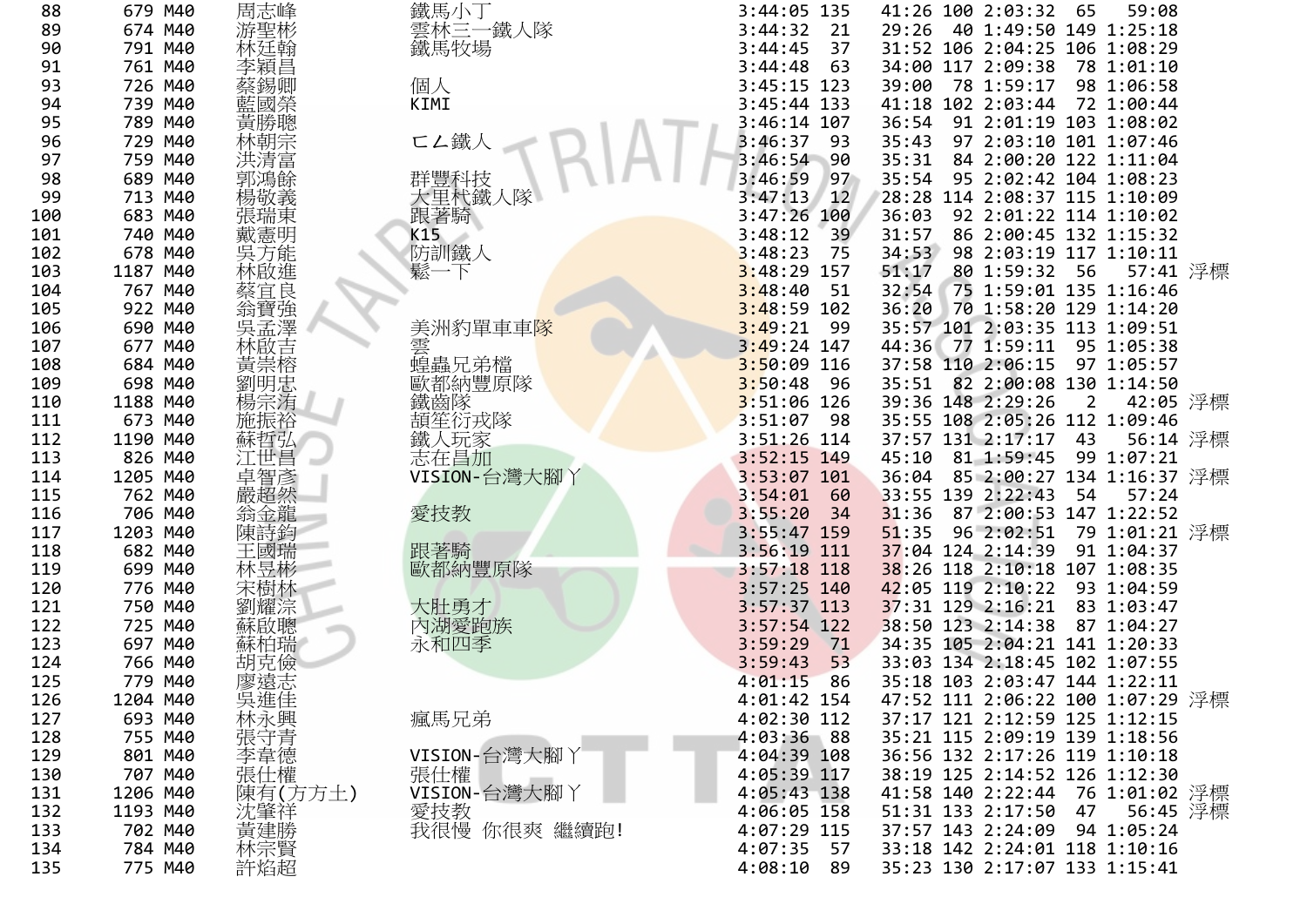| 136          | 733 M40      | 康<br>夏                                   | Taiwan X-man               | 4:08:21       | 3   |       | 24:06 141 2:23:34 143 1:20:42      |             |                            |
|--------------|--------------|------------------------------------------|----------------------------|---------------|-----|-------|------------------------------------|-------------|----------------------------|
| 137          | 823 M40      | 張銀恭<br>周俊松                               | 191鐵人隊                     | 4:09:33 150   |     |       | 46:49 137 2:20:39 80 1:02:06       |             |                            |
| 138          | 719 M40      |                                          | 周俊松                        | 4:09:35       | 68  |       | 34:31 107 2:04:56 153 1:30:08      |             |                            |
| 139          | 777 M40      | 周國龍                                      |                            | 4:10:44 145   |     |       | 43:48 126 2:14:59 124 1:11:58      |             |                            |
| 140          | 805 M40      | 石坤正                                      | VISION-台灣大腳丫               | 4:11:28       | -69 |       | 34:32 146 2:26:48 116 1:10:09      |             |                            |
| 141          | 1191 M40     |                                          | 瘋馬兄弟                       | 4:12:28 139   |     |       | 42:03 120 2:11:35 138 1:18:51 浮標   |             |                            |
| 142          | 773 M40      |                                          |                            | 4:14:52 106   |     |       | 36:50 127 2:15:23 146 1:22:39      |             |                            |
| 143          | 696 M40      |                                          | 永和四季                       | 4:18:45       | 59  |       | 33:52 145 2:25:30 140 1:19:24      |             |                            |
| 144          | 764 M40      |                                          |                            | 4:19:02 128   |     |       | 39:53 138 2:22:19 136 1:16:51      |             |                            |
| 145          | 786 M40      |                                          |                            | 4:22:44       | 72  |       | 34:40 149 2:29:30 137 1:18:35      |             |                            |
| 146          | 760 M40      |                                          |                            | 4:22:52       | 74  |       | 34:49 144 2:24:21 148 1:23:43      |             |                            |
| 147          | 1194 M40     | 陳星光                                      | 峽慢鐵人                       | 4:23:36 146   |     |       | 43:54 135 2:19:09 142 1:20:34 浮標   |             |                            |
| 148          | 1192 M40     | 黃秉鴻                                      | 愛技教                        | 4:28:39 152   |     |       | 47:07 147 2:27:33 127 1:13:59 浮標   |             |                            |
| 149<br>$+30$ | 694 M40      | 修弘斌                                      | 無所不在                       | 4:35:12 137   |     |       | 41:58 152 2:38:19 131 1:14:56 裸露上身 |             |                            |
| 150          | 741 M40      | 高一凡                                      | K15                        | 4:36:46 125   |     |       | 39:14 151 2:35:05 145 1:22:28      |             |                            |
| 151          | 783 M40      | 李榮桔                                      |                            | 4:42:41 136   |     |       | 41:51 150 2:35:04 150 1:25:47      |             |                            |
| 152          | 824 M40      | 周紹儒                                      | 191鐵人隊                     | $4:43:48$ 161 |     |       | 58:09 128 2:15:50 152 1:29:51      |             |                            |
| 153          | 813 M40      | 吳振加                                      | VISION-台灣大腳丫               | $4:47:44$ 109 |     |       | 36:59 153 2:43:34 151 1:27:13      |             |                            |
| 154          | 743 M40      |                                          | David Ko                   | 4:51:19       | 91  |       | 35:35 155 3:01:32 128 1:14:12      |             |                            |
| 155          | 680 M40      | 賴耀棋                                      | 鐵僕人                        | $5:15:18$ 156 |     |       | 50:18 154 2:46:36 154 1:38:25      |             |                            |
| <b>DSQ</b>   | 780 M40      | 何旻杰                                      |                            |               |     |       | 1:42:45                            | 1:04:47 無折返 |                            |
| <b>DSQ</b>   | 688 M40      | 翁俊傑                                      | 腰桿打直                       |               |     |       |                                    |             | 1:07:53 SWIM少圈             |
| <b>DSQ</b>   | 817 M40      | 荘宗翰                                      | 24-17運動健身俱 <mark>樂部</mark> |               |     |       | 2:47:21                            |             | 46:17 少信物*3                |
|              | DSQ 1195 M40 | 陳彥閎                                      | 小紅帽                        |               | 160 |       | 55:07 136 2:19:38                  |             | RUN異常                      |
| <b>DNF</b>   | 667 M40      | 本田俊也                                     |                            |               | 10  | 27:26 |                                    |             | <b>BIKE DNS</b>            |
|              | 681 M40      |                                          | 逆風而行                       |               | 85  | 35:15 |                                    |             |                            |
|              | 768 M40      |                                          |                            |               | 143 | 43:05 |                                    |             |                            |
|              | 757 M40      | 劉詩元                                      |                            |               | 148 | 45:04 |                                    |             |                            |
|              | 1198 M40     | 木銘崎                                      | 2321915                    |               | 121 | 38:44 |                                    |             | 浮標                         |
|              | DNF 1189 M40 |                                          | 鐵山姆                        |               | 151 | 46:49 |                                    |             | <b>BIKE DNF</b>            |
| <b>DNF</b>   | 763 M40      | 張英傑                                      |                            |               | 163 | 59:59 |                                    |             | <b>BIKE DNF</b>            |
| <b>DNF</b>   | 1199 M40     | 陳維凱                                      |                            |               | 162 | 58:48 |                                    |             | <b>BIKE DNF</b>            |
|              |              | 計時: Chinese Taipei Triathlon Association | 裁判長:黃金宏                    |               |     |       |                                    |             | Print 2014-09-09, 23:01:40 |
|              |              |                                          |                            |               |     |       |                                    |             |                            |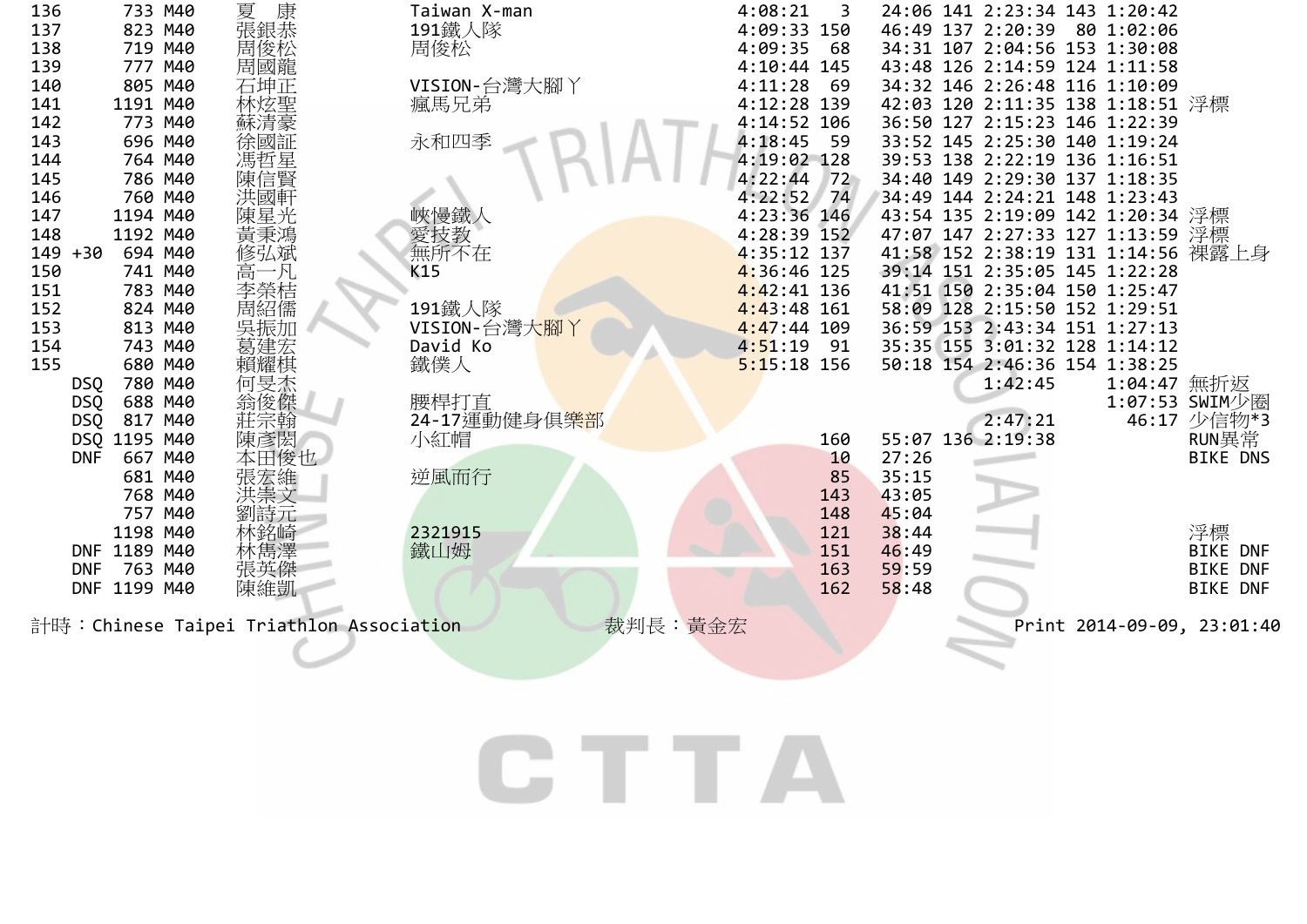M35 組成績

|                         | 2014-07-26 07:40 |            |               |               |     |       |     |            |                |            |         |
|-------------------------|------------------|------------|---------------|---------------|-----|-------|-----|------------|----------------|------------|---------|
| Pos                     | No.<br>Div       | Name       | Team          | Time          | Rnk | Swim  | Rnk | Bike       | Rnk            | Run        | Remarks |
| $===$                   |                  |            |               | ----          |     |       |     | $===$      | $===$          |            |         |
| 1                       | 451 M35          | 蘇育慶        |               | 2:33:18       | 9   | 25:18 |     | 3 1:29:35  | 1              | 38:25      |         |
| $\overline{\mathbf{c}}$ | 502 M35          | 賴柏誌        | 埔里錦昌輪胎行       | 2:38:00       | 30  | 30:56 |     | 11:27:06   | 3              | 40:00      |         |
| 3                       | 610 M35          | 陳延宗        | 鐵馬牧場          | 2:38:14       | 10  | 25:34 |     | 5 1:30:14  | 6              | 42:28      |         |
| 4                       | 635 M35          | 楊鈞皓        | VISION-台灣大腳   | 2:42:55       | 6   | 25:06 |     | 2 1:27:13  | 22             | 50:38      |         |
| 5                       | 503 M35          | 蔡存智        | 國立中正大學單車社     | 2:49:43       | 90  | 35:48 |     | 4 1:30:12  | $\overline{7}$ | 43:43      |         |
| 6                       | 452 M35          | 鄭謹德<br>方俊傑 | TMAN鐵人隊       | 2:50:19       | 5   | 24:48 |     | 61:34:51   | 23             | 50:41      |         |
| 7                       | 606 M35          |            | 鐵馬牧場          | 2:55:19       | 12  | 26:15 |     | 14 1:38:21 | 24             | 50:43      |         |
| 8                       | 472 M35          | 吳志聖<br>胡文宗 | 跟著騎           | 2:56:11       | 15  | 27:34 |     | 11 1:37:49 | 26             | 50:49      |         |
| 9                       | 636 M35          |            | VISION-台灣大腳丫  | 2:58:00       | 68  | 33:55 |     | 7 1:35:02  | 13             | 49:03      |         |
| 10                      | 524 M35          | 王永彥        | □∠鐵人          | 2:59:04       | 85  | 35:38 |     | 8 1:36:43  | 8              | 46:44      |         |
| 11                      | 641 M35          | 黃子豪        | VISION-台灣大腳丫  | 3:00:53       | 58  | 33:24 |     | 10 1:37:30 | 16             | 50:00      |         |
| 12                      | 573 M35          | 朱東卿        |               | 3:01:36       | 46  | 32:33 |     | 12 1:38:06 | 28             | 50:58      |         |
| 13                      | 471 M35          | 姜柏里        | 跟著騎           | 3:01:58       | 16  | 28:51 |     | 16 1:40:39 | 33             | 52:29      |         |
| 14                      | 498 M35          | 劉約志        | 山豬窟鯨鷹鐵人隊      | 3:03:49       | 37  | 31:55 |     | 15 1:39:32 | 31             | 52:22      |         |
| 15                      | 540 M35          | 蕭智鴻        | <b>ECT</b>    | 3:04:09       | 38  | 32:03 |     | 91:37:00   | 48             | 55:07      |         |
| 16                      | 616 M35          | 王中興        | 珍珍海產店-八德分店    | 3:04:23       | 14  | 26:24 |     | 20 1:42:54 | 46             | 55:06      |         |
| 17                      | 646 M35          | 江權航        | 191鐵人隊        | 3:04:52       | 28  | 30:41 |     | 18 1:41:35 | 34             | 52:38      |         |
| 18                      | 514 M35          | 蘇育德        | 兆鑫-瘋鐵人        | 3:05:12       | 20  | 29:41 |     | 26 1:45:32 | 17             | 50:00      |         |
| 19                      | 581 M35          | 林冠廷        |               | 3:06:33       | 41  | 32:21 |     | 21 1:43:25 | 25             | 50:49      |         |
| 20                      | 583 M35          | 郭乃誠        |               | 3:11:03       | 7   | 25:15 |     | 35 1:48:38 | 58             | 57:10      |         |
| 21                      | 461 M35          | 李哲欽        | 鐵僕人           | 3:11:03       | 26  | 30:40 |     | 24 1:45:18 | 47             | 55:06      |         |
| 22                      | 643 M35          | 李明蔚        | 24-17運動健身俱樂部  | 3:12:05       | 22  | 30:23 |     | 28 1:46:10 | 49             | 55:33      |         |
| 23                      | 543 M35          | 陳俊豪        | C來亂a          | $3:13:14$ 133 |     | 38:28 |     | 61 1:54:06 | 4              | 40:40      |         |
| 24                      | 486 M35          | 陳柏余        | 消愛造           | 3:13:44       | 43  | 32:22 |     | 29 1:46:21 | 45             | 55:02      |         |
| 25                      | 462 M35          | 劉濠葦        | 鐵僕人           | 3:14:48       | 36  | 31:53 |     | 22 1:44:05 | 65             | 58:51      |         |
| 26                      | 645 M35          | 王俊智        | 191鐵人隊        | 3:15:14       | 29  | 30:51 |     | 51 1:51:37 | 35             | 52:48      |         |
| 27                      | 475 M35          | 詹煒杰        | 華山 Team       | 3:15:24       | 24  | 30:37 |     | 46 1:50:45 | 41             | 54:02      |         |
| 28                      | 497 M35          | 韓德安        | 山豬窟鯨鷹鐵人隊      | 3:15:29       | 69  | 33:58 |     | 50 1:51:25 | 19             | 50:06      |         |
| 29                      | 526 M35          | 李建毅        | Team Skyrider | 3:15:43       | 75  | 34:58 |     | 31 1:46:56 | 40             | 53:50      |         |
| 30                      | 542 M35          | 林元通        | DWD Triathlon | 3:16:39       | 35  | 31:40 |     | 34 1:48:31 | 52             | 56:29      |         |
| 31                      | 556 M35          | 陳正憲        |               | 3:16:45 155   |     | 41:05 |     | 64 1:54:31 | 5              | 41:09      |         |
| 32                      | 586 M35          | 吳信賢        |               | 3:16:51       | 27  | 30:40 |     | 33 1:48:02 | 63             | 58:09      |         |
| 33                      | 508 M35          | 彭嵩友        | 同班同學          | 3:17:00       | 93  | 35:52 |     | 13 1:38:07 |                | 88 1:03:02 |         |
| 34                      | 476 M35          | 許仁茂        | 茂喜            | 3:17:00       | 55  | 33:15 |     | 47 1:50:50 | 37             | 52:56      |         |
| 35                      | 632 M35          | 林榮良        | VISION-台灣大腳)  | 3:17:10       | 59  | 33:27 |     | 37 1:48:46 | 44             | 54:58      |         |
| 36                      | 566 M35          |            |               | 3:17:30       | 19  | 29:28 |     | 36 1:48:42 | 68             | 59:21      |         |
| 37                      | 506 M35          | 劉騰仁        | 后里鐵人家族        | 3:18:20       | 89  | 35:47 |     | 17 1:41:34 |                | 76 1:01:00 |         |
| 38                      | 483 M35          | 林獻棠        | 灰熊鐵人隊         | 3:18:56       | 21  | 30:21 |     | 54 1:51:53 | 55             | 56:43      |         |
| 39                      | 484 M35          | 邱信介        | 火牛集團          | 3:19:04 175   |     | 42:56 |     | 75 1:56:33 | $\overline{2}$ | 39:35      |         |
| 40                      | 555 M35          | 胡煜鑫        |               | 3:19:15 130   |     | 38:15 |     | 19 1:41:50 | 67             | 59:12      |         |
|                         |                  |            |               |               |     |       |     |            |                |            |         |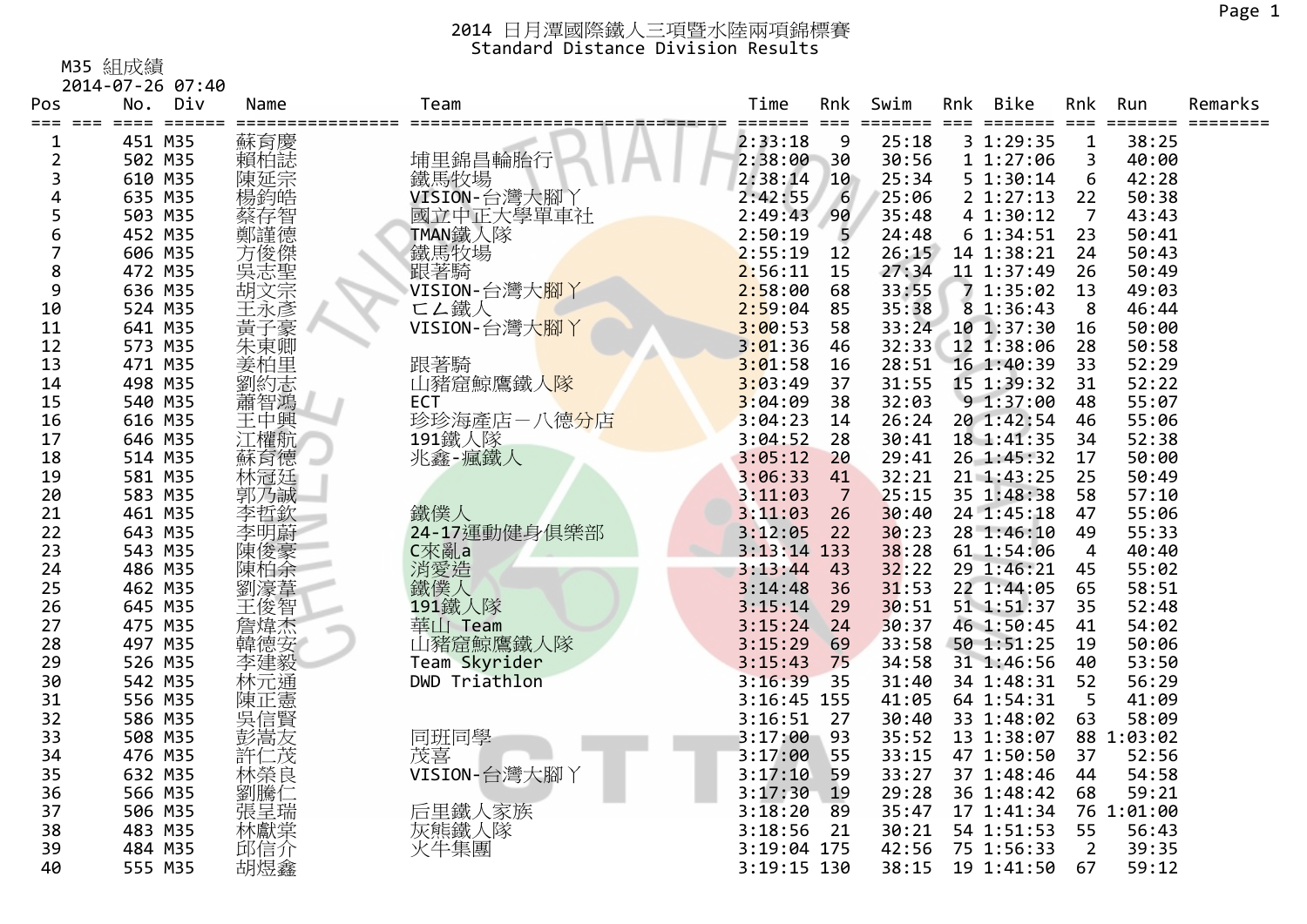| 41        | 580 M35  | 李俊賢                            |                | 3:19:18 127     | 37:52 | 23 1:44:56        | 53 | 56:31                        |            |
|-----------|----------|--------------------------------|----------------|-----------------|-------|-------------------|----|------------------------------|------------|
| 42        | 608 M35  | 陳易緯                            | 鐵馬牧場           | 3:19:36<br>51   | 33:04 | 62 1:54:10        | 32 | 52:23                        |            |
| 43        | 644 M35  | 林國良                            | 24-17運動健身俱樂部   | 3:19:41<br>3    | 23:00 |                   |    | 39 1:50:00 110 1:06:42       |            |
| 44        | 627 M35  | 黃耀宗                            | 珍珍海產店一八德分店     | 3:20:16<br>67   | 33:53 | 44 1:50:34        | 51 | 55:50                        |            |
| 45        | 531 M35  | 蘇修本                            | 0RBEA鐵人-雲149   | 3:20:21 128     | 37:59 | 41 1:50:11        | 30 | 52:12                        |            |
| 46        | 521 M35  | 梁祐榮                            | 七早八早           | 3:20:26<br>4    | 24:44 |                   |    | 38 1:48:50 111 1:06:52       |            |
| 47        | 457 M35  | 王律鈞                            | 雲林三一鐵人隊        | 3:21:25<br>48   | 32:46 | 48 1:51:15        | 60 | 57:25                        |            |
| 48        | 569 M35  | 陳光霖                            |                | $3:22:29$ 153   | 40:40 | 49 1:51:20        | 21 | 50:31                        |            |
| 49        | 592 M35  | 王柏哲                            |                | 3:22:34 131     | 38:26 | 67 1:54:55        | 15 | 49:13                        |            |
| 50        | 553 M35  | 陳建良                            |                | 82<br>3:23:13   | 35:31 | 27 1:45:35        |    | 82 1:02:08                   |            |
| 51        | 485 M35  | 林建志                            | 深度體驗俱樂部        | 3:23:19<br>40   |       | 32:09 105 2:02:16 | 12 | 48:56                        |            |
| 52        | 500 M35  | 陳世芳                            | 安康鐵人           | 3:23:25<br>78   | 35:07 | 52 1:51:40        | 54 | 56:38                        |            |
| 53        | 561 M35  | 李晉榮                            |                | 3:24:48<br>116  | 37:02 | 65 1:54:46        | 38 | 53:01                        |            |
| 55        | 510 M35  | 柳銘洋                            | 南投鐵人           | 3:25:47<br>56   | 33:15 | 58 1:53:31        | 66 | 59:02                        |            |
| 56        | 456 M35  |                                | 雲林縣消防局         | 3:27:04<br>34   | 31:37 |                   |    | 42 1:50:14 100 1:05:14       |            |
| 57        | 598 M35  | 朱培言<br>黄柏誠                     |                | 3:27:13<br>91   | 35:49 | 30 1:46:50        |    | 98 1:04:35                   |            |
| 58        | 554 M35  |                                |                | $3:28:35$ 124   | 37:34 | 56 1:52:40        | 64 | 58:23                        |            |
| 59        | 656 M35  | 徐偉銘<br>陳慶霏                     | 麥寮長跑           | $3:29:15$ 114   | 36:56 | 68 1:55:06        | 59 | 57:15                        |            |
| 60        | 651 M35  | 林倬琪                            | 191鐵人隊         | 3:29:30<br>49   | 32:55 | 71 1:55:50        |    | 75 1:00:46                   |            |
| 61        | 467 M35  | 楊獻捷                            | 農經大隊           | 3:29:40<br>74   | 34:58 | 57 1:52:47        |    | 80 1:01:55                   |            |
| 62        | 455 M35  | 震<br>高                         | 高昂隊            | 3:30:32<br>18   |       | 29:04 137 2:14:13 | 10 | 47:16                        |            |
| 63        | 574 M35  | 陳建盛                            |                | 3:30:42<br>73   | 34:27 | 53 1:51:42        |    | 97 1:04:34                   |            |
| 64        | 572 M35  | 藍啟峰                            |                | 3:30:47 194     | 51:06 | 25 1:45:19        | 42 | 54:23                        |            |
| 65        | 454 M35  |                                |                | 3:30:56 144     | 39:41 | 40 1:50:07        |    | 78 1:01:09                   |            |
|           | 602 M35  | 潘人維                            | 鳳凰真元大家族        | 3:31:22<br>52   | 33:05 | 73 1:56:06        |    | 83 1:02:11                   |            |
| 66        | 649 M35  | 蘇宏仁                            |                | 3:31:35         | 31:32 | 85 1:58:59        |    | 77 1:01:04                   |            |
| 67        |          | 張啟峰                            | 191鐵人隊         | 33<br>3:32:36   |       |                   |    | 120 1:09:07                  |            |
| 68        | 549 M35  | 莊煜東                            |                | 86              | 35:41 | 32 1:47:49        |    |                              |            |
| 69        | 1172 M35 | 譚堯聲                            | 元熙筠熙衝衝衝        | 3:32:37<br>81   | 35:31 | 63 1:54:20        |    | 85 1:02:47 浮標                |            |
| 70        | 501 M35  | 楊文宏                            | 安康鐵人           | $3:33:16$ 196   | 52:33 | 43 1:50:18        | 20 | 50:25                        |            |
| 71        | 509 M35  | 黃一山                            | 同班同學           | 3:33:35<br>72   | 34:05 | 72 1:55:57        |    | 92 1:03:33                   |            |
| 72        | 490 M35  | 梁國興                            | 旗山蕉愛跑          | 3:33:55 100     | 36:04 | 66 1:54:51        |    | 87 1:03:01                   |            |
| 73        | 493 M35  | 孫紹基                            | 憲光鐵人隊          | $3:34:10$ 108   | 36:42 | 59 1:53:38        |    | 93 1:03:50                   |            |
| 74        | 615 M35  | 趙昱暐                            | 珍珍海產店<br>-八德分店 | 3:34:27<br>92   | 35:50 | 69 1:55:10        |    | 91 1:03:28                   |            |
| 75        | 1171 M35 | 許竣欽                            | 去去就回來          | 3:34:28 173     | 42:47 | 94 2:00:45        | 27 | 50:56 浮標                     |            |
| 76        | 474 M35  | 薛裕哲                            | 薛裕哲            | 3:34:51 123     | 37:31 | 80 1:57:46        | 69 | 59:35                        |            |
| 77        | 523 M35  | 蕭慶豪                            | 七早八早<br>蝗蟲兄弟檔  | 3:36:36<br>62   | 33:43 |                   |    | 79 1:57:39 101 1:05:15       |            |
| 78        | 473 M35  | 黃崇哲                            |                | 3:36:53 115     |       | 36:57 109 2:02:54 | 56 | 57:04                        |            |
| 79        | 653 M35  |                                | TMD鐵人天團        | 3:37:06 180     |       | 43:29 81 1:58:04  | 50 | 55:34                        |            |
| $80 + 30$ | 541 M35  |                                | <b>ECT</b>     | 3:37:15<br>- 94 |       | 35:52 129 2:11:20 | 18 |                              | 50:04 裸露上身 |
| 81        | 459 M35  |                                | 防訓鐵人           | $3:37:32$ 42    |       |                   |    | 32:22 74 1:56:08 119 1:09:03 |            |
| 82        | 481 M35  | K李翁陳林葉魏Hel儀課漢<br>宋俊文海志龍宗蓋      | 疾風鐵人隊          | 3:38:00<br>95   |       | 35:53 113 2:04:15 | 62 | 57:53                        |            |
| 83        | 633 M35  |                                | VISION-台灣大腳丫   | 3:38:04 119     |       | 37:20 83 1:58:30  |    | 84 1:02:15                   |            |
| 84        | 499 M35  |                                | 小海豚三鐵研習社       | 3:38:14 112     | 36:53 | 90 2:00:40        |    | 74 1:00:42                   |            |
| 85        | 642 M35  |                                | 24-17運動健身俱樂部   | 3:39:46<br>- 60 |       |                   |    | 33:34 88 2:00:06 106 1:06:08 |            |
| 86        | 605 M35  | 《王游萬傳邦<br>馬福傳<br>陳邦<br>陳邦<br>陳 |                | 3:40:07 149     |       | 39:49 127 2:11:07 | 14 | 49:12                        |            |
| 87        | 609 M35  |                                | 鐵馬牧場           | 3:40:08 183     |       | 43:53 101 2:01:51 | 43 | 54:25                        |            |
| 88        | 607 M35  |                                | 鐵馬牧場           | $3:40:45$ 96    |       | 35:54 102 2:01:55 |    | 86 1:02:57                   |            |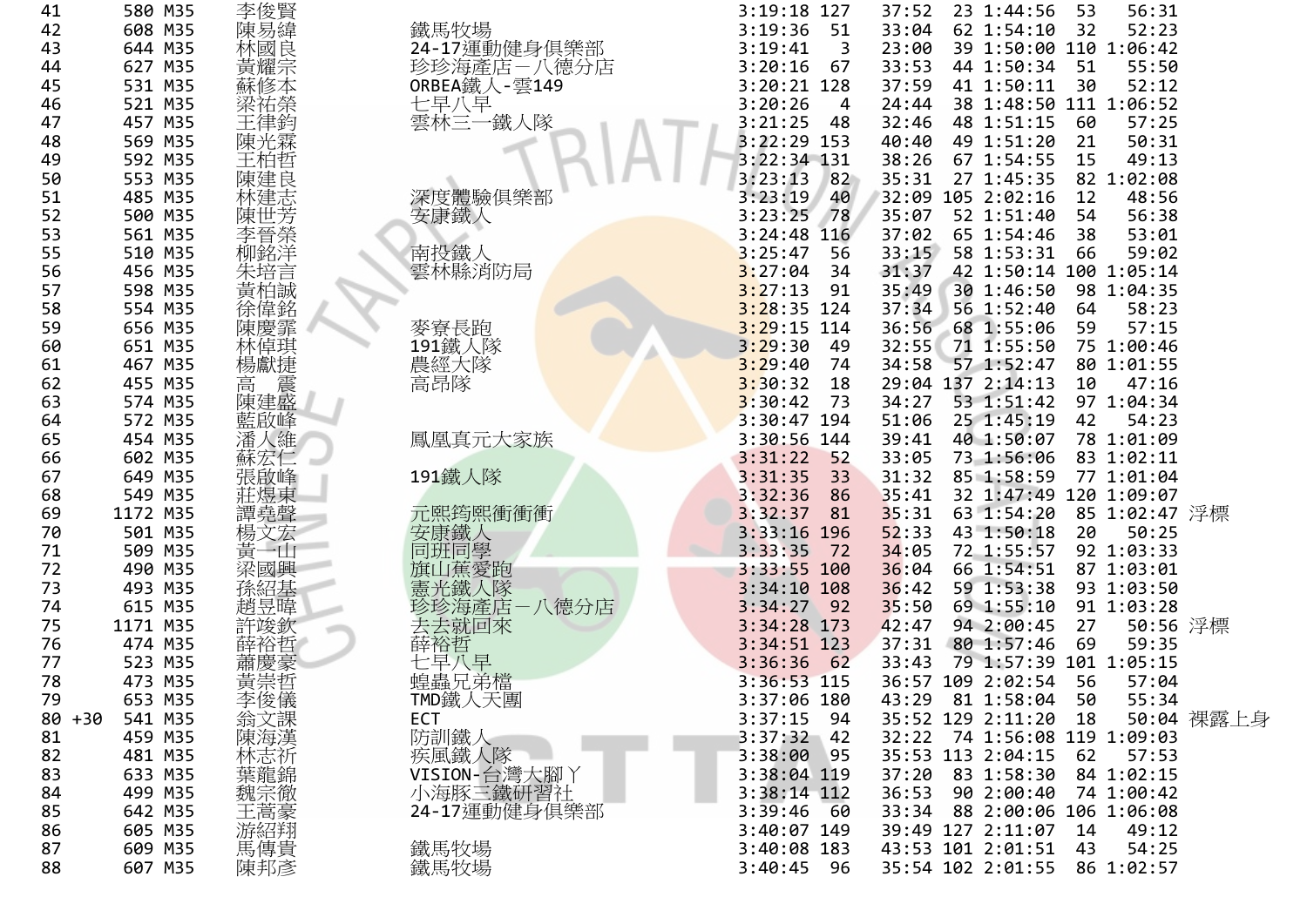| 89  | 1186 M35 | 洪正一                                                                                                                | 191鐵人隊                     | 3:40:58 184            |       | 44:14 45 1:50:38 105 1:06:06 浮標   |    |            |  |
|-----|----------|--------------------------------------------------------------------------------------------------------------------|----------------------------|------------------------|-------|-----------------------------------|----|------------|--|
| 90  | 453 M35  | 詹益超                                                                                                                | 黑絲襪小團-我要變鐵人                | 3:41:02 151            |       | 39:52 97 2:01:26                  | 70 | 59:46      |  |
| 91  | 647 M35  | 蕭柏沛                                                                                                                | 191鐵人隊                     | 3:41:41<br>32          | 31:31 | 87 2:00:01 127 1:10:09            |    |            |  |
| 92  | 621 M35  | 陳宣銘                                                                                                                | 珍珍海產店一八德分店                 | 3:42:00 164            | 41:50 | 89 2:00:12                        | 71 | 59:59      |  |
| 93  | 492 M35  | 梁毅倫                                                                                                                | 我是超人                       | 3:42:29 160            | 41:35 | 84 1:58:56                        |    | 81 1:01:59 |  |
| 94  | 568 M35  | 陳均豪                                                                                                                |                            | 3:42:59 139            | 38:53 | 77 1:57:31 109 1:06:36            |    |            |  |
| 95  | 532 M35  | 蔡武乾                                                                                                                | <b>NAVY</b>                | 3:43:07<br>17          |       | 29:01 114 2:04:19 124 1:09:48     |    |            |  |
| 96  | 551 M35  | 賴志成                                                                                                                |                            | $3:43:21$ 142          | 39:27 | 92 2:00:45 89 1:03:11             |    |            |  |
| 97  | 512 M35  | 許天河                                                                                                                | 剩墊艾恩門                      | $3:46:15$ 167          | 42:23 | 78 1:57:33 107 1:06:19            |    |            |  |
| 98  | 582 M35  |                                                                                                                    |                            | 3:46:51<br>99          | 36:02 | 76 1:57:09 139 1:13:41            |    |            |  |
|     |          | 余志良                                                                                                                |                            |                        |       |                                   |    |            |  |
| 99  | 1180 M35 | 施威全                                                                                                                |                            | 3:46:56 185            | 44:19 | 55 1:52:27 128 1:10:11 浮標         |    |            |  |
| 100 | 539 M35  | 黃明煌                                                                                                                | Formosa Fish               | 3:47:41<br>$\sqrt{11}$ |       | 26:01 125 2:09:42 135 1:11:58     |    |            |  |
| 101 | 519 M35  | 王嘉成                                                                                                                | 三鐵研究生                      | 3:48:02<br>87          |       | 35:44 108 2:02:30 125 1:09:49     |    |            |  |
| 102 | 631 M35  | 劉安吉<br>王自民                                                                                                         | VISION-台灣大腳丫               | $3:48:10$ 121          |       | 37:22 115 2:05:34 102 1:05:15     |    |            |  |
| 103 | 563 M35  |                                                                                                                    |                            | 3:49:22<br>- 44        |       | 32:28 93 2:00:45 150 1:16:10      |    |            |  |
| 104 | 495 M35  | 陳信雄                                                                                                                | 康軒鐵人隊                      | $3:50:30$ 105          |       | 36:40 111 2:03:26 129 1:10:25     |    |            |  |
| 105 | 463 M35  | 余正舜                                                                                                                | 鐵人玩家                       | 3:51:02<br>23          |       | 30:34 130 2:11:28 118 1:09:01     |    |            |  |
| 106 | 640 M35  | 簡政信                                                                                                                | VISION-台灣大 <mark>腳丫</mark> | 3:51:24<br>76          |       | 35:00 86 1:59:39 157 1:16:46      |    |            |  |
| 107 | 637 M35  | 江錦鵬                                                                                                                | VISION-台灣大腳丫               | 3:51:25<br>84          |       | 35:37 96 2:01:16 141 1:14:33      |    |            |  |
| 108 | 1173 M35 | 陳彥旭                                                                                                                | LoveSki X ALU              | $3:52:09$ 163          |       | 41:47 91 2:00:41 123 1:09:42 浮標   |    |            |  |
| 109 | 578 M35  | 林育聖                                                                                                                |                            | 3:52:50<br>77          |       | 35:06 120 2:08:27 121 1:09:18     |    |            |  |
| 110 | 520 M35  | 葉金源                                                                                                                | 三鐵研究生                      | $3:54:15$ 147          |       | 39:47 157 2:21:15 39              |    | 53:15      |  |
| 111 | 496 M35  | 林進誠                                                                                                                | 康軒鐵人隊                      | $3:54:23$ 146          |       | 39:46 107 2:02:22 136 1:12:17     |    |            |  |
| 112 | 458 M35  | 劉哲文                                                                                                                |                            | $3:54:28$ 125          |       | 37:42 117 2:07:20 122 1:09:28     |    |            |  |
| 113 | 611 M35  |                                                                                                                    | 隨便湊一隊<br>珍珍海產店-八德分店        | 3:54:37<br>57          |       | 33:22 99 2:01:46 165 1:19:30      |    |            |  |
| 114 | 650 M35  | 廖尹鐸                                                                                                                | 191鐵人隊                     | 3:54:42<br>- 53        | 33:07 | 95 2:01:01 167 1:20:36            |    |            |  |
| 115 | 1179 M35 | 李建彥                                                                                                                |                            | 3:54:43 189            | 45:26 | 70 1:55:44 138 1:13:34 浮標         |    |            |  |
|     |          |                                                                                                                    |                            |                        |       |                                   |    |            |  |
| 116 | 536 M35  | 李柏霖                                                                                                                | $\tt I.P.C.E.$ 鐵人          | 3:54:56<br>66          |       | 33:53 98 2:01:36 164 1:19:28      |    |            |  |
| 117 | 1175 M35 | 王宗瀚                                                                                                                |                            | $3:55:20$ 186          |       | 44:57 122 2:08:37 79 1:01:47 浮標   |    |            |  |
| 118 | 522 M35  | 吳劭倫                                                                                                                | 七早八早                       | 3:55:48<br>13          |       | 26:23 104 2:02:10 184 1:27:15     |    |            |  |
| 119 | 505 M35  | 洪大偉                                                                                                                | 喝一杯到底                      | 3:55:58 106            |       | 36:41 128 2:11:12 116 1:08:07     |    |            |  |
| 120 | 469 M35  | 吳國維                                                                                                                | 跟著騎                        | 3:56:04<br>80          |       | 35:15 132 2:12:15 117 1:08:35     |    |            |  |
| 121 | 1184 M35 | 顏松益                                                                                                                |                            | 3:56:07 129            | 38:10 | 60 1:53:51 179 1:24:08 浮標         |    |            |  |
| 122 | 617 M35  | 陳蜀東                                                                                                                | 珍珍海產店-八德分店                 | $3:56:18$ 110          |       | 36:43 110 2:03:10 154 1:16:26     |    |            |  |
| 123 | 596 M35  | 張逸群                                                                                                                |                            | 3:56:52<br>61          |       | 33:41 103 2:02:01 171 1:21:11     |    |            |  |
| 124 | 623 M35  | 莫國(王武)                                                                                                             | 珍珍海產店-八德分店                 | $3:57:15$ 101          |       | 36:15 145 2:17:01 95 1:04:00      |    |            |  |
| 125 | 1178 M35 | 林雨軒                                                                                                                |                            | $3:57:17$ 111          |       | 36:46 142 2:15:55 99 1:04:36 浮標   |    |            |  |
| 126 | 564 M35  | 王重國                                                                                                                |                            | 3:57:41 171            |       | 42:44 121 2:08:30 108 1:06:28     |    |            |  |
| 127 | 1183 M35 |                                                                                                                    |                            | 3:57:47 145            |       | 39:42 118 2:07:32 130 1:10:33 浮標  |    |            |  |
| 128 | 513 M35  | 傅揚建龍                                                                                                               | 刁牌團的執著                     | 3:59:30 134            |       | 38:31 143 2:16:27 96 1:04:33      |    |            |  |
| 129 | 600 M35  |                                                                                                                    |                            | 3:59:49 104            |       | 36:39 153 2:19:59                 |    | 90 1:03:12 |  |
| 130 | 559 M35  | 江孟儒                                                                                                                |                            | 4:00:43 165            |       | 42:09 134 2:12:56 104 1:05:38     |    |            |  |
| 131 | 565 M35  | 覃正文                                                                                                                |                            | 4:01:01 113            |       | 36:53 106 2:02:17 174 1:21:52     |    |            |  |
| 132 | 26 M35   |                                                                                                                    |                            | 4:01:04 120            |       | 37:20 100 2:01:49 175 1:21:56 菁英改 |    |            |  |
|     |          | Wong Hon Phin                                                                                                      |                            |                        |       |                                   |    |            |  |
| 133 | 1174 M35 |                                                                                                                    | LoveSki X ALU              | 4:03:29 50             |       | 32:55 164 2:23:22 113 1:07:13 浮標  |    |            |  |
| 134 | 603 M35  | 黃淳<br><br><br><br><br><br><br><br><br><br><br><br><br><br><br><br><br><br><br><br><br><br><br><br><br><br><br><br> |                            | 4:04:41 174            |       | 42:47 139 2:14:46 112 1:07:09     |    |            |  |
| 135 | 518 M35  |                                                                                                                    | 來自猩猩的你                     | 4:05:01 168            |       | 42:33 169 2:29:38 36              |    | 52:51      |  |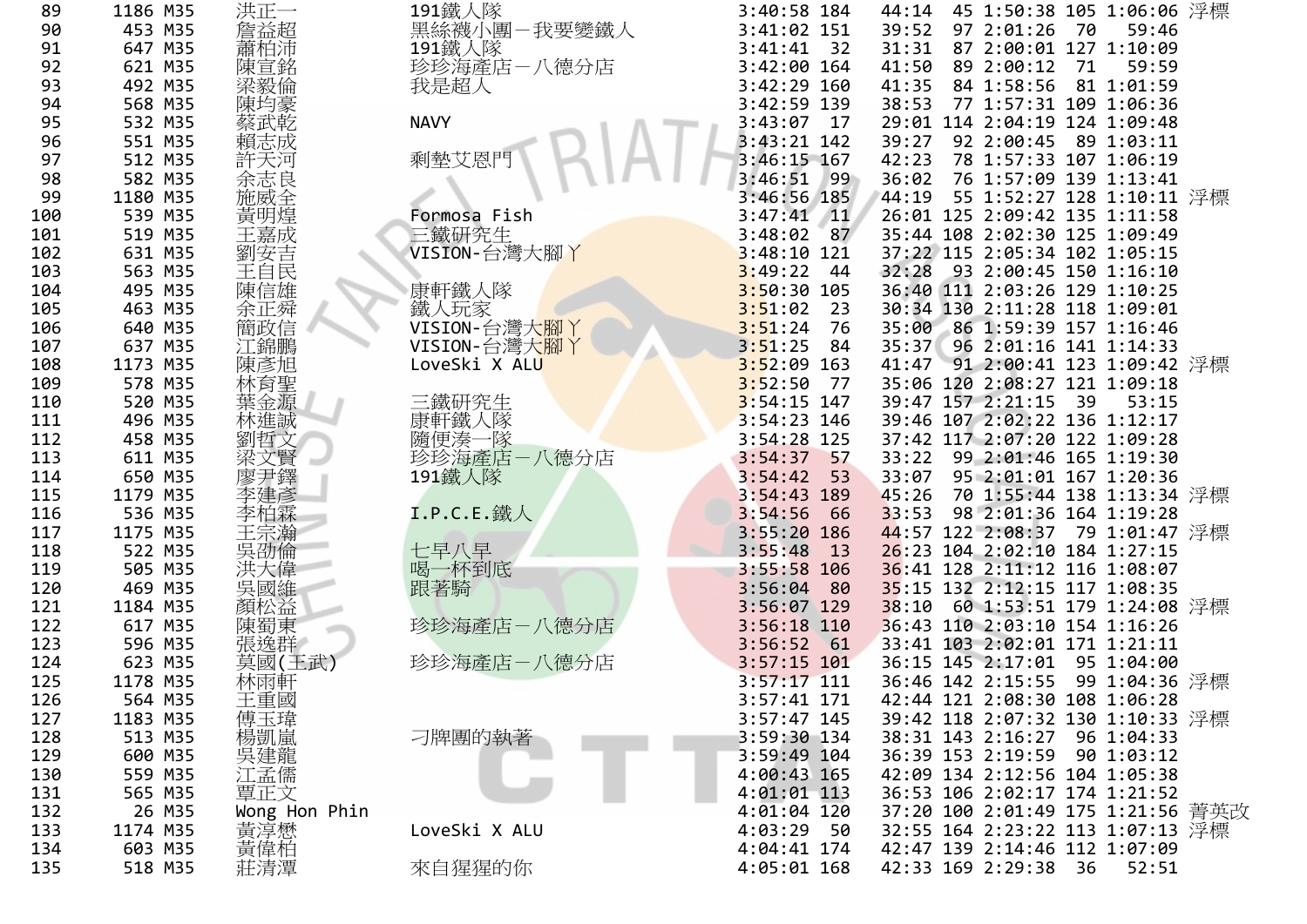| 136 | 587 M35  | 林辰輯                                                                                                        |                          | 34:02 146 2:17:13 140 1:14:05<br>4:05:18<br>- 70  |  |
|-----|----------|------------------------------------------------------------------------------------------------------------|--------------------------|---------------------------------------------------|--|
| 137 | 601 M35  | 柯俊瑋                                                                                                        |                          | 37:27 147 2:17:45 131 1:10:42<br>4:05:53 122      |  |
| 138 | 575 M35  | 邱宗彥                                                                                                        |                          | 4:07:13<br>33:53 161 2:22:38 132 1:10:44<br>65    |  |
| 139 | 599 M35  | 陳昭廷                                                                                                        |                          | 4:07:13<br>32:31 168 2:27:25 114 1:07:19<br>45    |  |
| 140 | 654 M35  | 許伯聖                                                                                                        |                          | $4:07:16$ 47<br>32:36 136 2:13:14 173 1:21:27     |  |
| 141 | 589 M35  | 林潤青                                                                                                        |                          | 4:08:05<br>35:11 141 2:15:17 161 1:17:37<br>79    |  |
| 142 | 558 M35  | 耿志強                                                                                                        |                          | 4:08:45 118<br>37:17 144 2:16:34 145 1:14:55      |  |
| 143 | 612 M35  | 陳世瀛                                                                                                        | 珍珍海產店一八德分店               | 4:09:46 141<br>39:05 140 2:14:51 148 1:15:51      |  |
| 144 | 530 M35  | 闕昀澤                                                                                                        | <b>PTS</b>               | 4:10:13 178<br>43:17 131 2:11:52 146 1:15:04      |  |
| 145 | 545 M35  | 張世群                                                                                                        | Audi Taiwan              | $4:10:13$ 126<br>37:47 112 2:03:51 185 1:28:36    |  |
| 146 | 571 M35  |                                                                                                            |                          | $4:10:38$ 148<br>39:47 138 2:14:34 152 1:16:18    |  |
| 147 | 625 M35  | 鄒尚哲                                                                                                        | 珍珍海產店-八德分店               | 4:10:49 156<br>41:10 183 2:42:54<br>9<br>46:47    |  |
| 148 | 560 M35  | −華<br>陳-                                                                                                   |                          | 36:20 151 2:18:53 153 1:16:21<br>$4:11:33$ 102    |  |
| 149 | 579 M35  | 鄭琮憲                                                                                                        |                          | $4:12:17$ 103<br>36:33 156 2:21:03 143 1:14:43    |  |
| 150 | 511 M35  | 王柏森                                                                                                        | 卓越鐵人隊                    | $4:12:51$ 172<br>42:46 174 2:33:01 57<br>57:06    |  |
| 151 | 525 M35  | 王仕偉                                                                                                        | TSMWTA附設路跑隊鐵人支隊          | $4:12:53$ 63<br>33:44 148 2:18:14 169 1:20:56     |  |
| 152 | 477 M35  | 洪祥益                                                                                                        | 英友達クーえ'クーえ'Team          | $4:12:54$ 182<br>43:35 119 2:08:12 170 1:21:08    |  |
| 153 | 548 M35  | 陳志偉                                                                                                        | 58度                      | $4:13:09$ 83<br>35:35 159 2:21:54 147 1:15:41     |  |
| 154 | 535 M35  | 柳浩宇                                                                                                        | K15                      | 45:51 160 2:22:24 103 1:05:30<br>$4:13:44$ 190    |  |
| 155 | 613 M35  | 李富驊                                                                                                        | 珍珍海產店-八 <mark>德分店</mark> | $4:14:57$ 152<br>40:06 163 2:23:15 133 1:11:38    |  |
| 156 | 482 M35  | 顏伯雄                                                                                                        | 無所不在                     | $4:15:31$ 162<br>41:39 155 2:21:02 137 1:12:51    |  |
| 157 | 494 M35  | 陳品全                                                                                                        | 愛家                       | $4:16:29$ 88<br>35:45 166 2:25:59 144 1:14:46     |  |
| 158 | 604 M35  | 許財發                                                                                                        |                          | 4:16:37 157<br>41:13 150 2:18:41 155 1:16:44      |  |
| 159 | 639 M35  | 張政信                                                                                                        | VISION-台灣大腳 )            | 4:17:08 202 1:14:43 82 1:58:27 94 1:03:59         |  |
| 160 | 590 M35  |                                                                                                            |                          | $4:17:10$ 97<br>35:55 158 2:21:43 166 1:19:33     |  |
| 161 | 468 M35  | 張昱晟                                                                                                        | 跟著騎                      | 4:18:21 192<br>49:18 116 2:06:17 177 1:22:47      |  |
| 162 | 466 M35  | 陳俊瑛                                                                                                        | 鐵人玩家                     | 4:20:30 188<br>45:11 133 2:12:35 176 1:22:45      |  |
| 163 | 465 M35  |                                                                                                            | 鐵人玩家                     | 33:11 149 2:18:19 186 1:29:02<br>$4:20:31$ 54     |  |
| 164 | 464 M35  | 啟駿                                                                                                         | 鐵人玩家                     | $4:20:31$ 169<br>42:38 123 2:08:38 187 1:29:15    |  |
| 165 | 567 M35  | 葉建慈                                                                                                        |                          | $4:20:36$ 161<br>41:38 154 2:20:57 163 1:18:02    |  |
| 166 | 620 M35  | 威瓅                                                                                                         | 珍珍海產店-八德分店               | 42:22 187 2:50:08<br>4:20:41 166<br>- 11<br>48:12 |  |
| 167 | 491 M35  |                                                                                                            | 新竹孤單老人                   | 41:18 165 2:24:41 162 1:17:40<br>4:23:39 158      |  |
| 168 | 585 M35  | 士維<br>ਸ਼੍ਰਾਂ                                                                                               |                          | 4:23:59 179<br>43:27 152 2:19:17 172 1:21:15      |  |
| 169 | 488 M35  | 陳俊明                                                                                                        | 明明就是啦啦隊                  | 4:24:18 140<br>38:58 135 2:13:11 190 1:32:09      |  |
| 170 | 1181 M35 | 高群荐                                                                                                        |                          | 38:40 170 2:30:31 159 1:17:13 浮標<br>4:26:23 136   |  |
| 171 | 533 M35  |                                                                                                            | K15                      | 4:26:36 138<br>38:50 162 2:22:40 181 1:25:06      |  |
| 172 | 597 M35  | 吳鴻鑫                                                                                                        |                          | 39:51 171 2:30:35 151 1:16:17<br>$4:26:42$ 150    |  |
| 173 | 460 M35  | 呂東泰                                                                                                        |                          | 4:28:57 71<br>34:03 176 2:34:03 168 1:20:52       |  |
| 174 | 618 M35  | 張桓威                                                                                                        | 鐵僕人<br>珍珍海產店-八德分店        | 42:44 188 2:55:15<br>4:29:37 170<br>29<br>51:40   |  |
| 175 | 626 M35  | 張義盛                                                                                                        | 珍珍海產店-八德分店               | 46:50 182 2:42:32<br>4:29:40 191<br>73 1:00:19    |  |
| 176 | 489 M35  | 戴介勳                                                                                                        | 日月星光                     | 38:44 179 2:35:14 149 1:16:10<br>4:30:07 137      |  |
| 177 | 557 M35  |                                                                                                            |                          | $4:31:10$ 181<br>43:31 172 2:30:55 156 1:16:45    |  |
| 178 | 470 M35  | ·陳<br><br><br><br><br><br><br><br><br><br><br><br><br><br><br><br><br><br><br><br><br><br><br><br><br><br> | 跟著騎                      | 4:32:42 200 1:04:25 126 2:10:41 160 1:17:36       |  |
| 179 | 634 M35  |                                                                                                            | VISION-台灣大腳丫             | 4:32:59 176<br>43:05 180 2:35:18 142 1:14:37      |  |
| 180 | 547 M35  | 楊正偉                                                                                                        | A.S.T                    | 4:33:08 159<br>41:24 181 2:41:40 126 1:10:05      |  |
| 181 | 624 M35  |                                                                                                            |                          | 4:34:31 117<br>37:05 173 2:32:37 180 1:24:50      |  |
|     |          | 鄭國森<br>吳振男                                                                                                 | 珍珍海產店-八德分店               | 4:36:54<br>193                                    |  |
| 182 | 478 M35  |                                                                                                            | 肉腳廢鐵                     | 61<br>57:30                                       |  |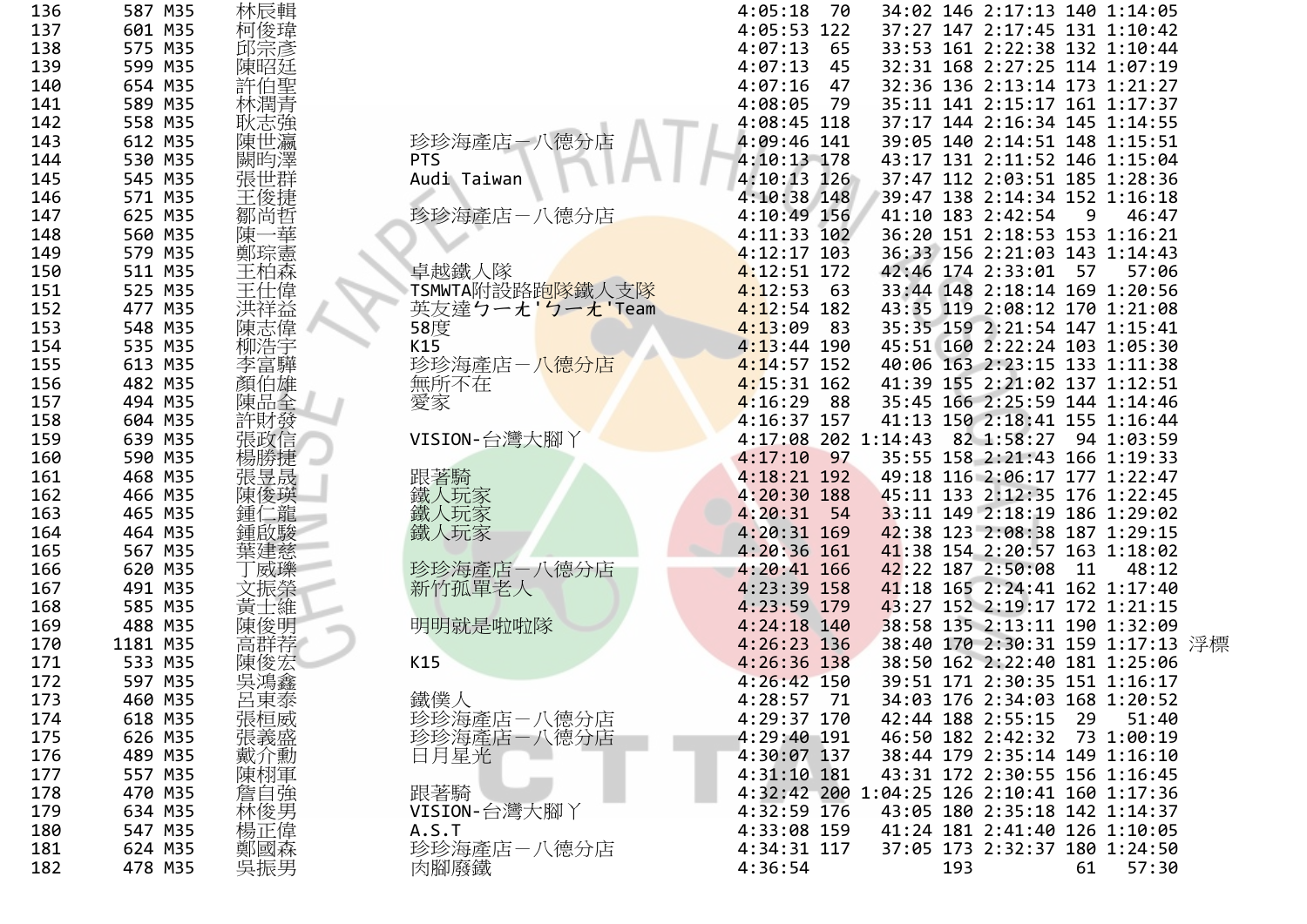| 183 |            | 1182 M35     | 趙康皓                                      |                          | 4:37:00 109   |                |             | 36:43 184 2:43:06 158 1:17:12 浮標 |            |                            |
|-----|------------|--------------|------------------------------------------|--------------------------|---------------|----------------|-------------|----------------------------------|------------|----------------------------|
| 184 |            | 1170 M35     | 王量玄                                      | 王量玄<br>粉鳥佳足              | 4:41:03 198   |                |             | 58:09 178 2:34:49 115 1:08:05 浮標 |            |                            |
| 185 |            | 479 M35      | 江書楷                                      |                          | 4:41:14 197   |                |             | 56:09 175 2:33:23 134 1:11:44    |            |                            |
| 186 |            | 570 M35      | 末鴻生                                      |                          | 4:43:04 193   |                |             | 49:40 167 2:27:08 182 1:26:17    |            |                            |
| 187 |            | 527 M35      | 彦                                        | Taiwan X-man             | 4:43:39       | - 8            |             | 25:16 192 3:18:08                | 72 1:00:16 |                            |
| 188 |            | 629 M35      |                                          | 珍珍海產店-八德分店               | 4:45:18       | 98             |             | 35:55 186 2:45:18 178 1:24:06    |            |                            |
| 189 |            | 552 M35      | 頑彥騰                                      |                          | 4:48:08       | 64             |             | 33:49 185 2:44:17 188 1:30:03    |            |                            |
| 190 |            | 584 M35      |                                          |                          | $5:01:16$ 143 |                |             | 39:28 189 2:55:15 183 1:26:34    |            |                            |
| 191 |            | 591 M35      | 彭成謙                                      |                          | 5:04:27 135   |                |             | 38:33 190 2:55:17 189 1:30:39    |            |                            |
|     | DSQ        | 614 M35      | 林俊賢                                      |                          |               |                |             |                                  |            | 55:51 SWIM DNS             |
|     | <b>DSQ</b> | 507 M35      | 簋晁雍                                      | 珍珍海產店-八德分店<br>后里鐵人家族     |               | 187            |             | 45:11 124 2:08:44                |            | RUN異常                      |
|     |            | 595 M35      | 梁誌宏                                      |                          |               | 25             |             | 30:40 177 2:34:44                |            |                            |
|     |            | 537 M35      | 胡舜元<br>田錦賢                               | GKB鐵人隊                   |               | 177            |             | 43:10 191 3:06:37                |            |                            |
|     | <b>DNF</b> | 622 M35      |                                          | 珍珍海產店-八德 <mark>分店</mark> |               |                |             |                                  |            | SWIM DNF                   |
|     |            | 504 M35      | 韓亘增                                      | 嘉義市鐵人三項 <mark>委員會</mark> |               | 39             | 32:09       |                                  |            |                            |
|     |            | 588 M35      |                                          |                          |               | 31             | 31:28       |                                  |            |                            |
|     |            | 487 M35      | 簡豪志<br>邵信宏<br>宋                          | 歐都納豐原隊                   |               | 107            | 36:41       |                                  |            |                            |
|     | <b>DNF</b> | 648 M35      |                                          | 191鐵人隊                   |               | $\overline{2}$ | 34:55       |                                  |            | SWIM DNF                   |
|     |            | 534 M35      | 王建人                                      | K15                      |               | 132            | 38:28       |                                  |            |                            |
|     |            | 544 M35      | 黃明偉                                      | <b>CCT</b>               |               | 154            | 41:01       |                                  |            |                            |
|     | $\ast$     | 1185 M35     | 沐建德                                      | 珍珍海產店-八 <mark>德分店</mark> |               | 1              | 43:18       |                                  |            | 多游浮標                       |
|     | DNF        | 652 M35      | 鄭耀文                                      | 191鐵人隊                   |               |                | 199 1:03:53 |                                  |            | BIKE DNF                   |
|     |            | DNF 1177 M35 | 紀石峰                                      |                          |               | 195            | 52:15       |                                  |            | <b>BIKE DNF</b>            |
|     | <b>DNF</b> | 517 M35      | 黃博裕                                      | 來自猩猩的你                   |               |                | 201 1:07:32 |                                  |            | SWIM DNF                   |
|     |            |              | 計時: Chinese Taipei Triathlon Association |                          | 裁判長:黃金宏       |                |             |                                  |            | Print 2014-09-09, 23:01:40 |
|     |            |              |                                          |                          |               |                |             |                                  |            |                            |
|     |            |              |                                          |                          |               |                |             |                                  |            |                            |
|     |            |              |                                          |                          |               |                |             |                                  |            |                            |
|     |            |              |                                          |                          |               |                |             |                                  |            |                            |
|     |            |              |                                          |                          |               |                |             |                                  |            |                            |
|     |            |              |                                          |                          |               |                |             |                                  |            |                            |
|     |            |              |                                          |                          |               |                |             |                                  |            |                            |
|     |            |              |                                          |                          |               |                |             |                                  |            |                            |
|     |            |              |                                          |                          |               |                |             |                                  |            |                            |
|     |            |              |                                          |                          |               |                |             |                                  |            |                            |
|     |            |              |                                          |                          |               |                |             |                                  |            |                            |
|     |            |              |                                          |                          |               |                |             |                                  |            |                            |
|     |            |              |                                          |                          |               |                |             |                                  |            |                            |
|     |            |              |                                          |                          |               |                |             |                                  |            |                            |
|     |            |              |                                          | GTTA                     |               |                |             |                                  |            |                            |
|     |            |              |                                          |                          |               |                |             |                                  |            |                            |
|     |            |              |                                          |                          |               |                |             |                                  |            |                            |
|     |            |              |                                          |                          |               |                |             |                                  |            |                            |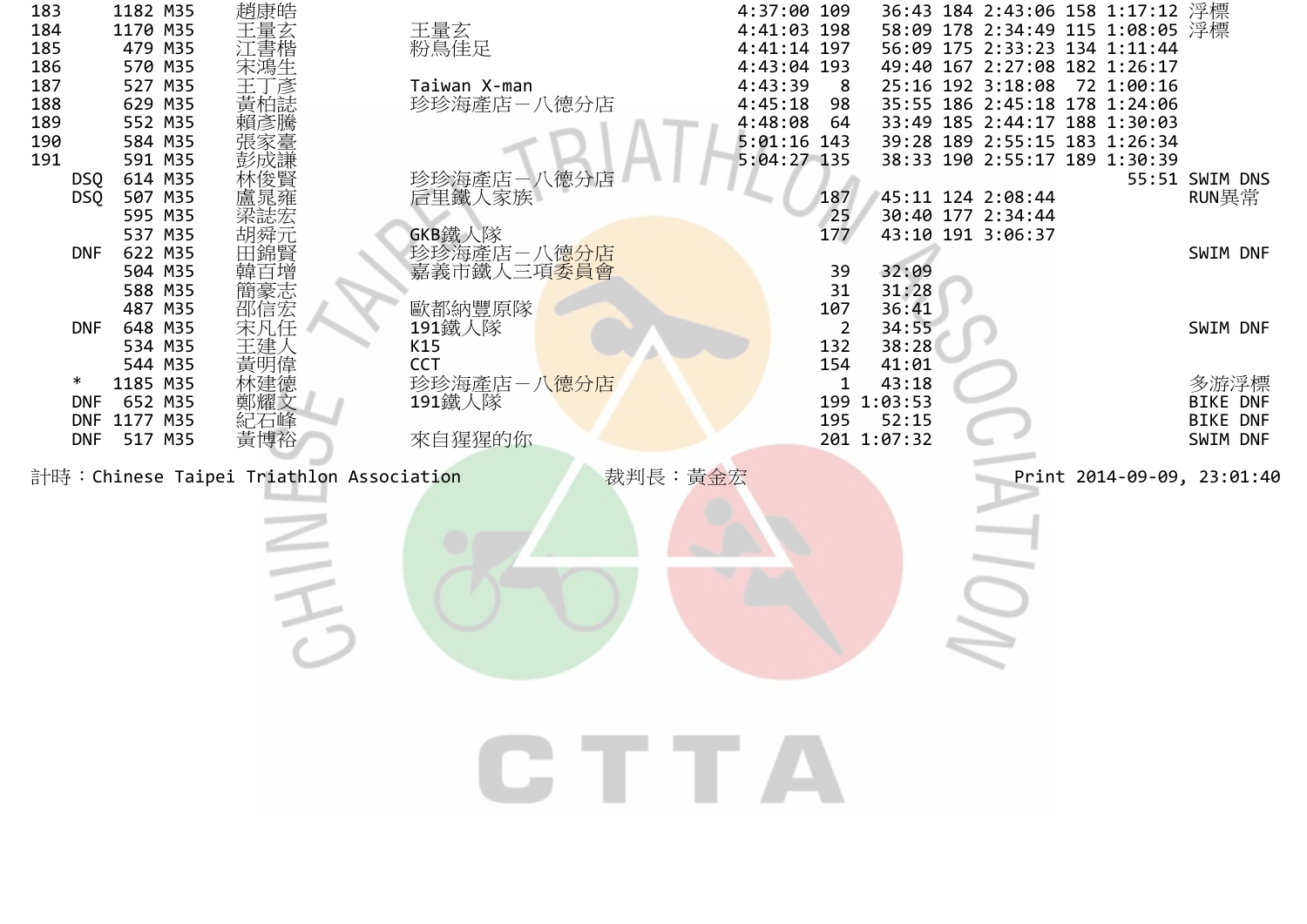#### M30 組成績

2014‐07‐26 07:40

| Pos | No.      | Div | Name                         | Team         | Time          | Rnk<br>===     | Swim<br>==== | Rnk | Bike<br>======= | Rnk                     | Run        | Remarks |
|-----|----------|-----|------------------------------|--------------|---------------|----------------|--------------|-----|-----------------|-------------------------|------------|---------|
| 1   | 231 M30  |     | 張景翔                          | ZIV優視設計      | 2:30:45       | 3              | 23:10        |     | 2 1:27:23       | $\mathbf 1$             | 40:13      |         |
| 2   | 322 M30  |     | 陳俊宏                          | STU          | 2:31:49       | 8              | 24:33        |     | 1 1:26:59       | $\overline{2}$          | 40:17      |         |
| 3   | 339 M30  |     | Antoine Berte                | Culprit 酷伯樂  | 2:32:13       | $\overline{4}$ | 23:31        |     | 31:28:16        | $\overline{\mathbf{3}}$ | 40:27      |         |
| 4   | 427 M30  |     | 洪志文                          | VISION-台灣大腳Y | 2:39:25       | 13             | 26:59        |     | 4 1:28:28       | 5                       | 43:59      |         |
| 5   | 337 M30  |     | 王裕閔                          | DVTT醫聲論壇     | 2:45:43       | $\overline{7}$ | 24:02        |     | 12 1:34:55      | 14                      | 46:47      |         |
| 6   | 276 M30  |     | 林志輝                          | 數碼鐵人         | 2:47:03       | 30             | 29:58        |     | 61:31:41        | 10                      | 45:25      |         |
| 7   | 319 M30  |     | 莊英鼎                          | <b>SYY</b>   | 2:47:13       | 10             | 26:13        |     | 8 1:32:07       | 20                      | 48:54      |         |
| 8   | 426 M30  |     | 林冠伯                          | VISION-台灣大腳丫 | 2:47:45       | 87             | 34:32        |     | 51:29:00        | 8                       | 44:14 浮標   |         |
| 9   | 283 M30  |     | 林秋銘                          | 愛憲?衛隊        | 2:49:58       | 57             | 32:05        |     | 10 1:33:26      | 9                       | 44:28      |         |
| 10  | 392 M30  |     | 陳意智<br>李欣展                   |              | 2:51:37       | 48             | 31:02        |     | 16 1:37:45      | $\overline{4}$          | 42:51      |         |
| 11  | 248 M30  |     |                              | 跟著騎          | 2:51:50       | 79             | 34:02        |     | 71:31:43        | 12                      | 46:06      |         |
| 12  | 441 M30  |     | 呂文豪<br>王勁鈞                   |              | 2:52:29       | 28             | 29:50        |     | 21 1:38:36      | $\overline{7}$          | 44:04      |         |
| 13  | 261 M30  |     |                              | 空官意志力集團      | 2:53:33       | 26             | 29:13        |     | 19 1:38:02      | 13                      | 46:20      |         |
| 14  | 298 M30  |     | 李少基                          | 后里鐵人家族       | 2:56:36       | 19             | 28:07        |     | 22 1:39:05      | 21                      | 49:25      |         |
| 15  | 296 M30  |     | 張桓跟                          | 埔里錦昌輪胎行      | 2:57:21       | 49             | 31:03        |     | 18 1:38:01      | 17                      | 48:18      |         |
| 16  | 297 M30  |     | 張振宗                          | 后里鐵人家族       | 3:00:18       | 78             | 34:02        |     | 13 1:35:36      | 26                      | 50:42      |         |
| 17  | 287 M30  |     | 王怡喬                          | 帥只是一個字       | 3:01:11       | 39             | 30:26        |     | 28 1:41:53      | 19                      | 48:53      |         |
| 18  | 334 M30  |     | 鄭世凱                          | <b>ECT</b>   | 3:01:58 164   |                | 41:13        |     | 9 1:32:58       | 16                      | 47:48      |         |
| 19  | 352 M30  |     | 高英傑<br>趙人達                   |              | 3:02:07       | 29             | 29:54        |     | 17 1:37:56      | 41                      | 54:18      |         |
| 20  | 408 M30  |     |                              | 珍珍海產店-八德分店   | 3:04:38       | 41             | 30:34        |     | 35 1:43:54      | 23                      | 50:11      |         |
| 21  | 436 M30  |     | 劉文彬                          | 191鐵人隊       | 3:05:30       | 6              | 23:54        |     | 36 1:44:29      | 61                      | 57:08      |         |
| 22  | 302 M30  |     | 簡嘉成                          | 南投鐵人         | 3:05:33       | 54             | 31:47        |     | 23 1:40:24      | 35                      | 53:24      |         |
| 23  | 288 M30  |     | 江昭寬                          | 屏東翔羚田徑訓練站    | 3:05:59       | 47             | 31:01        |     | 63 1:50:57      | 6                       | 44:02      |         |
| 24  | 1161 M30 |     | 三余)威仰                        | <b>CCT</b>   | 3:06:16 176   |                | 42:51        |     | 14 1:35:57      | 15                      | 47:29 浮標   |         |
| 25  | 252 M30  |     | 江享達                          | 蛋炒飯啦         | 3:06:17       | 89             | 34:34        |     | 31 1:42:58      | 18                      | 48:45      |         |
| 26  | 335 M30  |     | 陳軍瑞                          | <b>ECT</b>   | 3:07:19       | 85             | 34:19        |     | 15 1:36:41      | 55                      | 56:21      |         |
| 27  | 394 M30  |     | 劉多密                          |              | 3:07:48       | 15             | 27:25        |     | 32 1:43:08      | 62                      | 57:16      |         |
| 28  | 318 M30  |     | 梁騰瑜                          | 七早八早         | 3:08:27       | 5              | 23:33        |     | 34 1:43:47      |                         | 79 1:01:08 |         |
| 29  | 425 M30  |     | 古弘茂                          | VISION-台灣大腳丫 | 3:08:36       | 63             | 32:53        |     | 24 1:40:29      | 46                      | 55:14 浮標   |         |
| 30  | 327 M30  |     | Jonathan Howard              | Jon Howard   | 3:09:38       | 66             | 33:20        |     | 20 1:38:27      | 64                      | 57:51      |         |
| 31  | 295 M30  |     | 喬同傑                          | 報了就隊         | 3:11:12 190   |                | 45:12        |     | 11 1:33:49      | 30                      | 52:12      |         |
| 32  | 242 M30  |     | 彭裕惟                          | 關西山土匪        | 3:11:30       | 27             | 29:14        |     | 43 1:45:36      | 58                      | 56:41      |         |
| 33  | 313 M30  |     | 鄭壹誠                          | 今朝有路今朝跑      | 3:12:03       | 60             | 32:17        |     | 37 1:44:32      | 47                      | 55:15      |         |
| 34  | 308 M30  |     | 曾俊惟                          | 兆鑫-瘋鐵人       | 3:12:11       | 99             | 35:31        |     | 39 1:45:13      | 28                      | 51:28      |         |
| 35  | 381 M30  |     | 劉松霖                          |              | 3:12:46       | 34             | 30:07        |     | 44 1:45:50      | 60                      | 56:50      |         |
| 36  | 421 M30  |     | 郭家良                          | 珍珍海產店一八德分店   | 3:14:06 170   |                | 41:49        |     | 27 1:41:27      | 27                      | 50:51 浮標   |         |
| 37  | 270 M30  |     | 施文財                          | 消愛造          | $3:14:31$ 130 |                | 37:52        |     | 33 1:43:39      | 34                      | 53:01      |         |
| 38  | 338 M30  |     | Colp Joshua Marc Culprit 酷伯樂 |              | 3:14:39       | 23             | 28:50        |     | 54 1:49:37      | 54                      | 56:13      |         |
| 39  | 403 M30  |     | Tom Lumley                   |              | 3:14:50       | 14             | 27:20        |     | 86 1:55:58      | 29                      | 51:32      |         |
| 40  | 435 M30  |     | 尤仁弘                          | 191鐵人隊       | 3:15:28 120   |                | 37:04        |     | 49 1:48:09      | 24                      | 50:16      |         |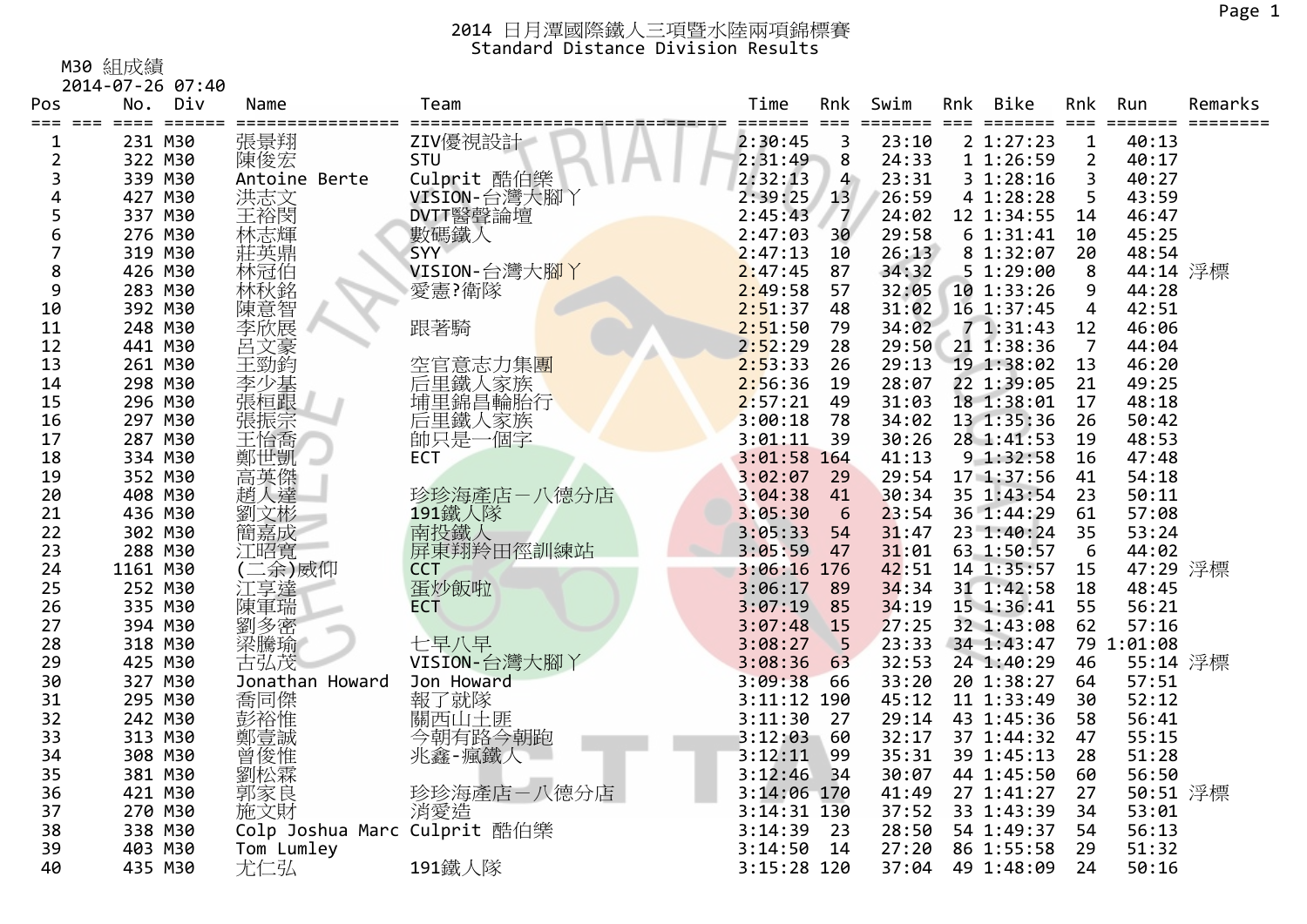| 41 | 371 M30  | 林彥志              |                   | 3:15:42<br>- 74 | 33:57 | 45 1:46:53                    | 45 | 54:54         |  |
|----|----------|------------------|-------------------|-----------------|-------|-------------------------------|----|---------------|--|
| 42 | 258 M30  | 胡辰昌              | 美洲豹單車車隊           | $3:16:17$ 103   | 36:10 | 38 1:44:37                    | 50 | 55:32         |  |
| 43 | 241 M30  | 王信鉱              | 防訓鐵人              | 3:16:49<br>17   | 28:00 | 46 1:47:01                    |    | 84 1:01:48    |  |
| 44 | 325 M30  | 卓志鴻              | <b>OPPAI</b>      | 3:17:00<br>33   | 30:01 | 71 1:53:30                    | 37 | 53:30         |  |
| 45 | 299 M30  | 盧坤億              | 后里鐵人家族            | 3:17:20<br>31   | 30:00 | 51 1:48:34                    | 67 | 58:46         |  |
| 46 | 370 M30  | 羅智鴻              |                   | 3:17:33<br>76   | 33:58 | 30 1:42:55                    | 75 | 1:00:42       |  |
| 47 | 411 M30  | 歐陽理              | 珍珍海產店-八德分店        | 3:18:09<br>133  | 38:02 | 41 1:45:19                    | 44 | 54:49         |  |
| 48 | 428 M30  | 張景智              | VISION-台灣大腳丫      | 3:18:45<br>40   | 30:27 | 29 1:42:20                    |    | 104 1:05:59   |  |
| 49 | 249 M30  | 梁忠               | 超級難止汗鐵人隊          | 3:18:51<br>18   | 28:05 | 53 1:49:30                    |    | 80 1:01:17    |  |
|    |          |                  |                   |                 |       | 67 1:52:07                    |    |               |  |
| 50 | 245 M30  | 李孟堅              | 通信繼速3人幫<br>雲林縣消防局 | 3:18:52<br>52   | 31:20 |                               | 49 | 55:26         |  |
| 51 | 238 M30  | 曾軍華              |                   | 3:19:09<br>61   | 32:51 | 61 1:50:32                    | 51 | 55:46         |  |
| 52 | 397 M30  | 唐良輝              |                   | 3:19:39<br>90   | 34:47 | 48 1:48:05                    | 59 | 56:49         |  |
| 53 | 264 M30  | ·熊 浩辰            | 熊很正義就隊了           | 3:19:45<br>150  | 39:44 | 47 1:47:42                    | 32 | 52:20         |  |
| 54 | 386 M30  |                  |                   | 3:20:02<br>80   | 34:02 | 42 1:45:34                    |    | 72 1:00:27    |  |
| 55 | 235 M30  | 鄭岱育              | 雲林縣消防局            | 3:22:11<br>98   | 35:29 | 59 1:50:21                    | 56 | 56:21         |  |
| 56 | 350 M30  | 蔣朝旭              | A.S.T             | 3:22:48<br>94   | 34:53 | 93 1:57:54                    | 22 | 50:02         |  |
| 57 | 367 M30  | 韓逸成              |                   | 3:23:27<br>51   | 31:18 | 65 1:51:06                    |    | 78 1:01:05    |  |
| 58 | 284 M30  | 張坤成              | 張坤成               | 3:24:00<br>171  | 42:00 | 55 1:49:48                    | 31 | 52:13         |  |
| 59 | 366 M30  | 黃義峰              |                   | $3:24:58$ 138   | 38:45 | 25 1:41:08                    | 99 | 1:05:06       |  |
| 60 | 361 M30  | 張君豪              |                   | $3:25:28$ 117   | 37:00 | 77 1:54:49                    | 38 | 53:40         |  |
| 61 | 430 M30  | 賴明毅              | VISION-台灣大腳丫      | 3:26:31<br>22   | 28:47 | 50 1:48:28                    |    | 125 1:09:18   |  |
| 62 | 439 M30  | 陳建佑              | 102消特班            | 3:26:41<br>83   | 34:15 | 85 1:55:55                    | 57 | 56:32         |  |
| 63 | 307 M30  |                  | 兆鑫-瘋鐵人            | $3:27:59$ 152   | 39:50 | 66 1:52:00                    | 53 | 56:11         |  |
| 64 | 396 M30  | 蘇育樂<br>柯東錡       |                   | 3:28:15 119     | 37:02 | 62 1:50:45                    |    | 73 1:00:29    |  |
| 65 | 416 M30  | 吳永捷              | 珍珍海產店-八德分店        | 3:28:30<br>35   | 30:10 | 91 1:57:46                    |    | 74 1:00:35 浮標 |  |
| 66 | 326 M30  | 陳顯其              | <b>NAVY</b>       | 3:28:32 132     | 38:00 | 89 1:57:05                    | 36 | 53:28         |  |
| 67 | 412 M30  | 賴志宏              | 珍珍海產店一八德分店        | 3:29:13<br>46   | 30:55 | 74 1:54:28                    |    | 92 1:03:52    |  |
| 68 | 405 M30  | 一斗<br>王一         |                   | 3:29:25 156     | 40:20 | 69 1:52:58                    | 52 | 56:08         |  |
| 69 | 329 M30  | 張文勇              | Infinite Speed    | 3:29:38<br>65   | 33:05 | 83 1:55:46                    |    | 76 1:00:47    |  |
| 70 | 232 M30  | 陳宗與              |                   | 3:29:42<br>12   | 26:36 | 80 1:55:26                    |    | 113 1:07:40   |  |
| 71 | 260 M30  | 林家宏              |                   | 3:29:44 113     | 36:49 | 95 1:58:45                    | 40 | 54:11         |  |
| 72 |          |                  | 竹馬之友鐵人隊           | 3:31:44 139     | 38:50 | 58 1:50:14                    |    | 89 1:02:41    |  |
|    | 353 M30  | 藍洋峻              |                   |                 |       |                               |    |               |  |
| 73 | 233 M30  | 張斐翔              | 鳳凰大車隊             | 3:31:46 105     | 36:15 | 64 1:51:00                    |    | 95 1:04:31    |  |
| 74 | 340 M30  | 顏君憲              | <b>CTBC</b>       | 3:32:17<br>42   | 30:38 | 98 1:59:35                    |    | 86 1:02:06    |  |
| 75 | 328 M30  | 邱俊民              | Infinite Speed    | 3:32:27<br>50   | 31:10 | 40 1:45:17                    |    | 153 1:16:02   |  |
| 76 | 272 M30  | 陳啟中              | 比吉波妞爸             | 3:32:47<br>140  | 38:56 | 96 1:59:23                    | 42 | 54:29         |  |
| 77 | 346 M30  | 李英碩              | A.S.T             | 3:33:00 147     | 39:31 | 73 1:54:11                    | 69 | 59:19         |  |
| 78 | 369 M30  |                  |                   | 3:33:09<br>- 44 | 30:45 | 60 1:50:32 134 1:11:52        |    |               |  |
| 79 | 246 M30  | ,林劉葉俊、           | 逆風而行              | 3:33:38 136     | 38:33 | 68 1:52:19                    |    | 90 1:02:46    |  |
| 80 | 362 M30  |                  |                   | 3:35:21 198     | 47:18 | 26 1:41:19 107 1:06:44        |    |               |  |
| 81 | 360 M30  |                  |                   | 3:35:44<br>32   |       | 30:01 109 2:02:33 91 1:03:11  |    |               |  |
| 82 | 317 M30  | {袁陳欣旂¥#          | 三鐵海星幫             | 3:36:54<br>73   | 33:57 | 57 1:50:11 140 1:12:47        |    |               |  |
| 83 | 1155 M30 |                  | 天華車行              | $3:37:24$ 162   | 41:09 | 79 1:55:21 77 1:00:55 浮標      |    |               |  |
| 84 | 301 M30  | 杜彰彬              | 台中高農              | 3:37:34<br>24   | 29:08 | 84 1:55:52 138 1:12:35        |    |               |  |
| 85 | 432 M30  |                  | 191鐵人隊            | 3:37:42<br>-70  | 33:34 | 90 1:57:22 109 1:06:47        |    |               |  |
| 86 | 376 M30  | 黃子<br>楊宗樺<br>陳怡彰 |                   | 3:38:04<br>25   |       | 29:10 103 2:00:38 120 1:08:18 |    |               |  |
| 87 | 344 M30  |                  | <b>CCT</b>        | 3:38:11 107     | 36:20 | 99 2:00:13                    |    | 82 1:01:39    |  |
|    |          |                  |                   |                 |       |                               |    |               |  |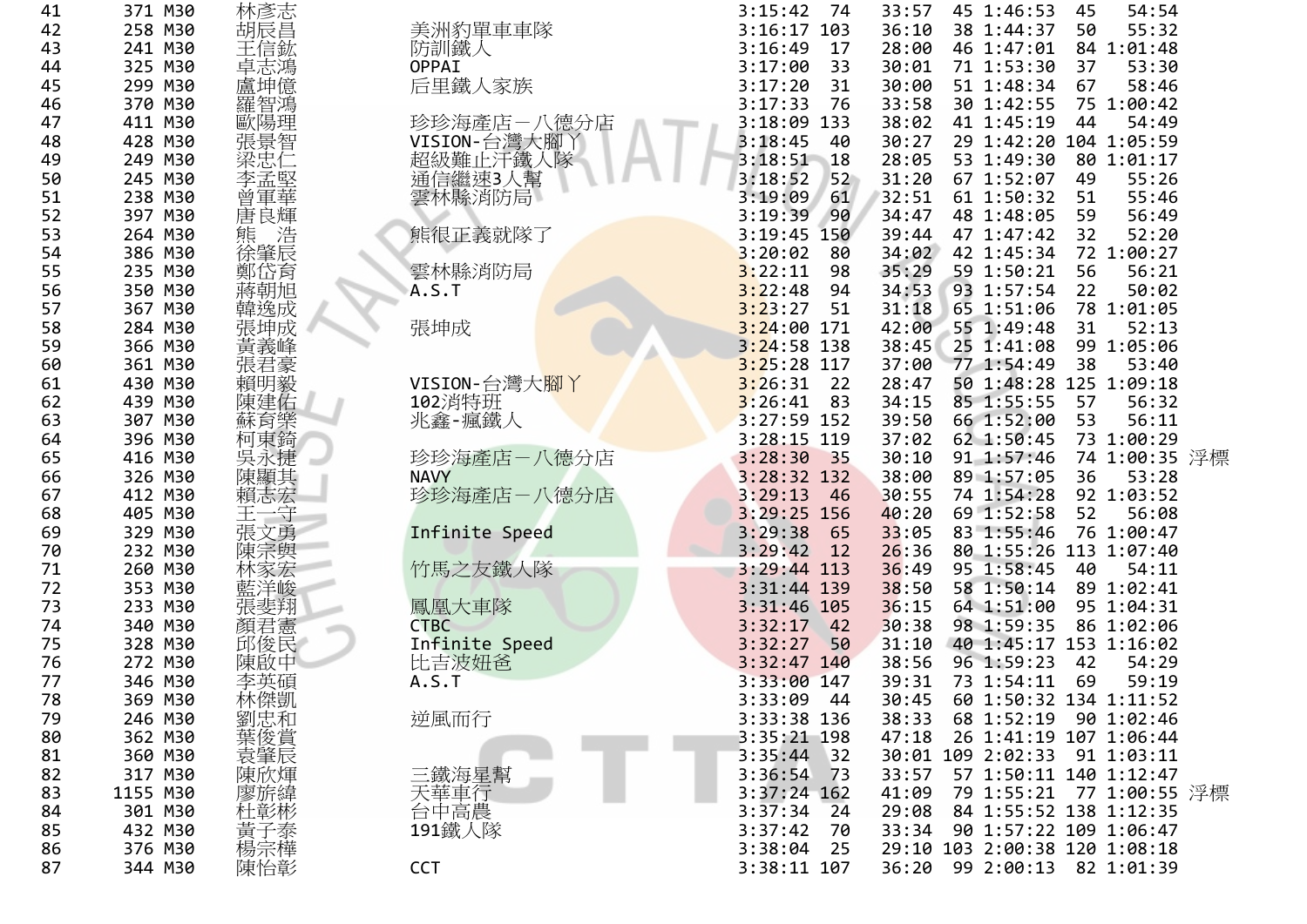| 張晉毓                                                                                                                                                                                                                                                                                                                                                                                                                                                                                                                       |                                                                                                                                                                                                                                                                                                        | 3:38:18<br>20                                                                                                                                                                                                                                                          |                                                                                                                                                                                                                                                                                                                                                                                                                                                                                                                                                                                                                                                                                                                                                      |                                  | 28:08 120 2:05:07                |                   | 98 1:05:04                                                                                                                                                                                                                                                                           |                                                                                                                                                                                                                                                                                                                                                                                                                                                                                                                                                                                                                                                                                                                                                                                                                                                                                                                                                                                                                                                                                                                                                                                                                        |
|---------------------------------------------------------------------------------------------------------------------------------------------------------------------------------------------------------------------------------------------------------------------------------------------------------------------------------------------------------------------------------------------------------------------------------------------------------------------------------------------------------------------------|--------------------------------------------------------------------------------------------------------------------------------------------------------------------------------------------------------------------------------------------------------------------------------------------------------|------------------------------------------------------------------------------------------------------------------------------------------------------------------------------------------------------------------------------------------------------------------------|------------------------------------------------------------------------------------------------------------------------------------------------------------------------------------------------------------------------------------------------------------------------------------------------------------------------------------------------------------------------------------------------------------------------------------------------------------------------------------------------------------------------------------------------------------------------------------------------------------------------------------------------------------------------------------------------------------------------------------------------------|----------------------------------|----------------------------------|-------------------|--------------------------------------------------------------------------------------------------------------------------------------------------------------------------------------------------------------------------------------------------------------------------------------|------------------------------------------------------------------------------------------------------------------------------------------------------------------------------------------------------------------------------------------------------------------------------------------------------------------------------------------------------------------------------------------------------------------------------------------------------------------------------------------------------------------------------------------------------------------------------------------------------------------------------------------------------------------------------------------------------------------------------------------------------------------------------------------------------------------------------------------------------------------------------------------------------------------------------------------------------------------------------------------------------------------------------------------------------------------------------------------------------------------------------------------------------------------------------------------------------------------------|
|                                                                                                                                                                                                                                                                                                                                                                                                                                                                                                                           | FIGHTING, NOW!!!<br>A.S.T                                                                                                                                                                                                                                                                              | 3:38:28<br>88                                                                                                                                                                                                                                                          |                                                                                                                                                                                                                                                                                                                                                                                                                                                                                                                                                                                                                                                                                                                                                      |                                  |                                  | 48                | 55:18                                                                                                                                                                                                                                                                                |                                                                                                                                                                                                                                                                                                                                                                                                                                                                                                                                                                                                                                                                                                                                                                                                                                                                                                                                                                                                                                                                                                                                                                                                                        |
|                                                                                                                                                                                                                                                                                                                                                                                                                                                                                                                           |                                                                                                                                                                                                                                                                                                        |                                                                                                                                                                                                                                                                        |                                                                                                                                                                                                                                                                                                                                                                                                                                                                                                                                                                                                                                                                                                                                                      |                                  |                                  |                   |                                                                                                                                                                                                                                                                                      |                                                                                                                                                                                                                                                                                                                                                                                                                                                                                                                                                                                                                                                                                                                                                                                                                                                                                                                                                                                                                                                                                                                                                                                                                        |
|                                                                                                                                                                                                                                                                                                                                                                                                                                                                                                                           |                                                                                                                                                                                                                                                                                                        |                                                                                                                                                                                                                                                                        |                                                                                                                                                                                                                                                                                                                                                                                                                                                                                                                                                                                                                                                                                                                                                      |                                  |                                  |                   |                                                                                                                                                                                                                                                                                      |                                                                                                                                                                                                                                                                                                                                                                                                                                                                                                                                                                                                                                                                                                                                                                                                                                                                                                                                                                                                                                                                                                                                                                                                                        |
|                                                                                                                                                                                                                                                                                                                                                                                                                                                                                                                           |                                                                                                                                                                                                                                                                                                        |                                                                                                                                                                                                                                                                        |                                                                                                                                                                                                                                                                                                                                                                                                                                                                                                                                                                                                                                                                                                                                                      |                                  |                                  |                   |                                                                                                                                                                                                                                                                                      |                                                                                                                                                                                                                                                                                                                                                                                                                                                                                                                                                                                                                                                                                                                                                                                                                                                                                                                                                                                                                                                                                                                                                                                                                        |
|                                                                                                                                                                                                                                                                                                                                                                                                                                                                                                                           |                                                                                                                                                                                                                                                                                                        |                                                                                                                                                                                                                                                                        |                                                                                                                                                                                                                                                                                                                                                                                                                                                                                                                                                                                                                                                                                                                                                      |                                  |                                  |                   |                                                                                                                                                                                                                                                                                      |                                                                                                                                                                                                                                                                                                                                                                                                                                                                                                                                                                                                                                                                                                                                                                                                                                                                                                                                                                                                                                                                                                                                                                                                                        |
|                                                                                                                                                                                                                                                                                                                                                                                                                                                                                                                           |                                                                                                                                                                                                                                                                                                        |                                                                                                                                                                                                                                                                        |                                                                                                                                                                                                                                                                                                                                                                                                                                                                                                                                                                                                                                                                                                                                                      |                                  |                                  |                   |                                                                                                                                                                                                                                                                                      |                                                                                                                                                                                                                                                                                                                                                                                                                                                                                                                                                                                                                                                                                                                                                                                                                                                                                                                                                                                                                                                                                                                                                                                                                        |
|                                                                                                                                                                                                                                                                                                                                                                                                                                                                                                                           |                                                                                                                                                                                                                                                                                                        |                                                                                                                                                                                                                                                                        |                                                                                                                                                                                                                                                                                                                                                                                                                                                                                                                                                                                                                                                                                                                                                      |                                  |                                  |                   |                                                                                                                                                                                                                                                                                      |                                                                                                                                                                                                                                                                                                                                                                                                                                                                                                                                                                                                                                                                                                                                                                                                                                                                                                                                                                                                                                                                                                                                                                                                                        |
|                                                                                                                                                                                                                                                                                                                                                                                                                                                                                                                           |                                                                                                                                                                                                                                                                                                        |                                                                                                                                                                                                                                                                        |                                                                                                                                                                                                                                                                                                                                                                                                                                                                                                                                                                                                                                                                                                                                                      |                                  |                                  |                   |                                                                                                                                                                                                                                                                                      |                                                                                                                                                                                                                                                                                                                                                                                                                                                                                                                                                                                                                                                                                                                                                                                                                                                                                                                                                                                                                                                                                                                                                                                                                        |
|                                                                                                                                                                                                                                                                                                                                                                                                                                                                                                                           |                                                                                                                                                                                                                                                                                                        |                                                                                                                                                                                                                                                                        |                                                                                                                                                                                                                                                                                                                                                                                                                                                                                                                                                                                                                                                                                                                                                      |                                  |                                  |                   |                                                                                                                                                                                                                                                                                      |                                                                                                                                                                                                                                                                                                                                                                                                                                                                                                                                                                                                                                                                                                                                                                                                                                                                                                                                                                                                                                                                                                                                                                                                                        |
|                                                                                                                                                                                                                                                                                                                                                                                                                                                                                                                           |                                                                                                                                                                                                                                                                                                        |                                                                                                                                                                                                                                                                        |                                                                                                                                                                                                                                                                                                                                                                                                                                                                                                                                                                                                                                                                                                                                                      |                                  |                                  |                   |                                                                                                                                                                                                                                                                                      |                                                                                                                                                                                                                                                                                                                                                                                                                                                                                                                                                                                                                                                                                                                                                                                                                                                                                                                                                                                                                                                                                                                                                                                                                        |
|                                                                                                                                                                                                                                                                                                                                                                                                                                                                                                                           |                                                                                                                                                                                                                                                                                                        |                                                                                                                                                                                                                                                                        |                                                                                                                                                                                                                                                                                                                                                                                                                                                                                                                                                                                                                                                                                                                                                      |                                  |                                  |                   |                                                                                                                                                                                                                                                                                      |                                                                                                                                                                                                                                                                                                                                                                                                                                                                                                                                                                                                                                                                                                                                                                                                                                                                                                                                                                                                                                                                                                                                                                                                                        |
|                                                                                                                                                                                                                                                                                                                                                                                                                                                                                                                           |                                                                                                                                                                                                                                                                                                        |                                                                                                                                                                                                                                                                        |                                                                                                                                                                                                                                                                                                                                                                                                                                                                                                                                                                                                                                                                                                                                                      |                                  |                                  |                   |                                                                                                                                                                                                                                                                                      |                                                                                                                                                                                                                                                                                                                                                                                                                                                                                                                                                                                                                                                                                                                                                                                                                                                                                                                                                                                                                                                                                                                                                                                                                        |
|                                                                                                                                                                                                                                                                                                                                                                                                                                                                                                                           |                                                                                                                                                                                                                                                                                                        |                                                                                                                                                                                                                                                                        |                                                                                                                                                                                                                                                                                                                                                                                                                                                                                                                                                                                                                                                                                                                                                      |                                  |                                  |                   |                                                                                                                                                                                                                                                                                      |                                                                                                                                                                                                                                                                                                                                                                                                                                                                                                                                                                                                                                                                                                                                                                                                                                                                                                                                                                                                                                                                                                                                                                                                                        |
|                                                                                                                                                                                                                                                                                                                                                                                                                                                                                                                           |                                                                                                                                                                                                                                                                                                        |                                                                                                                                                                                                                                                                        |                                                                                                                                                                                                                                                                                                                                                                                                                                                                                                                                                                                                                                                                                                                                                      |                                  |                                  |                   |                                                                                                                                                                                                                                                                                      |                                                                                                                                                                                                                                                                                                                                                                                                                                                                                                                                                                                                                                                                                                                                                                                                                                                                                                                                                                                                                                                                                                                                                                                                                        |
|                                                                                                                                                                                                                                                                                                                                                                                                                                                                                                                           |                                                                                                                                                                                                                                                                                                        |                                                                                                                                                                                                                                                                        |                                                                                                                                                                                                                                                                                                                                                                                                                                                                                                                                                                                                                                                                                                                                                      |                                  |                                  |                   |                                                                                                                                                                                                                                                                                      |                                                                                                                                                                                                                                                                                                                                                                                                                                                                                                                                                                                                                                                                                                                                                                                                                                                                                                                                                                                                                                                                                                                                                                                                                        |
|                                                                                                                                                                                                                                                                                                                                                                                                                                                                                                                           |                                                                                                                                                                                                                                                                                                        |                                                                                                                                                                                                                                                                        |                                                                                                                                                                                                                                                                                                                                                                                                                                                                                                                                                                                                                                                                                                                                                      |                                  |                                  |                   |                                                                                                                                                                                                                                                                                      |                                                                                                                                                                                                                                                                                                                                                                                                                                                                                                                                                                                                                                                                                                                                                                                                                                                                                                                                                                                                                                                                                                                                                                                                                        |
|                                                                                                                                                                                                                                                                                                                                                                                                                                                                                                                           |                                                                                                                                                                                                                                                                                                        |                                                                                                                                                                                                                                                                        |                                                                                                                                                                                                                                                                                                                                                                                                                                                                                                                                                                                                                                                                                                                                                      |                                  |                                  |                   |                                                                                                                                                                                                                                                                                      |                                                                                                                                                                                                                                                                                                                                                                                                                                                                                                                                                                                                                                                                                                                                                                                                                                                                                                                                                                                                                                                                                                                                                                                                                        |
|                                                                                                                                                                                                                                                                                                                                                                                                                                                                                                                           |                                                                                                                                                                                                                                                                                                        |                                                                                                                                                                                                                                                                        |                                                                                                                                                                                                                                                                                                                                                                                                                                                                                                                                                                                                                                                                                                                                                      |                                  |                                  |                   |                                                                                                                                                                                                                                                                                      |                                                                                                                                                                                                                                                                                                                                                                                                                                                                                                                                                                                                                                                                                                                                                                                                                                                                                                                                                                                                                                                                                                                                                                                                                        |
|                                                                                                                                                                                                                                                                                                                                                                                                                                                                                                                           |                                                                                                                                                                                                                                                                                                        |                                                                                                                                                                                                                                                                        |                                                                                                                                                                                                                                                                                                                                                                                                                                                                                                                                                                                                                                                                                                                                                      |                                  |                                  |                   |                                                                                                                                                                                                                                                                                      |                                                                                                                                                                                                                                                                                                                                                                                                                                                                                                                                                                                                                                                                                                                                                                                                                                                                                                                                                                                                                                                                                                                                                                                                                        |
|                                                                                                                                                                                                                                                                                                                                                                                                                                                                                                                           |                                                                                                                                                                                                                                                                                                        |                                                                                                                                                                                                                                                                        |                                                                                                                                                                                                                                                                                                                                                                                                                                                                                                                                                                                                                                                                                                                                                      |                                  |                                  |                   |                                                                                                                                                                                                                                                                                      |                                                                                                                                                                                                                                                                                                                                                                                                                                                                                                                                                                                                                                                                                                                                                                                                                                                                                                                                                                                                                                                                                                                                                                                                                        |
|                                                                                                                                                                                                                                                                                                                                                                                                                                                                                                                           |                                                                                                                                                                                                                                                                                                        |                                                                                                                                                                                                                                                                        |                                                                                                                                                                                                                                                                                                                                                                                                                                                                                                                                                                                                                                                                                                                                                      |                                  |                                  |                   |                                                                                                                                                                                                                                                                                      |                                                                                                                                                                                                                                                                                                                                                                                                                                                                                                                                                                                                                                                                                                                                                                                                                                                                                                                                                                                                                                                                                                                                                                                                                        |
|                                                                                                                                                                                                                                                                                                                                                                                                                                                                                                                           |                                                                                                                                                                                                                                                                                                        |                                                                                                                                                                                                                                                                        |                                                                                                                                                                                                                                                                                                                                                                                                                                                                                                                                                                                                                                                                                                                                                      |                                  |                                  |                   |                                                                                                                                                                                                                                                                                      |                                                                                                                                                                                                                                                                                                                                                                                                                                                                                                                                                                                                                                                                                                                                                                                                                                                                                                                                                                                                                                                                                                                                                                                                                        |
|                                                                                                                                                                                                                                                                                                                                                                                                                                                                                                                           |                                                                                                                                                                                                                                                                                                        |                                                                                                                                                                                                                                                                        |                                                                                                                                                                                                                                                                                                                                                                                                                                                                                                                                                                                                                                                                                                                                                      |                                  |                                  |                   |                                                                                                                                                                                                                                                                                      |                                                                                                                                                                                                                                                                                                                                                                                                                                                                                                                                                                                                                                                                                                                                                                                                                                                                                                                                                                                                                                                                                                                                                                                                                        |
|                                                                                                                                                                                                                                                                                                                                                                                                                                                                                                                           |                                                                                                                                                                                                                                                                                                        |                                                                                                                                                                                                                                                                        |                                                                                                                                                                                                                                                                                                                                                                                                                                                                                                                                                                                                                                                                                                                                                      |                                  |                                  |                   |                                                                                                                                                                                                                                                                                      |                                                                                                                                                                                                                                                                                                                                                                                                                                                                                                                                                                                                                                                                                                                                                                                                                                                                                                                                                                                                                                                                                                                                                                                                                        |
|                                                                                                                                                                                                                                                                                                                                                                                                                                                                                                                           |                                                                                                                                                                                                                                                                                                        |                                                                                                                                                                                                                                                                        |                                                                                                                                                                                                                                                                                                                                                                                                                                                                                                                                                                                                                                                                                                                                                      |                                  |                                  |                   |                                                                                                                                                                                                                                                                                      |                                                                                                                                                                                                                                                                                                                                                                                                                                                                                                                                                                                                                                                                                                                                                                                                                                                                                                                                                                                                                                                                                                                                                                                                                        |
|                                                                                                                                                                                                                                                                                                                                                                                                                                                                                                                           |                                                                                                                                                                                                                                                                                                        |                                                                                                                                                                                                                                                                        |                                                                                                                                                                                                                                                                                                                                                                                                                                                                                                                                                                                                                                                                                                                                                      |                                  |                                  |                   |                                                                                                                                                                                                                                                                                      |                                                                                                                                                                                                                                                                                                                                                                                                                                                                                                                                                                                                                                                                                                                                                                                                                                                                                                                                                                                                                                                                                                                                                                                                                        |
|                                                                                                                                                                                                                                                                                                                                                                                                                                                                                                                           |                                                                                                                                                                                                                                                                                                        |                                                                                                                                                                                                                                                                        |                                                                                                                                                                                                                                                                                                                                                                                                                                                                                                                                                                                                                                                                                                                                                      |                                  |                                  |                   |                                                                                                                                                                                                                                                                                      |                                                                                                                                                                                                                                                                                                                                                                                                                                                                                                                                                                                                                                                                                                                                                                                                                                                                                                                                                                                                                                                                                                                                                                                                                        |
|                                                                                                                                                                                                                                                                                                                                                                                                                                                                                                                           |                                                                                                                                                                                                                                                                                                        |                                                                                                                                                                                                                                                                        |                                                                                                                                                                                                                                                                                                                                                                                                                                                                                                                                                                                                                                                                                                                                                      |                                  |                                  |                   |                                                                                                                                                                                                                                                                                      |                                                                                                                                                                                                                                                                                                                                                                                                                                                                                                                                                                                                                                                                                                                                                                                                                                                                                                                                                                                                                                                                                                                                                                                                                        |
|                                                                                                                                                                                                                                                                                                                                                                                                                                                                                                                           |                                                                                                                                                                                                                                                                                                        |                                                                                                                                                                                                                                                                        |                                                                                                                                                                                                                                                                                                                                                                                                                                                                                                                                                                                                                                                                                                                                                      |                                  |                                  |                   |                                                                                                                                                                                                                                                                                      |                                                                                                                                                                                                                                                                                                                                                                                                                                                                                                                                                                                                                                                                                                                                                                                                                                                                                                                                                                                                                                                                                                                                                                                                                        |
|                                                                                                                                                                                                                                                                                                                                                                                                                                                                                                                           |                                                                                                                                                                                                                                                                                                        |                                                                                                                                                                                                                                                                        |                                                                                                                                                                                                                                                                                                                                                                                                                                                                                                                                                                                                                                                                                                                                                      |                                  |                                  |                   |                                                                                                                                                                                                                                                                                      |                                                                                                                                                                                                                                                                                                                                                                                                                                                                                                                                                                                                                                                                                                                                                                                                                                                                                                                                                                                                                                                                                                                                                                                                                        |
|                                                                                                                                                                                                                                                                                                                                                                                                                                                                                                                           |                                                                                                                                                                                                                                                                                                        |                                                                                                                                                                                                                                                                        |                                                                                                                                                                                                                                                                                                                                                                                                                                                                                                                                                                                                                                                                                                                                                      |                                  |                                  |                   |                                                                                                                                                                                                                                                                                      |                                                                                                                                                                                                                                                                                                                                                                                                                                                                                                                                                                                                                                                                                                                                                                                                                                                                                                                                                                                                                                                                                                                                                                                                                        |
|                                                                                                                                                                                                                                                                                                                                                                                                                                                                                                                           |                                                                                                                                                                                                                                                                                                        |                                                                                                                                                                                                                                                                        |                                                                                                                                                                                                                                                                                                                                                                                                                                                                                                                                                                                                                                                                                                                                                      |                                  |                                  |                   |                                                                                                                                                                                                                                                                                      |                                                                                                                                                                                                                                                                                                                                                                                                                                                                                                                                                                                                                                                                                                                                                                                                                                                                                                                                                                                                                                                                                                                                                                                                                        |
|                                                                                                                                                                                                                                                                                                                                                                                                                                                                                                                           |                                                                                                                                                                                                                                                                                                        |                                                                                                                                                                                                                                                                        |                                                                                                                                                                                                                                                                                                                                                                                                                                                                                                                                                                                                                                                                                                                                                      |                                  |                                  |                   |                                                                                                                                                                                                                                                                                      |                                                                                                                                                                                                                                                                                                                                                                                                                                                                                                                                                                                                                                                                                                                                                                                                                                                                                                                                                                                                                                                                                                                                                                                                                        |
|                                                                                                                                                                                                                                                                                                                                                                                                                                                                                                                           |                                                                                                                                                                                                                                                                                                        |                                                                                                                                                                                                                                                                        |                                                                                                                                                                                                                                                                                                                                                                                                                                                                                                                                                                                                                                                                                                                                                      |                                  |                                  |                   |                                                                                                                                                                                                                                                                                      |                                                                                                                                                                                                                                                                                                                                                                                                                                                                                                                                                                                                                                                                                                                                                                                                                                                                                                                                                                                                                                                                                                                                                                                                                        |
|                                                                                                                                                                                                                                                                                                                                                                                                                                                                                                                           |                                                                                                                                                                                                                                                                                                        |                                                                                                                                                                                                                                                                        |                                                                                                                                                                                                                                                                                                                                                                                                                                                                                                                                                                                                                                                                                                                                                      |                                  |                                  |                   |                                                                                                                                                                                                                                                                                      |                                                                                                                                                                                                                                                                                                                                                                                                                                                                                                                                                                                                                                                                                                                                                                                                                                                                                                                                                                                                                                                                                                                                                                                                                        |
|                                                                                                                                                                                                                                                                                                                                                                                                                                                                                                                           |                                                                                                                                                                                                                                                                                                        |                                                                                                                                                                                                                                                                        |                                                                                                                                                                                                                                                                                                                                                                                                                                                                                                                                                                                                                                                                                                                                                      |                                  |                                  |                   |                                                                                                                                                                                                                                                                                      |                                                                                                                                                                                                                                                                                                                                                                                                                                                                                                                                                                                                                                                                                                                                                                                                                                                                                                                                                                                                                                                                                                                                                                                                                        |
|                                                                                                                                                                                                                                                                                                                                                                                                                                                                                                                           |                                                                                                                                                                                                                                                                                                        |                                                                                                                                                                                                                                                                        |                                                                                                                                                                                                                                                                                                                                                                                                                                                                                                                                                                                                                                                                                                                                                      |                                  |                                  |                   |                                                                                                                                                                                                                                                                                      |                                                                                                                                                                                                                                                                                                                                                                                                                                                                                                                                                                                                                                                                                                                                                                                                                                                                                                                                                                                                                                                                                                                                                                                                                        |
|                                                                                                                                                                                                                                                                                                                                                                                                                                                                                                                           |                                                                                                                                                                                                                                                                                                        |                                                                                                                                                                                                                                                                        |                                                                                                                                                                                                                                                                                                                                                                                                                                                                                                                                                                                                                                                                                                                                                      |                                  |                                  |                   |                                                                                                                                                                                                                                                                                      |                                                                                                                                                                                                                                                                                                                                                                                                                                                                                                                                                                                                                                                                                                                                                                                                                                                                                                                                                                                                                                                                                                                                                                                                                        |
|                                                                                                                                                                                                                                                                                                                                                                                                                                                                                                                           |                                                                                                                                                                                                                                                                                                        |                                                                                                                                                                                                                                                                        |                                                                                                                                                                                                                                                                                                                                                                                                                                                                                                                                                                                                                                                                                                                                                      |                                  |                                  |                   |                                                                                                                                                                                                                                                                                      |                                                                                                                                                                                                                                                                                                                                                                                                                                                                                                                                                                                                                                                                                                                                                                                                                                                                                                                                                                                                                                                                                                                                                                                                                        |
|                                                                                                                                                                                                                                                                                                                                                                                                                                                                                                                           |                                                                                                                                                                                                                                                                                                        |                                                                                                                                                                                                                                                                        |                                                                                                                                                                                                                                                                                                                                                                                                                                                                                                                                                                                                                                                                                                                                                      |                                  |                                  |                   |                                                                                                                                                                                                                                                                                      |                                                                                                                                                                                                                                                                                                                                                                                                                                                                                                                                                                                                                                                                                                                                                                                                                                                                                                                                                                                                                                                                                                                                                                                                                        |
|                                                                                                                                                                                                                                                                                                                                                                                                                                                                                                                           |                                                                                                                                                                                                                                                                                                        |                                                                                                                                                                                                                                                                        |                                                                                                                                                                                                                                                                                                                                                                                                                                                                                                                                                                                                                                                                                                                                                      |                                  |                                  |                   |                                                                                                                                                                                                                                                                                      |                                                                                                                                                                                                                                                                                                                                                                                                                                                                                                                                                                                                                                                                                                                                                                                                                                                                                                                                                                                                                                                                                                                                                                                                                        |
|                                                                                                                                                                                                                                                                                                                                                                                                                                                                                                                           |                                                                                                                                                                                                                                                                                                        |                                                                                                                                                                                                                                                                        |                                                                                                                                                                                                                                                                                                                                                                                                                                                                                                                                                                                                                                                                                                                                                      |                                  |                                  |                   |                                                                                                                                                                                                                                                                                      |                                                                                                                                                                                                                                                                                                                                                                                                                                                                                                                                                                                                                                                                                                                                                                                                                                                                                                                                                                                                                                                                                                                                                                                                                        |
|                                                                                                                                                                                                                                                                                                                                                                                                                                                                                                                           |                                                                                                                                                                                                                                                                                                        |                                                                                                                                                                                                                                                                        |                                                                                                                                                                                                                                                                                                                                                                                                                                                                                                                                                                                                                                                                                                                                                      |                                  |                                  |                   |                                                                                                                                                                                                                                                                                      |                                                                                                                                                                                                                                                                                                                                                                                                                                                                                                                                                                                                                                                                                                                                                                                                                                                                                                                                                                                                                                                                                                                                                                                                                        |
|                                                                                                                                                                                                                                                                                                                                                                                                                                                                                                                           |                                                                                                                                                                                                                                                                                                        |                                                                                                                                                                                                                                                                        |                                                                                                                                                                                                                                                                                                                                                                                                                                                                                                                                                                                                                                                                                                                                                      |                                  |                                  |                   |                                                                                                                                                                                                                                                                                      |                                                                                                                                                                                                                                                                                                                                                                                                                                                                                                                                                                                                                                                                                                                                                                                                                                                                                                                                                                                                                                                                                                                                                                                                                        |
|                                                                                                                                                                                                                                                                                                                                                                                                                                                                                                                           |                                                                                                                                                                                                                                                                                                        |                                                                                                                                                                                                                                                                        |                                                                                                                                                                                                                                                                                                                                                                                                                                                                                                                                                                                                                                                                                                                                                      |                                  |                                  |                   |                                                                                                                                                                                                                                                                                      |                                                                                                                                                                                                                                                                                                                                                                                                                                                                                                                                                                                                                                                                                                                                                                                                                                                                                                                                                                                                                                                                                                                                                                                                                        |
|                                                                                                                                                                                                                                                                                                                                                                                                                                                                                                                           |                                                                                                                                                                                                                                                                                                        |                                                                                                                                                                                                                                                                        |                                                                                                                                                                                                                                                                                                                                                                                                                                                                                                                                                                                                                                                                                                                                                      |                                  |                                  |                   |                                                                                                                                                                                                                                                                                      |                                                                                                                                                                                                                                                                                                                                                                                                                                                                                                                                                                                                                                                                                                                                                                                                                                                                                                                                                                                                                                                                                                                                                                                                                        |
|                                                                                                                                                                                                                                                                                                                                                                                                                                                                                                                           |                                                                                                                                                                                                                                                                                                        |                                                                                                                                                                                                                                                                        |                                                                                                                                                                                                                                                                                                                                                                                                                                                                                                                                                                                                                                                                                                                                                      |                                  |                                  |                   |                                                                                                                                                                                                                                                                                      |                                                                                                                                                                                                                                                                                                                                                                                                                                                                                                                                                                                                                                                                                                                                                                                                                                                                                                                                                                                                                                                                                                                                                                                                                        |
| 348 M30<br>378 M30<br>1157 M30<br>310 M30<br>354 M30<br>293 M30<br>406 M30<br>304 M30<br>257 M30<br>254 M30<br>247 M30<br>364 M30<br>399 M30<br>434 M30<br>330 M30<br>256 M30<br>431 M30<br>243 M30<br>400 M30<br>356 M30<br>266 M30<br>383 M30<br>373 M30<br>280 M30<br>404 M30<br>281 M30<br>357 M30<br>358 M30<br>384 M30<br>282 M30<br>1163 M30<br>244 M30<br>395 M30<br>1154 M30<br>375 M30<br>407 M30<br>274 M30<br>387 M30<br>234 M30<br>401 M30<br>341 M30<br>305 M30<br>311 M30<br>388 M30<br>385 M30<br>363 M30 | 梁乾成<br>陳豪杰<br>莊朝富<br>李明道<br>張書維<br>胡英豪<br>陳宏揚<br>黃文潁<br>洪志良<br>黃賜賢<br>黃瑞棋<br>張志群<br>李嘉隆<br>蕭汶楷<br>徐國維<br>邱奕瑋<br>辛明忠<br>溫尚勳<br>廖國詠<br>呂孟哲<br>蘇庭毅<br>李翊誠<br>張永宗<br>何昇儒<br>謝松翰<br>汪旻輝<br>劉芳韶<br>吳育慶<br>許文龍<br>鄭祉臨<br>邱光輝<br>林益詮<br>黃志平<br>林育詩<br>-李羅邱鄭左<br>鄭煥鈞偉力<br>《李張呉三章》<br>《大学》<br>《大学》<br>吳柏慶<br>邱顯強 | 國立體育大學鐵人隊<br>今朝有路今朝跑<br>多納瘋三鐵<br>鐵馬牧場<br>刁牌團的執著<br>美洲豹單車車隊<br>肉腳<br>跟著騎<br>191鐵人隊<br>GIANT鐵人隊<br>美洲豹單車車隊<br>VISION-台灣大腳丫<br>鐵腿部隊<br>烏日游泳委員會 <mark>鐵人隊</mark><br>我就是要運動<br>我就是要運動<br>我就是要運動<br>松運鐵人隊<br>小確幸<br>鐵馬牧場<br>柏克希爾<br>霹靂遊俠<br>CHENG IRONMAN<br>兩小無猜<br>今朝有路今朝跑 | 3:38:49<br>55<br>3:38:57 172<br>3:39:30 183<br>3:39:34 191<br>3:39:38 128<br>3:40:03<br>75<br>$3:40:30$ 96<br>3:40:48<br>21<br>3:41:31 129<br>3:41:40 193<br>3:43:38 111<br>3:44:03<br>- 91<br>$3:44:10$ 116<br>3:44:43<br>- 56<br>3:46:03<br>16<br>$3:46:04$ 142<br>$3:46:14$ 86<br>$3:46:17$ 141<br>$3:46:49$ 160<br>3:47:51<br>11<br>$3:48:17$ 72<br>$3:49:21$ 163<br>3:49:42 146<br>$3:49:55$ 123<br>$3:50:19$ 100<br>3:50:24 154<br>$3:51:05$ 81<br>$3:51:29$ 137<br>3:52:59 101<br>3:53:19 195<br>$3:53:24$ 38<br>3:53:25 161<br>3:54:56 118<br>3:54:58<br>58<br>$3:55:44$ 192<br>3:57:05<br>59<br>3:57:26<br>67<br>3:57:35 181<br>3:58:08<br>92<br>3:58:09 115<br>3:58:13 110<br>3:59:49 114<br>3:59:52 166<br>4:00:26 151<br>4:01:31<br>- 53 | 45:28<br>28:40<br>45:56<br>40:06 | 43:38<br>33:57<br>35:12<br>34:04 | 40:56 125 2:05:59 | 34:32 135 2:08:39<br>42:06 107 2:02:15<br>43<br>88 1:57:04<br>68<br>81 1:55:30 65<br>37:42 101 2:00:24<br>37:49 127 2:06:14<br>63<br>36:45 129 2:07:16<br>70<br>71<br>33:56 137 2:09:24<br>41:13 124 2:05:50<br>35:44 161 2:20:44<br>39<br>46:06 134 2:08:36 66<br>30:22 158 2:19:04 | 31:51 52 1:49:09 160 1:17:50<br>54:37 浮標<br>58:49<br>58:37<br>81 1:01:32<br>87 1:56:53 124 1:09:13<br>82 1:55:44 126 1:09:35<br>76 1:54:42 157 1:17:27<br>57:30<br>56 1:50:07 102 1:05:38<br>59:38<br>34:49 70 1:53:09 154 1:16:06<br>37:00 121 2:05:29 83 1:01:42<br>31:55 102 2:00:30 136 1:12:18<br>27:41 131 2:08:03 129 1:10:20<br>39:05 94 1:58:41 121 1:08:20<br>34:29 117 2:04:31 110 1:07:14<br>38:57 75 1:54:31 141 1:12:50<br>59:55<br>26:20 115 2:04:23 156 1:17:09<br>97 1:04:58<br>88 1:02:19<br>39:29 106 2:02:00 119 1:08:14<br>37:21 92 1:57:48 147 1:14:47<br>53:52<br>72 1:53:59 155 1:16:20<br>97 1:59:26 159 1:17:35<br>38:33 122 2:05:30 111 1:07:26<br>35:50 126 2:05:59 131 1:11:10<br>58:37 浮標<br>93 1:03:59<br>41:06 111 2:03:49 122 1:08:32<br>37:01 128 2:06:42 132 1:11:13 浮標<br>32:08 148 2:14:47 117 1:08:03<br>45:34 116 2:04:27 103 1:05:44<br>32:08 142 2:12:01 142 1:12:56<br>33:23 133 2:08:19 151 1:15:45<br>43:19 108 2:02:22 135 1:11:55<br>34:49 119 2:05:00 163 1:18:20<br>36:59 149 2:15:08 105 1:06:04<br>36:44 132 2:08:10 143 1:13:20<br>36:58 130 2:07:19 150 1:15:34<br>41:27 100 2:00:22 161 1:18:03<br>39:45 144 2:12:46 116 1:07:56<br>31:24 136 2:08:54 170 1:21:14 |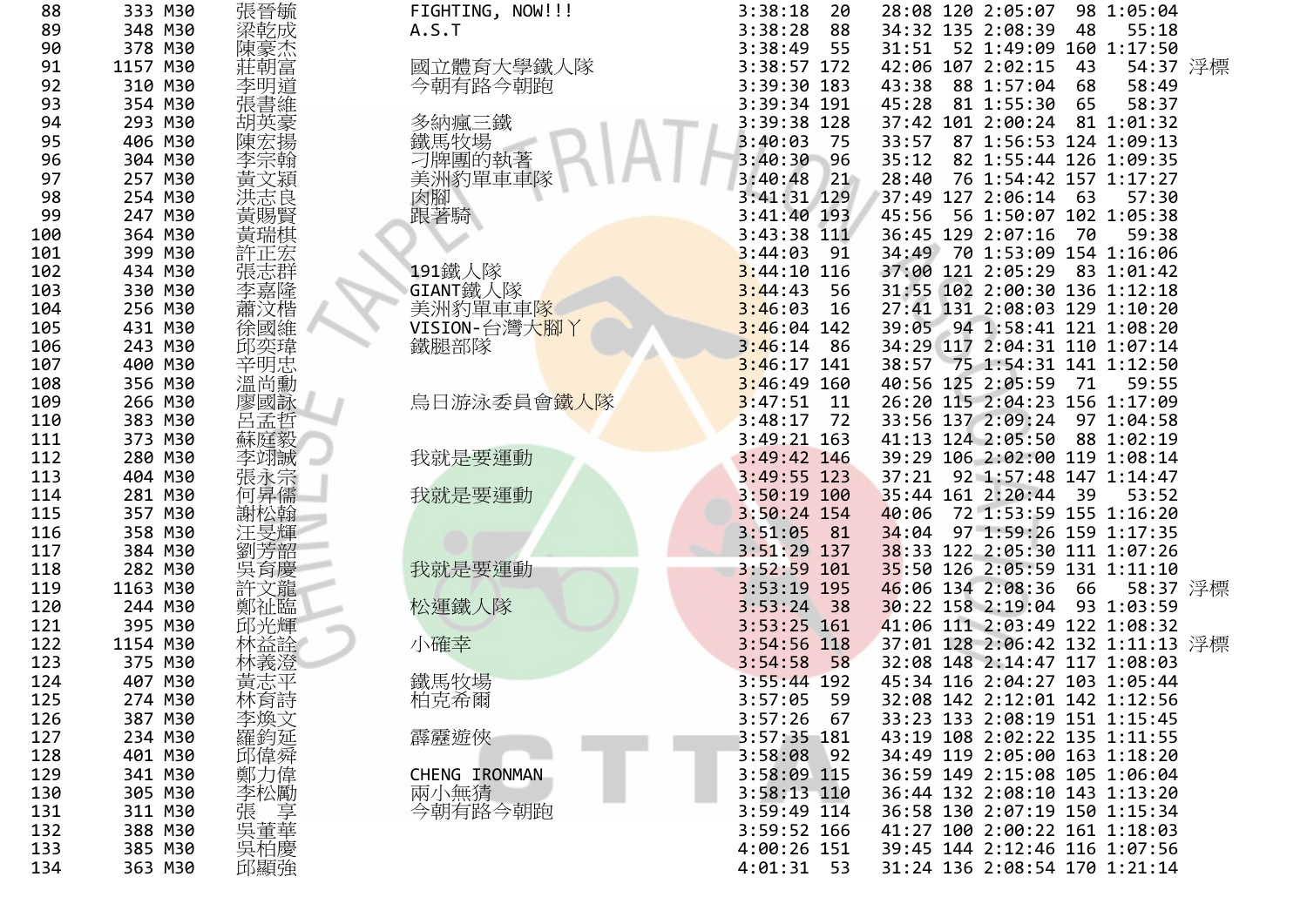| 5 | 1162 M30 | 陳泓宇          | *突破極限*                 | $4:01:35$ 182                               |  | 43:30 174 2:27:25 25             | 50:41 浮標 |  |
|---|----------|--------------|------------------------|---------------------------------------------|--|----------------------------------|----------|--|
| 6 | 323 M30  | 朱庭毅          | <b>SHERO</b>           | $4:01:47$ 185                               |  | 44:08 78 1:55:07 172 1:22:33     |          |  |
| 7 | 343 M30  |              | CHC自行車研發中心             | $4:02:44$ 134                               |  | 38:20 140 2:11:06 144 1:13:20    |          |  |
| 8 | 1165 M30 | 楊禮嘉          |                        | 4:02:49 201                                 |  | 50:22 118 2:04:50 112 1:07:37 浮標 |          |  |
| 9 | 365 M30  |              |                        | $4:02:59$ 127                               |  | 37:42 105 2:01:12 178 1:24:06    |          |  |
| 0 | 290 M30  |              | 安慶猛男                   | 4:03:33 126                                 |  | 37:40 160 2:20:42 100 1:05:11    |          |  |
|   | 289 M30  |              | 小蜜蜂                    | 4:03:39 125                                 |  | 37:37 151 2:16:11 127 1:09:52    |          |  |
| 2 | 277 M30  | 黃韋賓          | 我愛夫人                   | $4:03:47$ 109                               |  | 36:42 110 2:03:03 177 1:24:04    |          |  |
|   | 398 M30  | 林行志          |                        | $4:04:15$ 84                                |  | 34:17 147 2:14:01 152 1:15:58    |          |  |
| 4 | 417 M30  | 誌            | 珍珍海產店-八德分店             | 4:04:45<br>64                               |  | 33:02 168 2:22:40 123 1:09:05 浮標 |          |  |
| 5 | 409 M30  | 范博翔          | 珍珍海產店-八德分店             | 4:04:55 165                                 |  | 41:26 155 2:18:15 101 1:05:15    |          |  |
| 6 | 1166 M30 | 林柏瀚          |                        | 4:04:57 131                                 |  | 37:54 169 2:23:01 94 1:04:04 浮標  |          |  |
| 7 | 368 M30  | 高潘學啟         |                        | $4:05:16$ 203                               |  | 52:56 114 2:04:17 118 1:08:04    |          |  |
| 8 | 312 M30  |              | 今朝有路今朝跑                | $4:05:51$ 121                               |  | 37:07 123 2:05:32 174 1:23:13    |          |  |
| 9 | 351 M30  |              | 58度                    | $4:06:21$ 155                               |  | 40:17 138 2:10:50 149 1:15:15    |          |  |
| 0 | 278 M30  | 湯瑋喬          | 我很慢 你很爽 繼續跑!           | $4:06:28$ 158                               |  | 40:33 171 2:23:49 87 1:02:07     |          |  |
|   | 275 M30  | 陳信元          | 旗山蕉愛跑                  | $4:06:33$ 173                               |  | 42:18 141 2:11:39 139 1:12:37    |          |  |
| 2 | 250 M30  | 楊啟俊          | 超級難止汗鐵 <mark>人隊</mark> | $4:07:17$ 82                                |  | 34:13 139 2:10:55 171 1:22:10    |          |  |
| 3 | 263 M30  |              | 熱血飆風                   | $4:08:51$ 106                               |  | 36:17 156 2:18:28 146 1:14:07    |          |  |
| 4 | 1158 M30 | 林嘉緯<br>黄博詩   | 后里鐵人家族                 | $4:11:28$ 180                               |  | 43:14 145 2:13:01 148 1:15:14 浮標 |          |  |
| 5 | 380 M30  | 黃元甫          |                        | 4:11:33 209 1:00:38 112 2:04:11 108 1:06:46 |  |                                  |          |  |
| 6 | 440 M30  | 趙貞明          |                        | $4:11:48$ 104                               |  | 36:10 170 2:23:17 137 1:12:22    |          |  |
|   | 237 M30  | 賴群元          | 雲林縣消防局                 | $4:14:03$ 45                                |  | 30:50 143 2:12:29 189 1:30:45    |          |  |
| 8 | 265 M30  | 林建勳          | 烏日游泳委員會鐵人隊             | $4:14:53$ 62                                |  | 32:52 154 2:18:05 176 1:23:57    |          |  |
| 9 | 285 M30  | 陳宗緯          | 康軒鐵人隊                  | $4:15:24$ 153                               |  | 39:52 150 2:15:14 167 1:20:18    |          |  |
| 0 | 314 M30  | 李振瑋          | 今朝有路今朝跑                | 4:16:26 145                                 |  | 39:28 157 2:18:36 164 1:18:22    |          |  |
| 1 | 437 M30  | 毛世翔          | 102消特班                 | $4:16:34$ 97                                |  | 35:16 173 2:27:15 145 1:14:04    |          |  |
| 2 | 414 M30  | 張元泰          | 珍珍海產店-八德分店             | $4:16:53$ 112                               |  | 36:45 183 2:38:17 85 1:01:51     |          |  |
| 3 | 402 M30  | 廖健夆          |                        | $4:17:17$ 174                               |  | 42:29 152 2:16:39 162 1:18:10    |          |  |
| 4 | 268 M30  | 蔡德利          | 澄果三鐵隊                  | $4:17:50$ 189                               |  | 45:11 184 2:39:52 33             | 52:47    |  |
| 5 | 410 M30  |              | 珍珍海產店-八德分店             | 4:18:48<br>77                               |  | 33:59 197 2:59:00 11             | 45:51    |  |
| 6 | 271 M30  | 涂力旋          | 涂力旋                    | $4:22:03$ 157                               |  | 40:21 163 2:20:57 169 1:20:47    |          |  |
| 7 | 336 M30  | 鄭錦聰          | <b>ECT</b>             | $4:22:33$ 205                               |  | 53:55 104 2:00:44 186 1:27:55    |          |  |
| 8 | 389 M30  | 梁家維          |                        | $4:22:53$ 102                               |  | 36:10 159 2:20:20 184 1:26:25    |          |  |
| 9 | 236 M30  | 蕭志男          | 雲林縣消防局                 | $4:23:29$ 149                               |  | 39:40 162 2:20:50 173 1:23:01    |          |  |
| 0 | 300 M30  | 謝永琳          | 后里鐵人家族                 | 4:24:30<br>71                               |  | 33:51 167 2:22:25 187 1:28:15    |          |  |
|   | 1153 M30 | 洪國翔          | 賢伉儷                    | $4:25:23$ 187                               |  | 44:32 177 2:29:26 133 1:11:25 浮標 |          |  |
| 2 | 424 M30  | 林昇龍          | 珍珍海產店一八德分店             | 4:26:28 135                                 |  | 38:23 113 2:04:14 194 1:43:52 浮標 |          |  |
| 3 | 1164 M30 | 林芳成          |                        | 4:26:43 197                                 |  | 47:14 146 2:13:26 183 1:26:04 浮標 |          |  |
| 4 | 294 M30  | 陳冠竹          | 報了就隊                   | 4:26:56 95                                  |  | 35:01 153 2:18:03 190 1:33:54    |          |  |
| 5 | 347 M30  |              | A.S.T                  | 4:27:29 124                                 |  | 37:32 193 2:45:20 96 1:04:38     |          |  |
| 6 | 390 M30  | <b>蔡吴贵柏那</b> |                        | $4:27:33$ 168                               |  | 41:32 166 2:22:10 175 1:23:51    |          |  |
| 7 | 438 M30  |              | 102消特班                 | 4:28:29<br>$-43$                            |  | 30:44 179 2:30:33 185 1:27:14    |          |  |
| 8 | 273 M30  |              | 柯賀凱                    | 4:29:09 175                                 |  | 42:48 165 2:21:02 182 1:25:20    |          |  |
| 9 | 316 M30  | 柯賀凱<br>蘇一得   | 中滑代表隊                  | 4:29:09 108                                 |  | 36:25 175 2:28:33 179 1:24:12    |          |  |
| 0 | 255 M30  | 向錫堡          |                        | 4:30:16 184                                 |  | 43:38 189 2:40:27 106 1:06:13    |          |  |
| 1 | 1169 M30 | 陳煒益          | 老婆就是隊<br>晉級鐵人          | 4:32:45 188                                 |  | 45:08 185 2:39:56 114 1:07:42 浮標 |          |  |
|   |          |              |                        |                                             |  |                                  |          |  |

135

136

137

138

139

140

141

142

143

144

145

146

147

148

149

150

151

152

153

154

155

156

157

158

159

160

161

162

163

164

165

166

167

168

169

170

171

172

173

174

175

176

177

178

179

180

181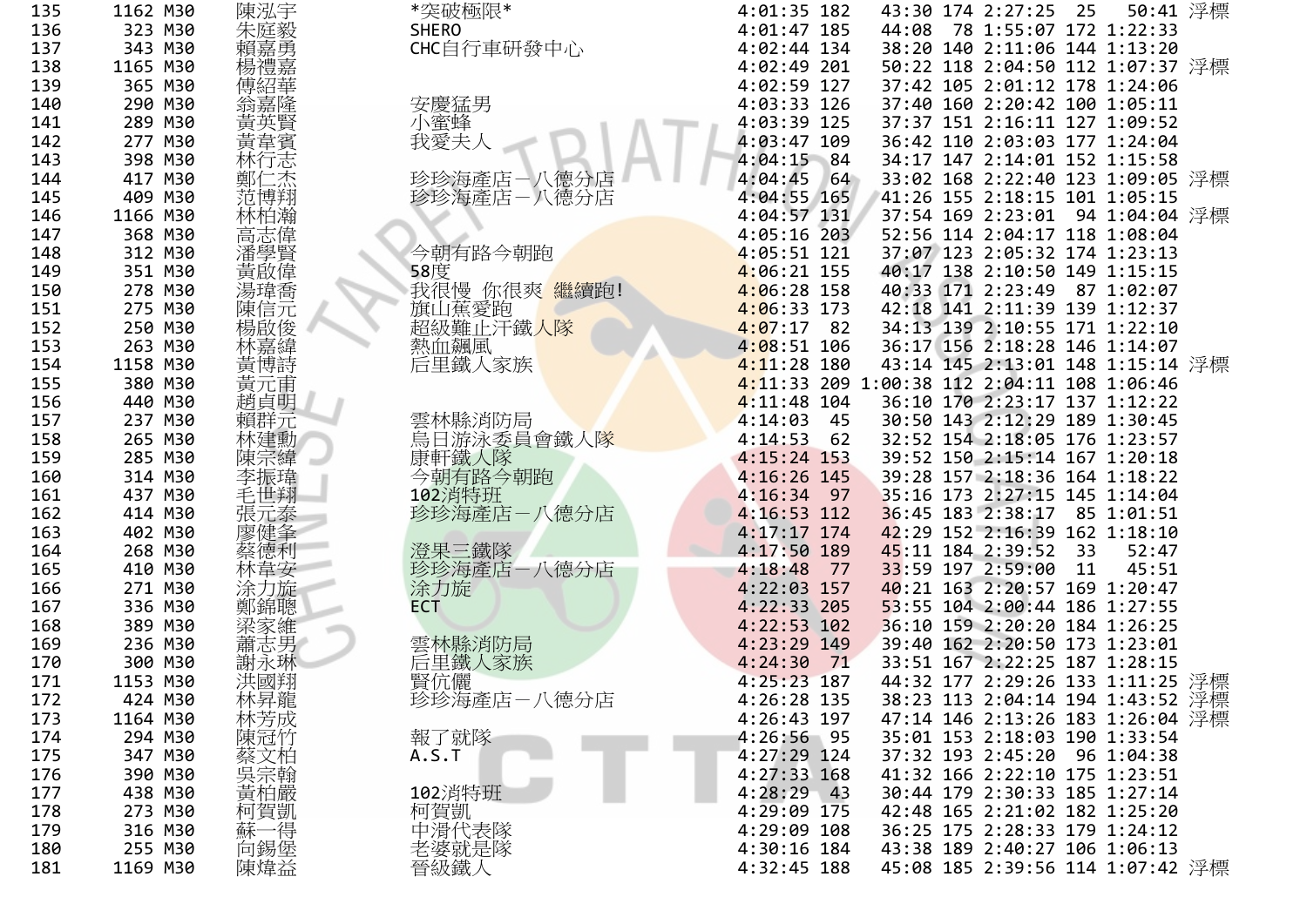| 182        | 415 M30                                                                          | 陳俊德        | 珍珍海產店-八德分店               | 4:33:43 211 1:05:01 164 2:20:59 115 1:07:44 浮標    |                           |  |  |  |  |  |  |
|------------|----------------------------------------------------------------------------------|------------|--------------------------|---------------------------------------------------|---------------------------|--|--|--|--|--|--|
| 183        | 1151 M30                                                                         |            | 鐵腿部隊<br>澎湖鐵香蕉            | 4:34:37 199<br>49:02 181 2:35:21 128 1:10:15 浮標   |                           |  |  |  |  |  |  |
| 184        | 267 M30                                                                          |            |                          | $4:38:27$ 37<br>30:19 172 2:26:53 193 1:41:16     |                           |  |  |  |  |  |  |
| 185 *      | 419 M30                                                                          | :林盧慶開成     | 珍珍海產店一八德分店               | 4:41:57 122<br>37:20 186 2:40:11 180 1:24:27 帶錯晶片 |                           |  |  |  |  |  |  |
| 186        | 413 M30                                                                          | 陳宏郁        | 珍珍海產店-八德分店               | 4:41:57 206<br>55:15 176 2:29:10 158 1:17:32      |                           |  |  |  |  |  |  |
| 187        | 379 M30                                                                          | 陳在芙        |                          | 4:43:12 179<br>43:12 180 2:34:47 181 1:25:14      |                           |  |  |  |  |  |  |
| 188        | 321 M30                                                                          |            | SYY                      | 4:45:06 196<br>46:49 195 2:47:42 130 1:10:36      |                           |  |  |  |  |  |  |
| 189        | 262 M30                                                                          | 李慶雄        | 熱血飆風                     | 4:50:17<br>93<br>34:49 196 2:56:51 165 1:18:38    |                           |  |  |  |  |  |  |
| 190        | 306 M30                                                                          | 施旻廷        | 兩小無猜                     | 4:51:24 210 1:01:46 178 2:30:10 166 1:19:29       |                           |  |  |  |  |  |  |
| 191        | 331 M30                                                                          | 何明儒        | GG IN IN DER             | 4:57:25<br>36<br>30:14 199 3:06:51 168 1:20:21    |                           |  |  |  |  |  |  |
| 192        | 291 M30                                                                          | 羅澤欣        | 好朋友                      | $5:00:16$ 143<br>39:14 187 2:40:14 192 1:40:49    |                           |  |  |  |  |  |  |
| 193        | 253 M30                                                                          | 李明倫        | 肉腳廢鐵                     | 5:04:01<br>33:27 192 2:43:40 195 1:46:55<br>69    |                           |  |  |  |  |  |  |
| 194        | 391 M30                                                                          | 郭勝翔        |                          | 56:25 188 2:40:26 188 1:29:03<br>$5:05:54$ 207    |                           |  |  |  |  |  |  |
| 195        | 292 M30                                                                          | 許可揚        | 好朋友                      | $5:23:19$ 144<br>39:27 198 3:05:47 191 1:38:06    |                           |  |  |  |  |  |  |
| DSQ        | 420 M30                                                                          |            | 珍珍海產店-八 <mark>德分店</mark> | 1:01:49 SWIM少圈                                    |                           |  |  |  |  |  |  |
| <b>DSQ</b> | 309 M30                                                                          | 柯志翰<br>吳信賢 |                          | 2:15:11                                           | 無折返                       |  |  |  |  |  |  |
|            | 259 M30                                                                          | 林頌         | 今朝有路今朝跑<br>粉鳥佳足          | 39:33 182 2:37:36<br>148                          |                           |  |  |  |  |  |  |
|            | 251 M30                                                                          | 劉清潭        | 超級難止汗鐵人隊                 | 33:24 194 2:46:51<br>68                           |                           |  |  |  |  |  |  |
|            | 240 M30                                                                          | 張凱榮        | 隨便湊一隊                    | 208<br>58:32 190 2:40:42                          |                           |  |  |  |  |  |  |
|            | 1160 M30                                                                         | 余遠宏        | LoveSki X ALU            | 186<br>44:30 191 2:41:09                          | 浮標                        |  |  |  |  |  |  |
|            | 345 M30                                                                          | 胡敏文        | <b>BIKE ADA</b>          | 9<br>26:02                                        |                           |  |  |  |  |  |  |
| <b>DNF</b> | 315 M30                                                                          | 陳功展        | 中滑代表隊                    | 28:41                                             | SWIM DNF                  |  |  |  |  |  |  |
|            | 279 M30                                                                          | 紀正彥        | 我很慢 你很爽 繼續跑!             | 41:40<br>169                                      |                           |  |  |  |  |  |  |
|            | 349 M30                                                                          | 顏元彬        | A.S.T                    | 41:29<br>167                                      |                           |  |  |  |  |  |  |
| <b>DNF</b> | 377 M30                                                                          | 黃奕璋        |                          | 42:58<br>177                                      | <b>BIKE DNF</b>           |  |  |  |  |  |  |
|            | 372 M30                                                                          | 簡士翔        |                          | 43:06<br>178                                      |                           |  |  |  |  |  |  |
| <b>DNF</b> | 418 M30                                                                          |            | 珍珍海產店一八德分店               | 53:16<br>204                                      | <b>BIKE DNF</b>           |  |  |  |  |  |  |
|            | DNF 1152 M30                                                                     | 黃敬傑        | 鐵人好棒棒                    | 159<br>40:52                                      | <b>BIKE DNF</b>           |  |  |  |  |  |  |
|            | DNF 1168 M30                                                                     | 姚士凱        | 珍珍海產店一八德分店               | 194<br>46:04                                      | <b>BIKE DNF</b>           |  |  |  |  |  |  |
|            | 374 M30                                                                          | 施証榕        |                          | 2 1:02:17                                         | 多游                        |  |  |  |  |  |  |
|            | DNF 1159 M30                                                                     | 何宗憲        | 中年大叔的鐵人夢                 | 49:39<br>200                                      | <b>BIKE DNF</b>           |  |  |  |  |  |  |
| <b>DNF</b> | 1167 M30                                                                         | 王鈺翔        | 珍珍海產店一八德分店               | 52:14<br>202                                      | <b>BIKE</b><br><b>DNF</b> |  |  |  |  |  |  |
|            | 裁判長:黃金宏<br>計時:Chinese Taipei Triathlon Association<br>Print 2014-09-09, 23:01:40 |            |                          |                                                   |                           |  |  |  |  |  |  |

CTTA

 $\overline{\phantom{a}}$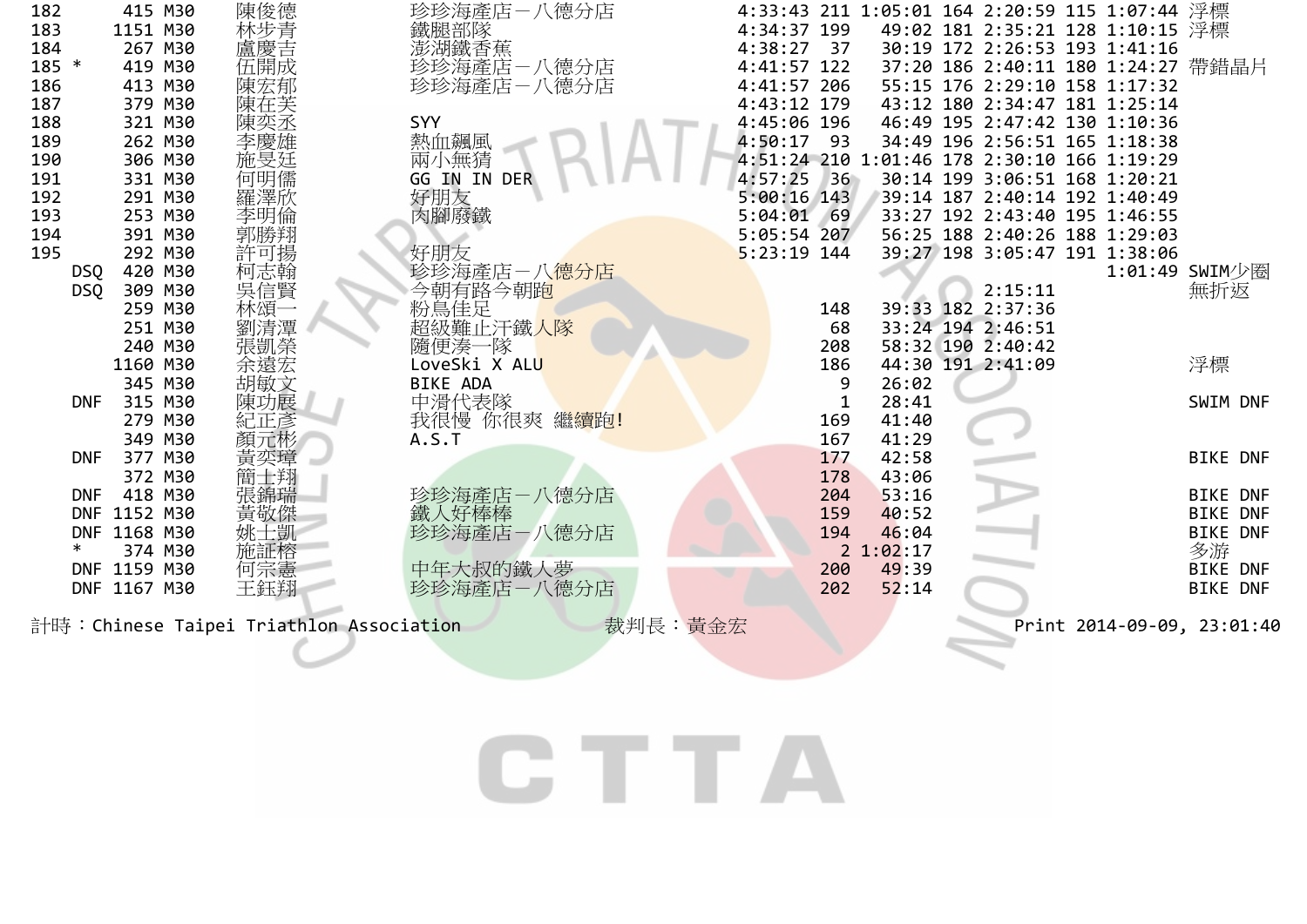#### M25 組成績

2014‐07‐26 07:40

| Pos            | No.<br>==== | Div<br>$=$ $=$ $=$ $=$ $=$ | Name           | Team                        | Time<br>==== | Rnk<br>$===$            | Swim<br>==== | Rnk | <b>Bike</b><br>======= | Rnk<br>$=$ $=$ $=$ | Run<br>====   | Remarks |
|----------------|-------------|----------------------------|----------------|-----------------------------|--------------|-------------------------|--------------|-----|------------------------|--------------------|---------------|---------|
| 1              | 136 M25     |                            | 江立堯            | Profile Design-Ceepo        | 2:24:58      | 9                       | 25:37        |     | 1 1:21:11              | 1                  | 38:12         |         |
| $\overline{2}$ | 141 M25     |                            | 林伯恩            | RBSC銳騎佰客VOLANDO鐵人隊          | 2:33:24      | $\mathbf{1}$            | 20:05        |     | 2 1:28:55              | 5                  | 44:25         |         |
| 3              | 139 M25     |                            | Cameron Miller | Culprit 酷伯樂<br>鐵馬牧場<br>鐵馬牧場 | 2:37:39      | $\overline{\mathbf{3}}$ | 23:00        |     | 4 1:29:38              | $\overline{7}$     | 45:02         |         |
| 4              | 138 M25     |                            | 林敬航<br>劉格臺     |                             | 2:39:39      | 10                      | 25:40        |     | 3 1:29:11              | 6                  | 44:49         |         |
| 5              | 209 M25     |                            |                |                             | 2:43:20      | $\overline{\mathbf{4}}$ | 23:19        |     | 61:33:23               | 10                 | 46:39         |         |
| 6              | 153 M25     |                            | 江哲良<br>方崇任     | 美洲豹單車車隊                     | 2:45:45      | 12 <sup>2</sup>         | 27:17        |     | 5 1:31:16              | 11                 | 47:14         |         |
| 7              | 140 M25     |                            |                | ZIV優視設計                     | 2:46:03      | 15                      | 27:48        |     | 71:35:51               | $\overline{4}$     | 42:25         |         |
| 8              | 137 M25     |                            | ,王徐林<br>,皓君義   | 台北市消防局<br>金氏體育<br>鐵馬牧場      | 2:46:53      | $\overline{7}$          | 24:17        |     | 8 1:36:20              | 9                  | 46:16         |         |
| 9              | 147 M25     |                            |                |                             | 2:50:36      | 8                       | 25:10        |     | 20 1:45:16             | 3                  | 40:12         |         |
| 10             | 142 M25     |                            |                |                             | 2:51:16      | 6                       | 24:14        |     | 10 1:37:22             | 13                 | 49:42         |         |
| 11             | 164 M25     |                            | 黃照理            | 山豬窟鯨鷹鐵人隊                    | 2:54:30      | $\overline{2}$          | 22:02        |     | 15 1:40:01             | 16                 | 52:29         |         |
| 12             | 190 M25     |                            |                |                             | 2:55:48      | 11                      | 27:13        |     | 11 1:38:50             | 14                 | 49:46         |         |
| 13             | 172 M25     |                            | <b>、游憲智嘉堂</b>  | 南投鐵人                        | 2:56:28      | 14                      | 27:47        |     | 14 1:39:13             | 12                 | 49:29         |         |
| 14             | 176 M25     |                            |                | 五峰單車好酒攝影同好會                 | 2:58:35      | 24                      | 31:27        |     | 16 1:41:14             | 8                  | 45:54         |         |
| 15             | 181 M25     |                            | 莫康棠            | Quentin Mocaer              | 3:03:17      | 19                      | 29:53        |     | 13 1:39:05             | 22                 | 54:20         |         |
| 16             | 161 M25     |                            | 陳子挺            | 悍將鐵人                        | 3:06:59      | 16                      | 28:41        |     | 17 1:42:18             | 23                 | 56:00         |         |
| 17             | 166 M25     |                            | 洪仲緯            | 富昌鐵馬                        | 3:12:10      | 5                       | 23:33        |     | 27 1:51:05             | 26                 | 57:33         |         |
| 18             | 183 M25     |                            | 蕭閔謙            | DTA Cycling Club            | 3:12:39      | 56                      | 41:50        |     | 12 1:38:59             | 15                 | 51:51         |         |
| 19             | 214 M25     |                            | 陳冠廷            | 102消特班                      | 3:15:14      | 37                      | 35:04        |     | 22 1:46:36             | 19                 | 53:35         |         |
| 20             | 211 M25     |                            | 王聖淳            | 鐵馬牧場                        | 3:17:40      | 39                      | 35:28        |     | 23 1:48:16             | 21                 | 53:56         |         |
| 21             | 174 M25     |                            | 王建延            | 兆鑫-瘋鐵人                      | 3:20:41      | 26                      | 32:07        |     | 24 1:48:48             | 28                 | 59:47         |         |
| 22             | 1150 M25    |                            | 張日曦            |                             | 3:21:11      | 59                      | 42:36        |     | 19 1:45:08             | 18                 | 53:29 浮標      |         |
| 23             | 169 M25     |                            | 賴俊廷            |                             | 3:22:23      | 50                      | 39:05        |     | 26 1:50:32             | 17                 | 52:46         |         |
| 24             | 168 M25     |                            | 吳育誠            | 國立中正大學單車社<br>埔里狼鐵人隊         | 3:23:00      | 63                      | 44:22        |     | 18 1:42:20             | 24                 | 56:19         |         |
| 25             | 158 M25     |                            | 湯賀凱            | 火牛集團                        | 3:23:15      | 67                      | 48:17        |     | 31 1:55:27             | $\overline{2}$     | 39:33         |         |
| 26             | 148 M25     |                            | 王信(人豪)         | 逢甲歐盛達鐵人隊                    | 3:24:48      | 52                      | 39:49        |     | 21 1:45:24             | 27                 | 59:36         |         |
| 27             | 213 M25     |                            |                | 191鐵人隊                      | 3:30:05      | 46                      | 37:47        |     | 28 1:52:16             |                    | 29 1:00:03    |         |
| 28             | 184 M25     |                            | 三天維<br>郭建宏     | <b>DGmon</b>                | 3:30:37      | 38                      | 35:23        |     | 25 1:49:34             |                    | 40 1:05:41    |         |
| 29             | 152 M25     |                            | 林正偉            | 肉腳廢鐵                        | 3:30:52      | 34                      | 34:06        |     | 32 1:56:19             |                    | 31 1:00:29    |         |
| 30             | 186 M25     |                            | 鄭名訓            | A.S.T                       | 3:31:38      | 30                      | 32:55        |     | 29 1:55:11             |                    | 38 1:03:33    |         |
| 31             | 220 M25     |                            | Thelo Gaultier |                             | 3:32:13      | 22                      | 30:56        |     | 30 1:55:17             |                    | 41 1:06:01 改組 |         |
| 32             | 144 M25     |                            | 陳明政            |                             | 3:34:21      | 17                      | 29:09        |     | 33 1:56:46             |                    | 50 1:08:27    |         |
| 33             | 159 M25     |                            | 彭明隆            | 鳳凰大車隊<br>潮州慢跑協會             | 3:34:55      | 33                      | 33:58        |     | 36 1:57:40             |                    | 37 1:03:18    |         |
| 34             | 173 M25     |                            | 陳滄智            | 光寶鐵人隊                       | 3:35:30      | 40                      | 36:00        |     | 37 1:58:23             |                    | 33 1:01:08    |         |
| 35             | 170 M25     |                            | 許哲瑋            | 含笑半步顛                       | 3:35:51      | 21                      | 30:51        |     | 34 1:57:04             |                    | 48 1:07:56    |         |
| 36             | 203 M25     |                            | 陳世軍            |                             | 3:38:45      | 31                      | 33:08        |     | 44 2:05:14             |                    | 30 1:00:25    |         |
| 37             | 178 M25     |                            | 林暐哲            | 中年大叔的鐵人夢                    | 3:40:14      | 18                      | 29:12        |     | 41 2:03:31             |                    | 46 1:07:32    |         |
| 38             | 182 M25     |                            |                | ECT                         | 3:41:05      | 66                      | 45:52        |     | 9 1:36:39              |                    | 63 1:18:36    |         |
| 39             | 219 M25     |                            | 楊 剛<br>黃萬德     | 102消特班                      | 3:41:50      | 23                      | 31:27        |     | 47 2:08:42             |                    | 34 1:01:42    |         |
| 40             | 177 M25     |                            | 廖建智            | 中年大叔的鐵人夢                    | 3:41:52      | 42                      | 36:24        |     | 35 1:57:09             |                    | 49 1:08:20    |         |
|                |             |                            |                |                             |              |                         |              |     |                        |                    |               |         |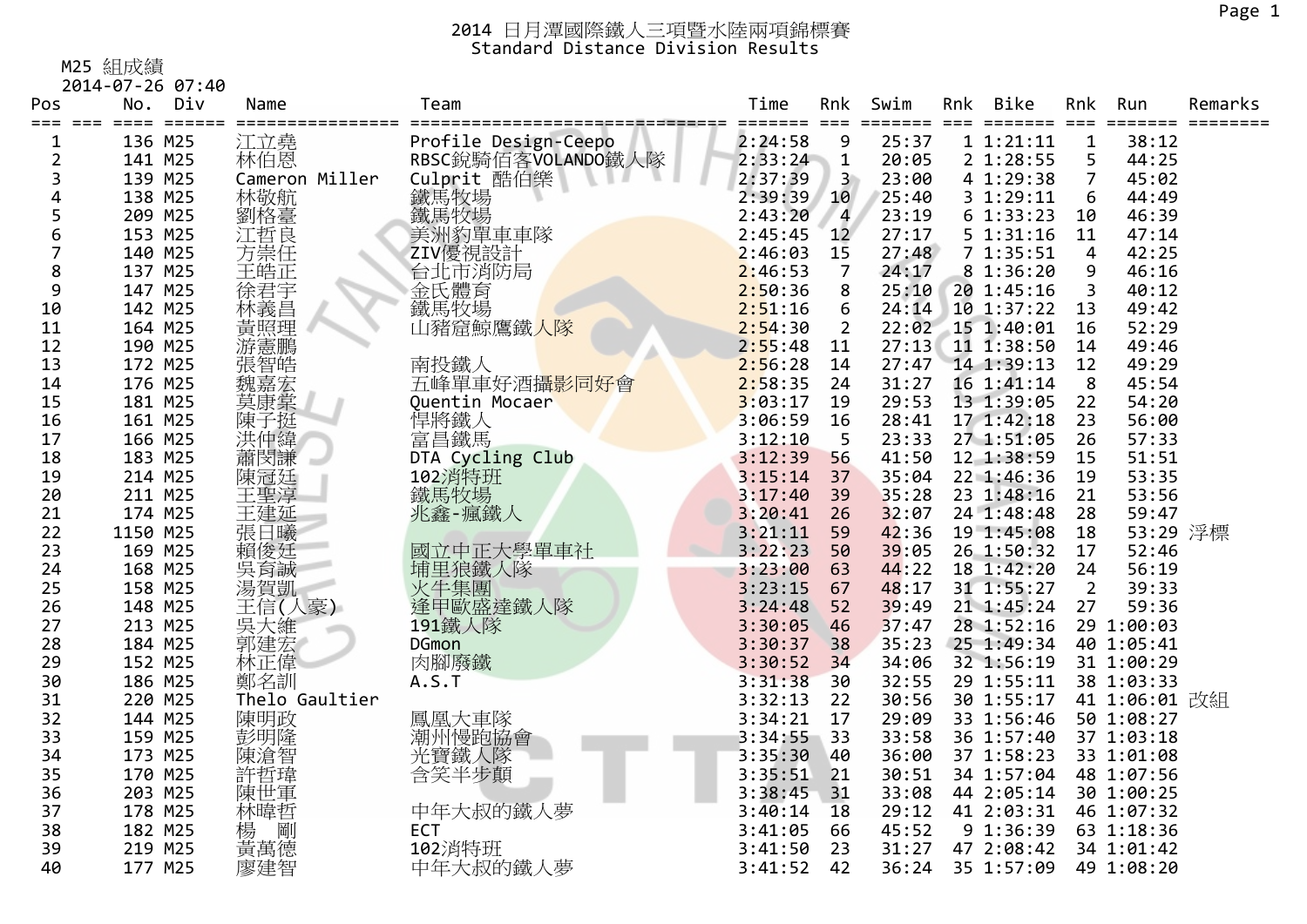| 196 M25  |                                                                                                                                                                                                                                                                                                                                                                            |                                                                                                                                                                                                                                      | 3:41:57                                                                                                                                                                                                                                                     | 55                                                                                                                                                                                                                                                                                             | 40:55                                                                      | 38 2:00:23                                                                                                                                                               | 32 1:00:40                                                                                                                                                                                                                                                                                                                           |                                                                                                                                                                                                                                                                                                                                                                                                                                                                    |
|----------|----------------------------------------------------------------------------------------------------------------------------------------------------------------------------------------------------------------------------------------------------------------------------------------------------------------------------------------------------------------------------|--------------------------------------------------------------------------------------------------------------------------------------------------------------------------------------------------------------------------------------|-------------------------------------------------------------------------------------------------------------------------------------------------------------------------------------------------------------------------------------------------------------|------------------------------------------------------------------------------------------------------------------------------------------------------------------------------------------------------------------------------------------------------------------------------------------------|----------------------------------------------------------------------------|--------------------------------------------------------------------------------------------------------------------------------------------------------------------------|--------------------------------------------------------------------------------------------------------------------------------------------------------------------------------------------------------------------------------------------------------------------------------------------------------------------------------------|--------------------------------------------------------------------------------------------------------------------------------------------------------------------------------------------------------------------------------------------------------------------------------------------------------------------------------------------------------------------------------------------------------------------------------------------------------------------|
| 146 M25  |                                                                                                                                                                                                                                                                                                                                                                            |                                                                                                                                                                                                                                      | 3:42:41                                                                                                                                                                                                                                                     | 36                                                                                                                                                                                                                                                                                             | 34:56                                                                      | 46 2:05:44                                                                                                                                                               |                                                                                                                                                                                                                                                                                                                                      |                                                                                                                                                                                                                                                                                                                                                                                                                                                                    |
| 175 M25  |                                                                                                                                                                                                                                                                                                                                                                            |                                                                                                                                                                                                                                      | 3:47:31                                                                                                                                                                                                                                                     | 28                                                                                                                                                                                                                                                                                             | 32:49                                                                      | 53 2:12:56                                                                                                                                                               |                                                                                                                                                                                                                                                                                                                                      |                                                                                                                                                                                                                                                                                                                                                                                                                                                                    |
| 188 M25  |                                                                                                                                                                                                                                                                                                                                                                            |                                                                                                                                                                                                                                      | 3:48:20                                                                                                                                                                                                                                                     | 41                                                                                                                                                                                                                                                                                             | 36:10                                                                      | 45 2:05:36                                                                                                                                                               |                                                                                                                                                                                                                                                                                                                                      |                                                                                                                                                                                                                                                                                                                                                                                                                                                                    |
| 191 M25  |                                                                                                                                                                                                                                                                                                                                                                            |                                                                                                                                                                                                                                      | 3:49:14                                                                                                                                                                                                                                                     | 68                                                                                                                                                                                                                                                                                             | 51:35                                                                      | 39 2:01:12                                                                                                                                                               | 25                                                                                                                                                                                                                                                                                                                                   |                                                                                                                                                                                                                                                                                                                                                                                                                                                                    |
| 215 M25  |                                                                                                                                                                                                                                                                                                                                                                            |                                                                                                                                                                                                                                      | 3:50:23                                                                                                                                                                                                                                                     | 51                                                                                                                                                                                                                                                                                             | 39:36                                                                      | 57 2:16:58                                                                                                                                                               | 20                                                                                                                                                                                                                                                                                                                                   |                                                                                                                                                                                                                                                                                                                                                                                                                                                                    |
|          |                                                                                                                                                                                                                                                                                                                                                                            |                                                                                                                                                                                                                                      |                                                                                                                                                                                                                                                             | 27                                                                                                                                                                                                                                                                                             |                                                                            |                                                                                                                                                                          |                                                                                                                                                                                                                                                                                                                                      |                                                                                                                                                                                                                                                                                                                                                                                                                                                                    |
| 194 M25  |                                                                                                                                                                                                                                                                                                                                                                            |                                                                                                                                                                                                                                      |                                                                                                                                                                                                                                                             |                                                                                                                                                                                                                                                                                                |                                                                            |                                                                                                                                                                          |                                                                                                                                                                                                                                                                                                                                      |                                                                                                                                                                                                                                                                                                                                                                                                                                                                    |
| 1149 M25 |                                                                                                                                                                                                                                                                                                                                                                            |                                                                                                                                                                                                                                      |                                                                                                                                                                                                                                                             |                                                                                                                                                                                                                                                                                                | 32:50                                                                      |                                                                                                                                                                          |                                                                                                                                                                                                                                                                                                                                      |                                                                                                                                                                                                                                                                                                                                                                                                                                                                    |
|          |                                                                                                                                                                                                                                                                                                                                                                            |                                                                                                                                                                                                                                      |                                                                                                                                                                                                                                                             |                                                                                                                                                                                                                                                                                                | 34:13                                                                      |                                                                                                                                                                          |                                                                                                                                                                                                                                                                                                                                      |                                                                                                                                                                                                                                                                                                                                                                                                                                                                    |
|          |                                                                                                                                                                                                                                                                                                                                                                            |                                                                                                                                                                                                                                      |                                                                                                                                                                                                                                                             | 13                                                                                                                                                                                                                                                                                             | 27:40                                                                      |                                                                                                                                                                          |                                                                                                                                                                                                                                                                                                                                      |                                                                                                                                                                                                                                                                                                                                                                                                                                                                    |
|          |                                                                                                                                                                                                                                                                                                                                                                            |                                                                                                                                                                                                                                      |                                                                                                                                                                                                                                                             | 45                                                                                                                                                                                                                                                                                             | 37:36                                                                      | 48 2:09:55                                                                                                                                                               |                                                                                                                                                                                                                                                                                                                                      |                                                                                                                                                                                                                                                                                                                                                                                                                                                                    |
|          |                                                                                                                                                                                                                                                                                                                                                                            |                                                                                                                                                                                                                                      |                                                                                                                                                                                                                                                             | 49                                                                                                                                                                                                                                                                                             |                                                                            |                                                                                                                                                                          |                                                                                                                                                                                                                                                                                                                                      |                                                                                                                                                                                                                                                                                                                                                                                                                                                                    |
|          |                                                                                                                                                                                                                                                                                                                                                                            |                                                                                                                                                                                                                                      |                                                                                                                                                                                                                                                             |                                                                                                                                                                                                                                                                                                |                                                                            |                                                                                                                                                                          |                                                                                                                                                                                                                                                                                                                                      |                                                                                                                                                                                                                                                                                                                                                                                                                                                                    |
|          |                                                                                                                                                                                                                                                                                                                                                                            | D <sub>6</sub>                                                                                                                                                                                                                       |                                                                                                                                                                                                                                                             | 25                                                                                                                                                                                                                                                                                             |                                                                            |                                                                                                                                                                          |                                                                                                                                                                                                                                                                                                                                      |                                                                                                                                                                                                                                                                                                                                                                                                                                                                    |
|          |                                                                                                                                                                                                                                                                                                                                                                            |                                                                                                                                                                                                                                      |                                                                                                                                                                                                                                                             | 48                                                                                                                                                                                                                                                                                             |                                                                            |                                                                                                                                                                          |                                                                                                                                                                                                                                                                                                                                      |                                                                                                                                                                                                                                                                                                                                                                                                                                                                    |
|          |                                                                                                                                                                                                                                                                                                                                                                            |                                                                                                                                                                                                                                      |                                                                                                                                                                                                                                                             | 43                                                                                                                                                                                                                                                                                             |                                                                            |                                                                                                                                                                          |                                                                                                                                                                                                                                                                                                                                      |                                                                                                                                                                                                                                                                                                                                                                                                                                                                    |
|          |                                                                                                                                                                                                                                                                                                                                                                            |                                                                                                                                                                                                                                      |                                                                                                                                                                                                                                                             |                                                                                                                                                                                                                                                                                                |                                                                            |                                                                                                                                                                          |                                                                                                                                                                                                                                                                                                                                      |                                                                                                                                                                                                                                                                                                                                                                                                                                                                    |
|          |                                                                                                                                                                                                                                                                                                                                                                            |                                                                                                                                                                                                                                      |                                                                                                                                                                                                                                                             |                                                                                                                                                                                                                                                                                                |                                                                            |                                                                                                                                                                          |                                                                                                                                                                                                                                                                                                                                      |                                                                                                                                                                                                                                                                                                                                                                                                                                                                    |
|          |                                                                                                                                                                                                                                                                                                                                                                            |                                                                                                                                                                                                                                      |                                                                                                                                                                                                                                                             |                                                                                                                                                                                                                                                                                                |                                                                            |                                                                                                                                                                          |                                                                                                                                                                                                                                                                                                                                      |                                                                                                                                                                                                                                                                                                                                                                                                                                                                    |
|          |                                                                                                                                                                                                                                                                                                                                                                            |                                                                                                                                                                                                                                      |                                                                                                                                                                                                                                                             | 54                                                                                                                                                                                                                                                                                             |                                                                            |                                                                                                                                                                          |                                                                                                                                                                                                                                                                                                                                      |                                                                                                                                                                                                                                                                                                                                                                                                                                                                    |
|          |                                                                                                                                                                                                                                                                                                                                                                            |                                                                                                                                                                                                                                      |                                                                                                                                                                                                                                                             |                                                                                                                                                                                                                                                                                                |                                                                            |                                                                                                                                                                          |                                                                                                                                                                                                                                                                                                                                      |                                                                                                                                                                                                                                                                                                                                                                                                                                                                    |
|          |                                                                                                                                                                                                                                                                                                                                                                            |                                                                                                                                                                                                                                      |                                                                                                                                                                                                                                                             |                                                                                                                                                                                                                                                                                                |                                                                            |                                                                                                                                                                          |                                                                                                                                                                                                                                                                                                                                      |                                                                                                                                                                                                                                                                                                                                                                                                                                                                    |
|          |                                                                                                                                                                                                                                                                                                                                                                            |                                                                                                                                                                                                                                      |                                                                                                                                                                                                                                                             |                                                                                                                                                                                                                                                                                                |                                                                            |                                                                                                                                                                          |                                                                                                                                                                                                                                                                                                                                      |                                                                                                                                                                                                                                                                                                                                                                                                                                                                    |
|          |                                                                                                                                                                                                                                                                                                                                                                            |                                                                                                                                                                                                                                      |                                                                                                                                                                                                                                                             |                                                                                                                                                                                                                                                                                                |                                                                            |                                                                                                                                                                          |                                                                                                                                                                                                                                                                                                                                      |                                                                                                                                                                                                                                                                                                                                                                                                                                                                    |
|          |                                                                                                                                                                                                                                                                                                                                                                            |                                                                                                                                                                                                                                      |                                                                                                                                                                                                                                                             |                                                                                                                                                                                                                                                                                                |                                                                            | $71-$                                                                                                                                                                    |                                                                                                                                                                                                                                                                                                                                      |                                                                                                                                                                                                                                                                                                                                                                                                                                                                    |
|          | 賴厚任                                                                                                                                                                                                                                                                                                                                                                        |                                                                                                                                                                                                                                      |                                                                                                                                                                                                                                                             | 47                                                                                                                                                                                                                                                                                             |                                                                            |                                                                                                                                                                          |                                                                                                                                                                                                                                                                                                                                      |                                                                                                                                                                                                                                                                                                                                                                                                                                                                    |
|          |                                                                                                                                                                                                                                                                                                                                                                            |                                                                                                                                                                                                                                      |                                                                                                                                                                                                                                                             |                                                                                                                                                                                                                                                                                                |                                                                            |                                                                                                                                                                          |                                                                                                                                                                                                                                                                                                                                      |                                                                                                                                                                                                                                                                                                                                                                                                                                                                    |
|          |                                                                                                                                                                                                                                                                                                                                                                            |                                                                                                                                                                                                                                      |                                                                                                                                                                                                                                                             |                                                                                                                                                                                                                                                                                                |                                                                            |                                                                                                                                                                          |                                                                                                                                                                                                                                                                                                                                      |                                                                                                                                                                                                                                                                                                                                                                                                                                                                    |
|          |                                                                                                                                                                                                                                                                                                                                                                            |                                                                                                                                                                                                                                      |                                                                                                                                                                                                                                                             | 62                                                                                                                                                                                                                                                                                             | 44:02                                                                      |                                                                                                                                                                          |                                                                                                                                                                                                                                                                                                                                      |                                                                                                                                                                                                                                                                                                                                                                                                                                                                    |
|          |                                                                                                                                                                                                                                                                                                                                                                            |                                                                                                                                                                                                                                      |                                                                                                                                                                                                                                                             | 64                                                                                                                                                                                                                                                                                             | 45:10                                                                      |                                                                                                                                                                          |                                                                                                                                                                                                                                                                                                                                      |                                                                                                                                                                                                                                                                                                                                                                                                                                                                    |
|          |                                                                                                                                                                                                                                                                                                                                                                            |                                                                                                                                                                                                                                      |                                                                                                                                                                                                                                                             |                                                                                                                                                                                                                                                                                                |                                                                            | 1:59:09                                                                                                                                                                  |                                                                                                                                                                                                                                                                                                                                      | 20:40 少信物*5                                                                                                                                                                                                                                                                                                                                                                                                                                                        |
|          |                                                                                                                                                                                                                                                                                                                                                                            |                                                                                                                                                                                                                                      |                                                                                                                                                                                                                                                             |                                                                                                                                                                                                                                                                                                |                                                                            |                                                                                                                                                                          |                                                                                                                                                                                                                                                                                                                                      | <b>BIKE DNF</b>                                                                                                                                                                                                                                                                                                                                                                                                                                                    |
|          |                                                                                                                                                                                                                                                                                                                                                                            |                                                                                                                                                                                                                                      |                                                                                                                                                                                                                                                             |                                                                                                                                                                                                                                                                                                |                                                                            |                                                                                                                                                                          |                                                                                                                                                                                                                                                                                                                                      | <b>DNS</b>                                                                                                                                                                                                                                                                                                                                                                                                                                                         |
|          |                                                                                                                                                                                                                                                                                                                                                                            |                                                                                                                                                                                                                                      |                                                                                                                                                                                                                                                             |                                                                                                                                                                                                                                                                                                | 40:14                                                                      |                                                                                                                                                                          |                                                                                                                                                                                                                                                                                                                                      |                                                                                                                                                                                                                                                                                                                                                                                                                                                                    |
|          |                                                                                                                                                                                                                                                                                                                                                                            |                                                                                                                                                                                                                                      |                                                                                                                                                                                                                                                             |                                                                                                                                                                                                                                                                                                | 45:43                                                                      |                                                                                                                                                                          |                                                                                                                                                                                                                                                                                                                                      |                                                                                                                                                                                                                                                                                                                                                                                                                                                                    |
| 198 M25  |                                                                                                                                                                                                                                                                                                                                                                            |                                                                                                                                                                                                                                      |                                                                                                                                                                                                                                                             | 70                                                                                                                                                                                                                                                                                             | 55:09                                                                      |                                                                                                                                                                          |                                                                                                                                                                                                                                                                                                                                      | <b>BIKE DNF</b>                                                                                                                                                                                                                                                                                                                                                                                                                                                    |
|          |                                                                                                                                                                                                                                                                                                                                                                            |                                                                                                                                                                                                                                      |                                                                                                                                                                                                                                                             |                                                                                                                                                                                                                                                                                                |                                                                            |                                                                                                                                                                          |                                                                                                                                                                                                                                                                                                                                      |                                                                                                                                                                                                                                                                                                                                                                                                                                                                    |
|          |                                                                                                                                                                                                                                                                                                                                                                            |                                                                                                                                                                                                                                      |                                                                                                                                                                                                                                                             |                                                                                                                                                                                                                                                                                                |                                                                            |                                                                                                                                                                          |                                                                                                                                                                                                                                                                                                                                      |                                                                                                                                                                                                                                                                                                                                                                                                                                                                    |
|          |                                                                                                                                                                                                                                                                                                                                                                            |                                                                                                                                                                                                                                      |                                                                                                                                                                                                                                                             |                                                                                                                                                                                                                                                                                                |                                                                            |                                                                                                                                                                          |                                                                                                                                                                                                                                                                                                                                      |                                                                                                                                                                                                                                                                                                                                                                                                                                                                    |
|          |                                                                                                                                                                                                                                                                                                                                                                            |                                                                                                                                                                                                                                      |                                                                                                                                                                                                                                                             |                                                                                                                                                                                                                                                                                                |                                                                            |                                                                                                                                                                          |                                                                                                                                                                                                                                                                                                                                      |                                                                                                                                                                                                                                                                                                                                                                                                                                                                    |
|          |                                                                                                                                                                                                                                                                                                                                                                            |                                                                                                                                                                                                                                      |                                                                                                                                                                                                                                                             |                                                                                                                                                                                                                                                                                                |                                                                            |                                                                                                                                                                          |                                                                                                                                                                                                                                                                                                                                      |                                                                                                                                                                                                                                                                                                                                                                                                                                                                    |
|          |                                                                                                                                                                                                                                                                                                                                                                            |                                                                                                                                                                                                                                      |                                                                                                                                                                                                                                                             |                                                                                                                                                                                                                                                                                                |                                                                            |                                                                                                                                                                          |                                                                                                                                                                                                                                                                                                                                      |                                                                                                                                                                                                                                                                                                                                                                                                                                                                    |
|          | 197 M25<br>160 M25<br>150 M25<br>207 M25<br>165 M25<br>216 M25<br>185 M25<br>217 M25<br>163 M25<br>171 M25<br>195 M25<br>189 M25<br>155 M25<br>149 M25<br>1148 M25<br>1147 M25<br>167 M25<br>201 M25<br>157 M25<br>210 M25<br>218 M25<br>212 M25<br>199 M25<br>205 M25<br><b>DSQ</b><br><b>DNF</b><br>145 M25<br>154 M25<br><b>DNS</b><br>151 M25<br>200 M25<br><b>DNF</b> | 張幃富<br>徐銘徽<br>翁孟弘<br>蘇陳黃仲,<br>張皓涵<br>蔡耀徵<br>Erwan Le Ferrec<br>林嘉賢<br>許世閎<br>鍾鎮宇<br>#陳陳陳吳姜楊蘇陳キ*<br>紫致仲彥宗俊曜信裕\$短<br>林錦鴻<br>-丁呂王温<br>張<br>王<br>王<br>王<br>許家銘<br>林暐翔<br>趙子揚<br>張巽閔<br>陳鵬業<br>RAPHAEL<br>李 奕<br>林錦鴻<br>黃偉晨<br>黃柏(<br>傅建榮 | 雲林縣消防局<br>今朝有路今朝跑<br>102消特班<br>日月潭五船鐵<br>跟著騎<br>小蜜蜂<br>102消特班<br>102消特班<br>帥只是一個字<br>可樂<br>硬梆幫<br>跟著騎<br>咚咚擎搶鋼鐵人<br>咚咚警搶鋼鐵人<br>天雷馬戲團<br>烏日游泳委員會鐵人隊<br>鐵馬牧場<br>102 消特班<br>24-17運動健身俱樂部<br>霹靂遊俠<br>硬梆幫<br>超級難止汗鐵人隊<br>計時:Chinese Taipei Triathlon Association | 3:53:31<br>3:55:12<br>3:55:18<br>3:57:37<br>3:58:56<br>3:59:53<br>4:02:01<br>4:03:24<br>4:03:46<br>4:08:30<br>4:14:10<br>4:14:55<br>4:16:40<br>4:18:01<br>4:20:11<br>$4:20:47$<br>$4:30:50$<br>4:30:52<br>4:34:23<br>4:34:44<br>4:36:25<br>4:40:41<br>4:43:52<br>4:58:39<br>4:59:27<br>裁判長:黃金宏 | 44<br>29<br>35<br>61<br>20<br>57<br>58<br>60<br>71<br>69<br>32<br>53<br>65 | 32:25<br>37:05<br>38:47<br>43:44<br>31:48<br>38:20<br>36:50<br>30:03<br>41:57<br>42:12<br>40:50<br>72 1:03:06<br>42:58<br>55:56<br>73 1:19:10<br>37:53<br>54:12<br>33:43 | 51 2:11:33<br>55 2:13:48<br>50 2:11:22<br>42 2:04:12<br>60 2:19:21<br>56 2:16:06<br>52 2:12:51<br>58 2:18:16<br>59 2:19:04<br>54 2:13:02<br>43 2:04:41<br>61 2:20:35<br>62 2:22:54<br>67 2:31:41<br>49 2:10:36<br>69 2:34:32<br>63 2:23:38<br>40 2:02:59<br>65 2:31:30<br>64 2:31:19<br>68 2:34:27<br>66 2:31:35<br>70 2:48:42<br>72 | 36 1:02:02<br>35 1:01:47<br>42 1:06:35<br>56:28<br>53:50<br>51 1:09:33<br>39 1:04:20<br>52 1:11:06 浮標<br>64 1:19:13<br>55 1:11:57<br>57 1:12:24<br>45 1:07:09<br>43 1:06:50<br>60 1:13:43<br>53 1:11:07<br>66 1:24:18<br>70 1:40:12<br>61 1:14:09<br>58 1:12:56<br>47 1:07:41 帶錯晶片<br>44 1:07:06<br>59 1:13:20 浮標<br>54 1:11:19 浮標<br>56 1:12:16<br>65 1:24:10<br>68 1:27:03<br>62 1:15:11<br>69 1:35:42<br>71 1:43:02<br>67 1:25:35<br>Print 2014-09-09, 23:01:40 |